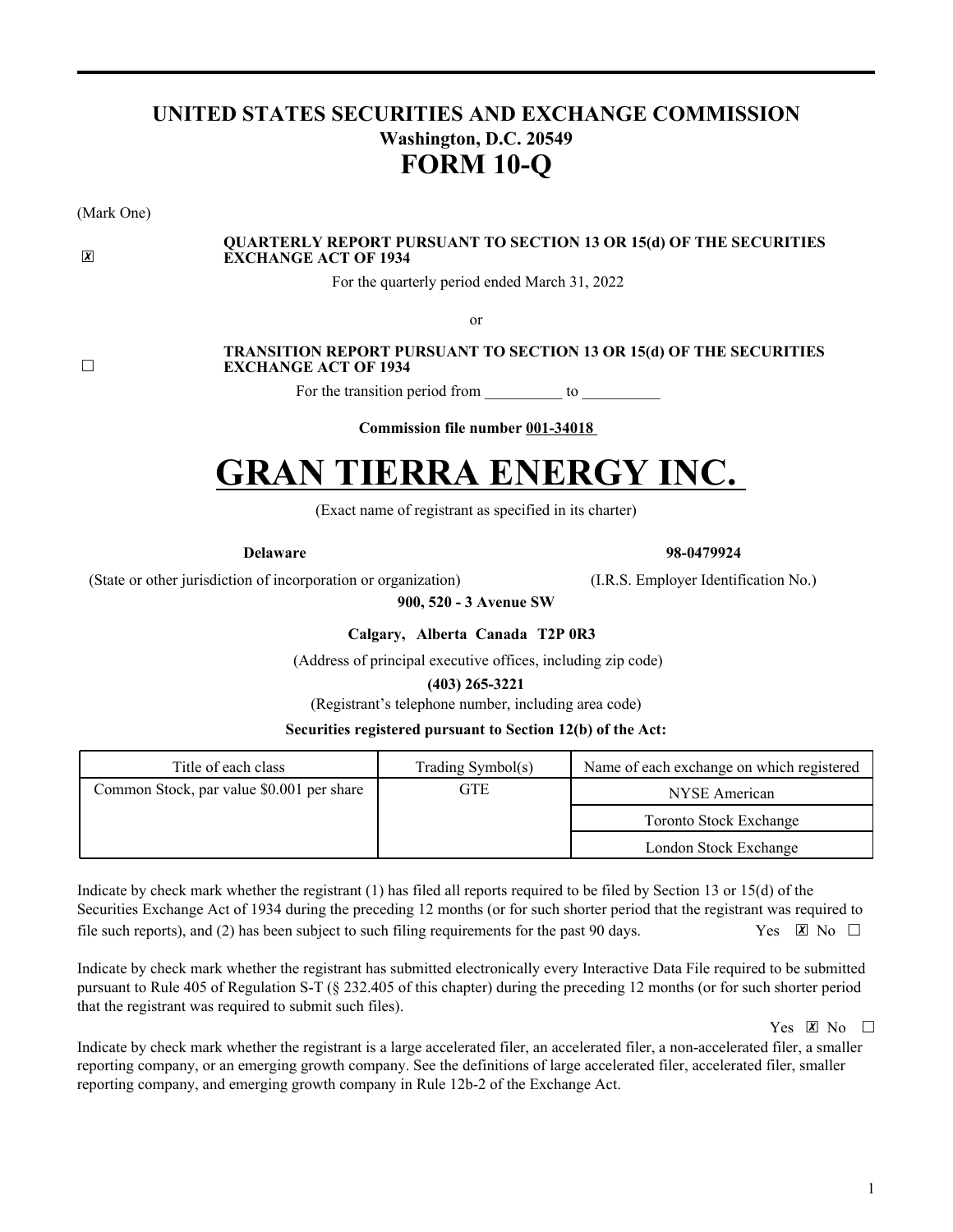| Large accelerated filer | Accelerated filer         |  |
|-------------------------|---------------------------|--|
| Non-accelerated filer   | Smaller reporting company |  |
|                         | Emerging growth company   |  |

If an emerging growth company, indicate by check mark if the registrant has elected not to use the extended transition period for complying with any new or revised financial accounting standards provided pursuant to Section 13(a) of the Exchange Act. ☐

Indicate by check mark whether the registrant is a shell company (as defined in Rule 12b-2 of the Act). Yes  $\Box$  No  $\Box$ 

On April 29, 2022, 368,460,570 shares of the registrant's Common Stock, \$0.001 par value, were issued.

#### **Gran Tierra Energy Inc.**

#### **Quarterly Report on Form 10-Q**

#### **Quarterly Period Ended March 31, 2022**

#### **Table of contents**

Page

| <b>PART I</b>     | <b>Financial Information</b>                                                          |                |
|-------------------|---------------------------------------------------------------------------------------|----------------|
| Item 1.           | <b>Financial Statements</b>                                                           | $\overline{4}$ |
| Item 2.           | Management's Discussion and Analysis of Financial Condition and Results of Operations | <u>17</u>      |
| Item 3.           | Quantitative and Qualitative Disclosures About Market Risk                            | <u>33</u>      |
| Item 4.           | Controls and Procedures                                                               | <u>33</u>      |
|                   |                                                                                       |                |
| <b>PART II</b>    | <b>Other Information</b>                                                              |                |
| Item 1.           | <b>Legal Proceedings</b>                                                              | $\frac{34}{5}$ |
| Item 1A.          | <b>Risk Factors</b>                                                                   | $\frac{34}{5}$ |
| Item 2.           | Unregistered Sales of Equity Securities and Use of Proceeds                           | 34             |
| Item 6.           | Exhibits                                                                              | 35             |
| <b>SIGNATURES</b> |                                                                                       | $\frac{36}{5}$ |
|                   |                                                                                       |                |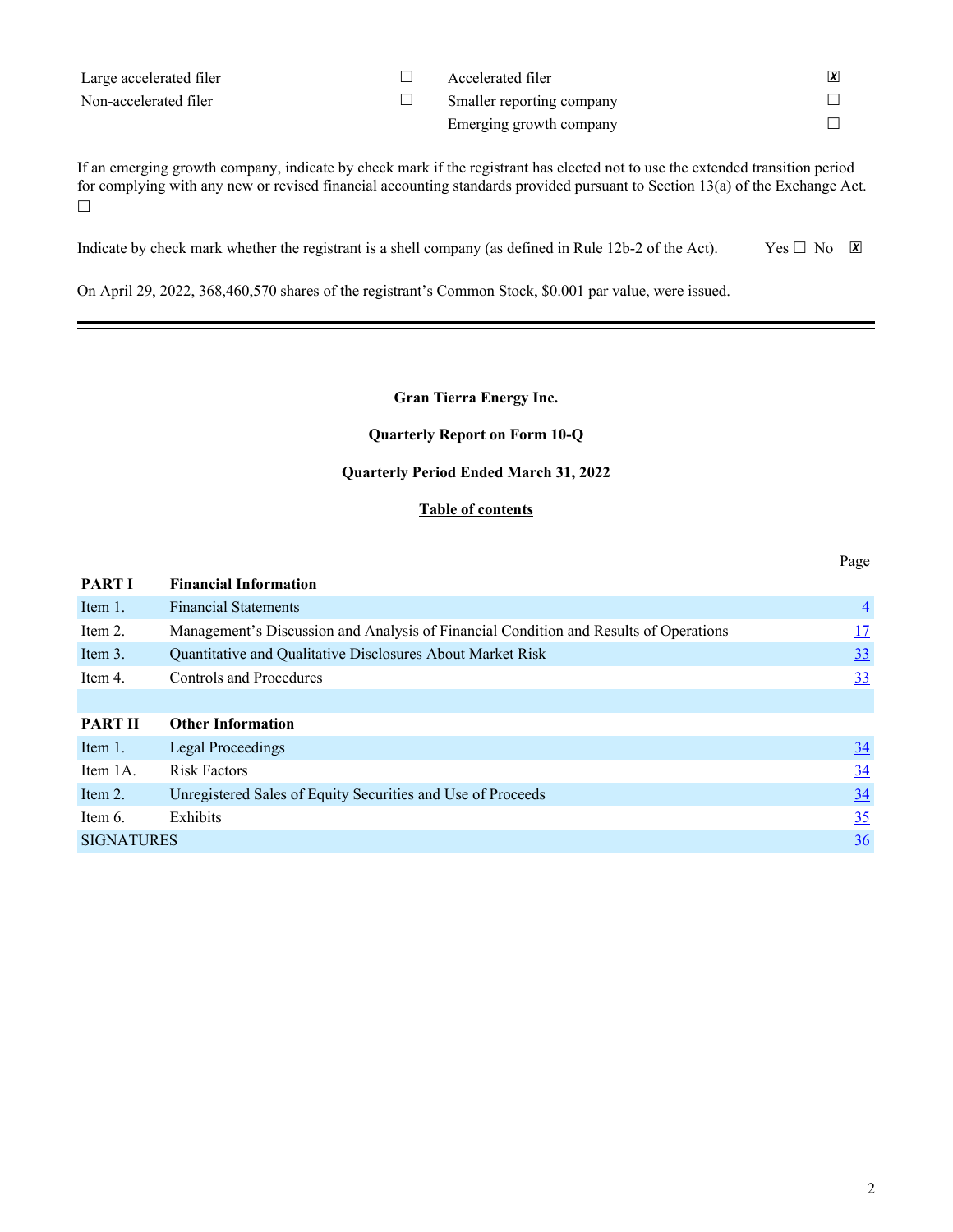#### **CAUTIONARY LANGUAGE REGARDING FORWARD-LOOKING STATEMENTS**

*This Quarterly Report on Form 10-Q includes forward-looking statements within the meaning of Section 27A of the Securities Act of 1933, as amended (the "Securities Act"), and Section 21E of the Securities Exchange Act of 1934, as amended (the "Exchange Act"). All statements other than statements of historical facts included in this Quarterly Report on Form 10-Q regarding our financial position, estimated quantities and net present values of reserves, business strategy, plans and objectives of our management for future operations, covenant compliance, capital spending plans and benefits of the changes in our capital program or expenditures, our liquidity, the impacts of the coronavirus (COVID-19) pandemic and those statements preceded by, followed by or that otherwise include the words "believe", "expect", "anticipate", "intend", "estimate", "project", "target", "goal", "plan", "budget", "objective", "could", "should", or similar expressions or variations on these expressions are forward-looking statements. We can give no assurances that the assumptions upon which the forward-looking statements are based will prove to be correct or that, even if correct, intervening circumstances will not occur to cause actual results to be different than expected. Because forward-looking statements are subject to risks and uncertainties, actual results may differ materially from those expressed or implied by the forward-looking statements. There are a number of risks, uncertainties and other important factors that could cause our actual results to differ materially from the forward-looking statements, including, but not limited to, our ability to comply with covenants in our credit agreement and indentures and make borrowings under our credit agreement; our ability to obtain amendments to the covenants in our credit agreement so as to avoid an event of default under our credit agreement and senior notes; a reduction in our borrowing base and our ability to repay any excess borrowings; sustained or future declines in commodity prices and the demand for oil; sustained or future excess supply of oil and natural gas; potential future impairments and reductions in proved reserve quantities and value; continued spread of the COVID-19 virus and extensions of previously announced lockdowns and possible future restrictions against oil and gas activity in Colombia and Ecuador; our current operations are located in South America, and unexpected problems can arise due to guerilla activity, strikes, local blockades, protests, and other local conditions; technical difficulties and operational difficulties may arise which impact the production, transport or sale of our products; geographic, political and weather conditions can impact the production, transport or sale of our products; the Russian invasion of Ukraine; our ability to*  raise capital; our ability to identify and complete successful acquisitions, including in new countries and basins from our *current operations; our ability to execute business plans; unexpected delays and difficulties in developing currently owned properties may occur; the timely receipt of regulatory or other required approvals for our operating activities; the failure of exploratory drilling to result in commercial wells; the effects of hedges; unexpected delays due to the limited availability of drilling equipment and personnel; current global economic and credit market conditions and the regulatory environment may impact oil prices and oil consumption differently than we currently predict, which could cause us to further modify our strategy*  and capital spending program; volatility or declines in the trading price of our common stock and the continued listing of our *shares on a national stock exchange; and those factors set out in Part II, Item 1A "Risk Factors" in this Quarterly Report on Form 10-Q and Part I, Item 1A "Risk Factors" in our 2021 Annual Report on Form 10-K (the "2021 Annual Report on Form 10-K"), and in our other filings with the Securities and Exchange Commission ("SEC"). The unprecedented nature of the COVID-19 pandemic and volatility in the worldwide economy and oil and gas industry makes, including the unpredictable nature of the resurgence of cases, possible variants and governmental responses, it more difficult to predict the accuracy of forward-looking statements. The information included herein is given as of the filing date of this Quarterly Report on Form 10- Q with the SEC and, except as otherwise required by the federal securities laws, we disclaim any obligation or undertaking to publicly release any updates or revisions to, or to withdraw, any forward-looking statement contained in this Quarterly Report on Form 10-Q to reflect any change in our expectations with regard thereto or any change in events, conditions or circumstances on which any forward-looking statement is based.*

#### **GLOSSARY OF OIL AND GAS TERMS**

In this document, the abbreviations set forth below have the following meanings:

| bbl         | barrel                 |
|-------------|------------------------|
| <b>BOPD</b> | barrels of oil per day |
| <b>NAR</b>  | net after royalty      |

Sales volumes represent production NAR adjusted for inventory changes. Our oil and gas reserves are reported as NAR. Our production is also reported NAR, except as otherwise specifically noted as "working interest production before royalties."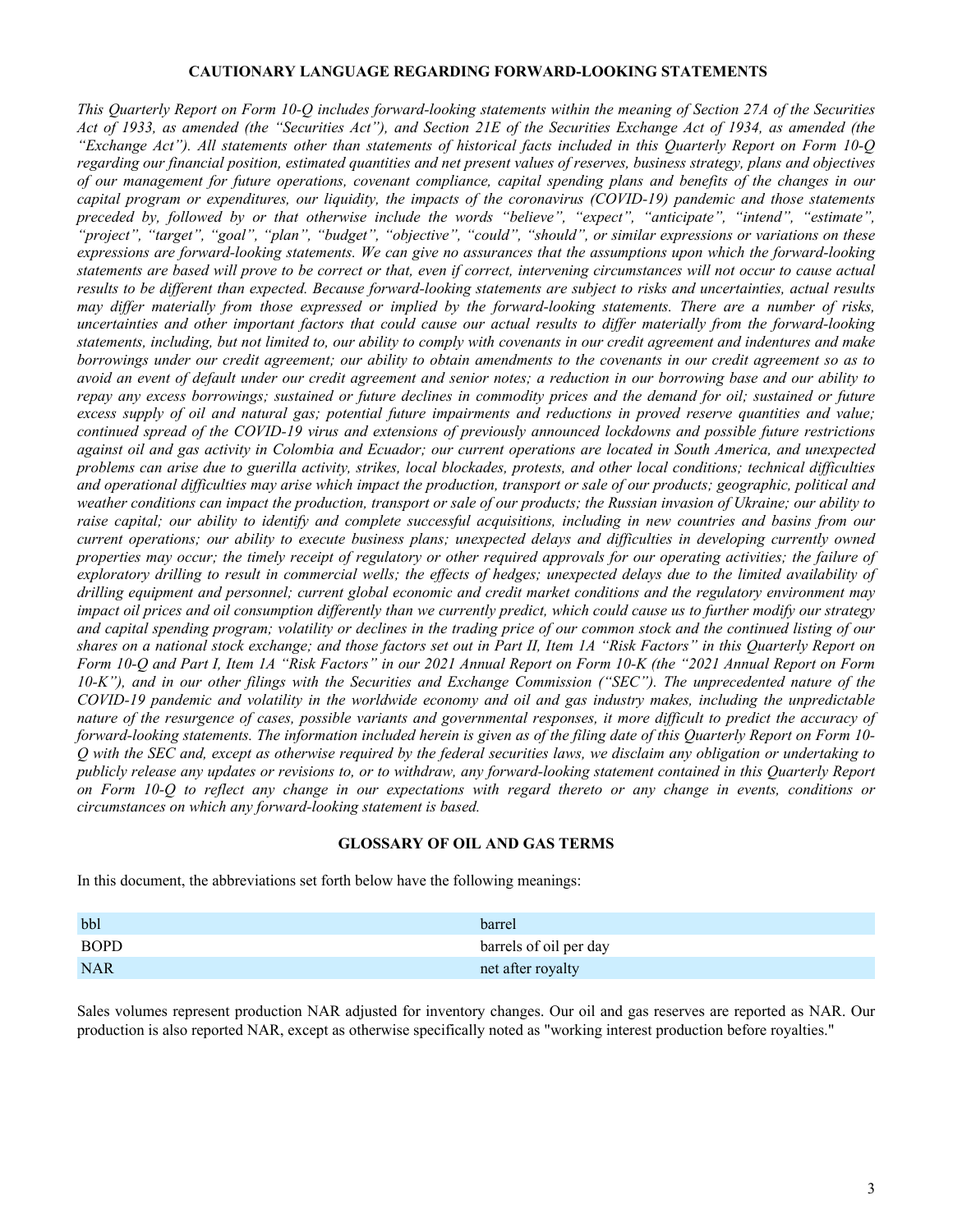#### **Item 1.** *Financial Statements*

#### **Gran Tierra Energy Inc. Condensed Consolidated Statements of Operations (Unaudited) (Thousands of U.S. Dollars, Except Share and Per Share Amounts)**

|                                                                                                                                                                                                                                                                                                                                                                                                                                                                                       | <b>Three Months Ended March 31,</b> |               |               |             |  |  |
|---------------------------------------------------------------------------------------------------------------------------------------------------------------------------------------------------------------------------------------------------------------------------------------------------------------------------------------------------------------------------------------------------------------------------------------------------------------------------------------|-------------------------------------|---------------|---------------|-------------|--|--|
|                                                                                                                                                                                                                                                                                                                                                                                                                                                                                       |                                     | 2022          |               | 2021        |  |  |
| <b>OIL SALES (Note 7)</b>                                                                                                                                                                                                                                                                                                                                                                                                                                                             | $\mathbf S$                         | 174,569       | $\mathcal{S}$ | 95,493      |  |  |
|                                                                                                                                                                                                                                                                                                                                                                                                                                                                                       |                                     |               |               |             |  |  |
| <b>EXPENSES</b>                                                                                                                                                                                                                                                                                                                                                                                                                                                                       |                                     |               |               |             |  |  |
| Operating                                                                                                                                                                                                                                                                                                                                                                                                                                                                             |                                     | 34,400        |               | 29,625      |  |  |
| Transportation                                                                                                                                                                                                                                                                                                                                                                                                                                                                        |                                     | 2,834         |               | 2,506       |  |  |
| COVID-19 related costs                                                                                                                                                                                                                                                                                                                                                                                                                                                                |                                     | 535           |               | 1,139       |  |  |
| Depletion, depreciation and accretion                                                                                                                                                                                                                                                                                                                                                                                                                                                 |                                     | 40,963        |               | 31,318      |  |  |
| General and administrative (Note 10)                                                                                                                                                                                                                                                                                                                                                                                                                                                  |                                     | 12,336        |               | 10,488      |  |  |
| Foreign exchange (gain) loss                                                                                                                                                                                                                                                                                                                                                                                                                                                          |                                     | (3,725)       |               | 13,083      |  |  |
| Derivative instruments loss (Note 10)                                                                                                                                                                                                                                                                                                                                                                                                                                                 |                                     | 21,439        |               | 23,698      |  |  |
| Other financial instruments gain (Note 10)                                                                                                                                                                                                                                                                                                                                                                                                                                            |                                     |               |               | (1,405)     |  |  |
| Interest expense (Note 5)                                                                                                                                                                                                                                                                                                                                                                                                                                                             |                                     | 12,128        |               | 13,812      |  |  |
|                                                                                                                                                                                                                                                                                                                                                                                                                                                                                       |                                     | 120,910       |               | 124,264     |  |  |
| <b>INCOME (LOSS) BEFORE INCOME TAXES</b>                                                                                                                                                                                                                                                                                                                                                                                                                                              |                                     | 53,659        |               | (28, 771)   |  |  |
|                                                                                                                                                                                                                                                                                                                                                                                                                                                                                       |                                     |               |               |             |  |  |
| <b>INCOME TAX EXPENSE</b>                                                                                                                                                                                                                                                                                                                                                                                                                                                             |                                     |               |               |             |  |  |
| Current (Note 8)                                                                                                                                                                                                                                                                                                                                                                                                                                                                      |                                     | 20,827        |               |             |  |  |
| Deferred (Note 8)                                                                                                                                                                                                                                                                                                                                                                                                                                                                     |                                     | 18,713        |               | 8,651       |  |  |
|                                                                                                                                                                                                                                                                                                                                                                                                                                                                                       |                                     | 39,540        |               | 8,651       |  |  |
| NET AND COMPREHENSIVE INCOME (LOSS)                                                                                                                                                                                                                                                                                                                                                                                                                                                   | $\boldsymbol{s}$                    | 14,119        | \$            | (37, 422)   |  |  |
|                                                                                                                                                                                                                                                                                                                                                                                                                                                                                       |                                     |               |               |             |  |  |
| <b>NET INCOME (LOSS) PER SHARE</b>                                                                                                                                                                                                                                                                                                                                                                                                                                                    |                                     |               |               |             |  |  |
|                                                                                                                                                                                                                                                                                                                                                                                                                                                                                       |                                     |               |               |             |  |  |
| <b>BASIC AND DILUTED</b>                                                                                                                                                                                                                                                                                                                                                                                                                                                              | \$                                  | 0.04 S        |               | (0.10)      |  |  |
| WEIGHTED AVERAGE SHARES OUTSTANDING - BASIC (Note 6)                                                                                                                                                                                                                                                                                                                                                                                                                                  |                                     | 367,386,664   |               | 366,981,556 |  |  |
| WEIGHTED AVERAGE SHARES OUTSTANDING - DILUTED (Note 6)                                                                                                                                                                                                                                                                                                                                                                                                                                |                                     | 372, 375, 245 |               | 366,981,556 |  |  |
| $\mathbf{1} \cdot \mathbf{1} \cdot \mathbf{1} \cdot \mathbf{1} \cdot \mathbf{1} \cdot \mathbf{1} \cdot \mathbf{1} \cdot \mathbf{1} \cdot \mathbf{1} \cdot \mathbf{1} \cdot \mathbf{1} \cdot \mathbf{1} \cdot \mathbf{1} \cdot \mathbf{1} \cdot \mathbf{1} \cdot \mathbf{1} \cdot \mathbf{1} \cdot \mathbf{1} \cdot \mathbf{1} \cdot \mathbf{1} \cdot \mathbf{1} \cdot \mathbf{1} \cdot \mathbf{1} \cdot \mathbf{1} \cdot \mathbf{1} \cdot \mathbf{1} \cdot \mathbf{1} \cdot \mathbf{$ |                                     |               |               |             |  |  |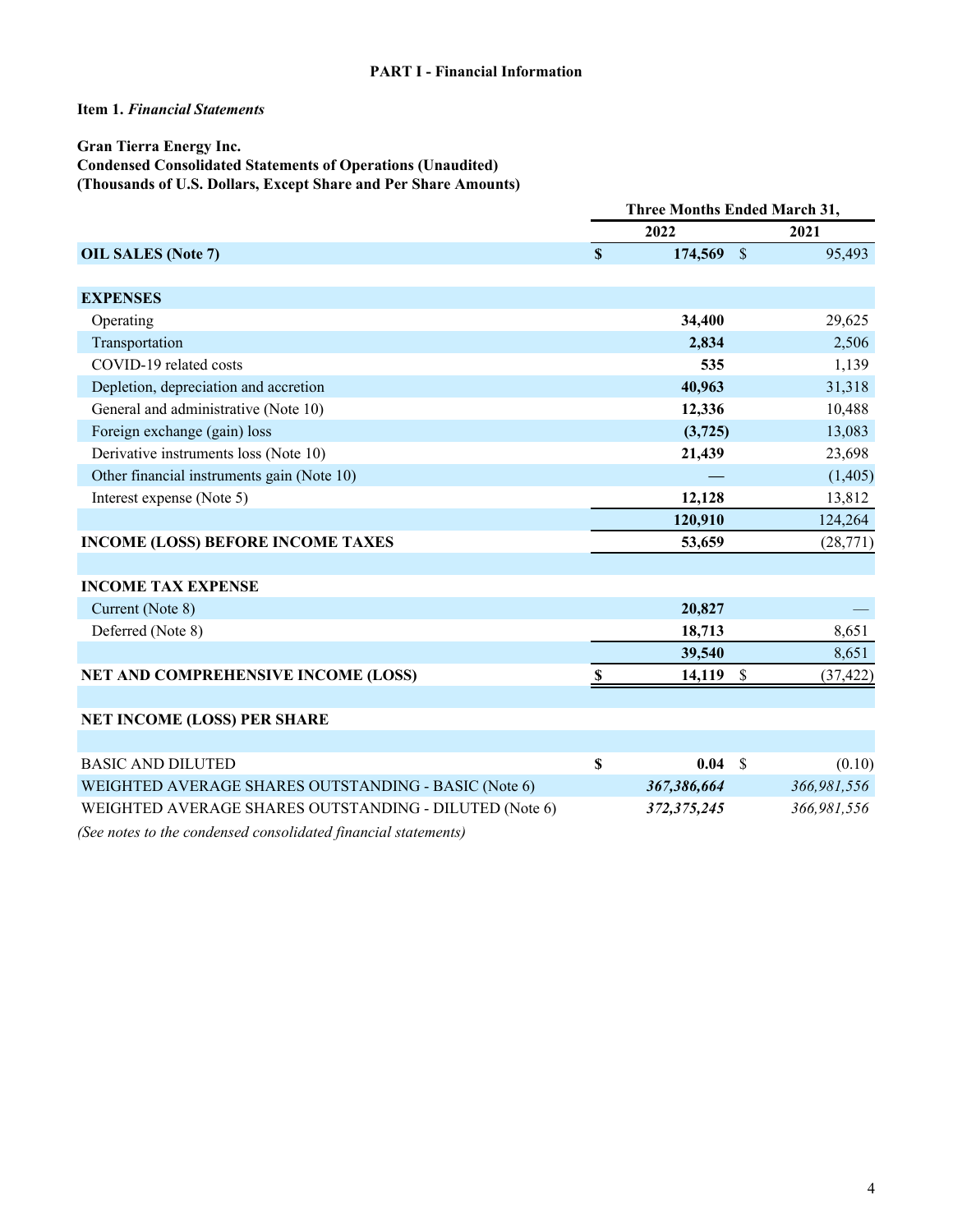#### **Gran Tierra Energy Inc. Condensed Consolidated Balance Sheets (Unaudited) (Thousands of U.S. Dollars, Except Share and Per Share Amounts)**

|                                                                                                                                                                                                 | As at March 31,<br>2022 |            |    | As at December 31,<br>2021 |  |
|-------------------------------------------------------------------------------------------------------------------------------------------------------------------------------------------------|-------------------------|------------|----|----------------------------|--|
| <b>ASSETS</b>                                                                                                                                                                                   |                         |            |    |                            |  |
| <b>Current Assets</b>                                                                                                                                                                           |                         |            |    |                            |  |
| Cash and cash equivalents (Note 11)                                                                                                                                                             | \$                      | 58,707     | \$ | 26,109                     |  |
| Restricted cash and cash equivalents (Note 11)                                                                                                                                                  |                         | 1,142      |    | 392                        |  |
| Accounts receivable                                                                                                                                                                             |                         | 23,471     |    | 13,185                     |  |
| Taxes receivable (Note 3)                                                                                                                                                                       |                         | 34,774     |    | 45,506                     |  |
| Other current assets (Note 10)                                                                                                                                                                  |                         | 20,140     |    | 16,609                     |  |
| <b>Total Current Assets</b>                                                                                                                                                                     |                         | 138,234    |    | 101,801                    |  |
|                                                                                                                                                                                                 |                         |            |    |                            |  |
| Oil and Gas Properties                                                                                                                                                                          |                         |            |    |                            |  |
| Proved                                                                                                                                                                                          |                         | 907,224    |    | 859,580                    |  |
| Unproved                                                                                                                                                                                        |                         | 97,031     |    | 131,865                    |  |
| Total Oil and Gas Properties                                                                                                                                                                    |                         | 1,004,255  |    | 991,445                    |  |
| Other capital assets                                                                                                                                                                            |                         | 3,665      |    | 4,352                      |  |
| Total Property, Plant and Equipment (Note 4)                                                                                                                                                    |                         | 1,007,920  |    | 995,797                    |  |
| Other Long-Term Assets                                                                                                                                                                          |                         |            |    |                            |  |
| Deferred tax assets                                                                                                                                                                             |                         | 42,760     |    | 61,494                     |  |
| Taxes receivable (Note 3)                                                                                                                                                                       |                         | 22,026     |    | 17,522                     |  |
| Other long-term assets (Note 10)                                                                                                                                                                |                         | 20,967     |    | 12,497                     |  |
| <b>Total Other Long-Term Assets</b>                                                                                                                                                             |                         | 85,753     |    | 91,513                     |  |
| <b>Total Assets</b>                                                                                                                                                                             | S                       | 1,231,907  | \$ | 1,189,111                  |  |
|                                                                                                                                                                                                 |                         |            |    |                            |  |
| <b>LIABILITIES AND SHAREHOLDERS' EQUITY</b>                                                                                                                                                     |                         |            |    |                            |  |
| <b>Current Liabilities</b>                                                                                                                                                                      |                         |            |    |                            |  |
| Accounts payable and accrued liabilities                                                                                                                                                        | \$                      | 150,907    | \$ | 148,694                    |  |
| Current portion of long-term debt (Note 5)                                                                                                                                                      |                         | 39,617     |    | 66,987                     |  |
| Derivatives (Note 10)                                                                                                                                                                           |                         | 18,875     |    | 2,976                      |  |
| Taxes payable (Note 3)                                                                                                                                                                          |                         | 7,546      |    | 6,620                      |  |
| Other (Note 6 and 10)                                                                                                                                                                           |                         | 16,392     |    | 2,710                      |  |
| <b>Total Current Liabilities</b>                                                                                                                                                                |                         | 233,337    |    | 227,987                    |  |
| Long-Term Liabilities                                                                                                                                                                           |                         |            |    |                            |  |
| Long-term debt (Notes 5 and 10)                                                                                                                                                                 |                         | 587,769    |    | 587,404                    |  |
| Asset retirement obligation                                                                                                                                                                     |                         | 55,478     |    | 54,525                     |  |
| Equity compensation award liability (Note 6 and 10)                                                                                                                                             |                         | 17,436     |    | 13,718                     |  |
| Taxes payable (Note 3)                                                                                                                                                                          |                         | 12,736     |    |                            |  |
| Other long-term liabilities                                                                                                                                                                     |                         | 7,370      |    | 3,397                      |  |
| <b>Total Long-Term Liabilities</b>                                                                                                                                                              |                         | 680,789    |    | 659,044                    |  |
| Contingencies (Note 9)                                                                                                                                                                          |                         |            |    |                            |  |
| Shareholders' Equity                                                                                                                                                                            |                         |            |    |                            |  |
| Common Stock (Note 6) (368,421,033 and 367,144,500 shares issued and<br>outstanding of Common Stock, par value \$0.001 per share, as at March 31, 2022,<br>and December 31, 2021, respectively) |                         | 10,272     |    | 10,270                     |  |
| Additional paid-in capital                                                                                                                                                                      |                         | 1,289,162  |    | 1,287,582                  |  |
| Deficit                                                                                                                                                                                         |                         | (981, 653) |    | (995, 772)                 |  |
| Total Shareholders' Equity                                                                                                                                                                      |                         | 317,781    |    | 302,080                    |  |
| <b>Total Liabilities and Shareholders' Equity</b>                                                                                                                                               |                         |            |    |                            |  |
|                                                                                                                                                                                                 | <sup>2</sup>            | 1,231,907  | \$ | 1,189,111                  |  |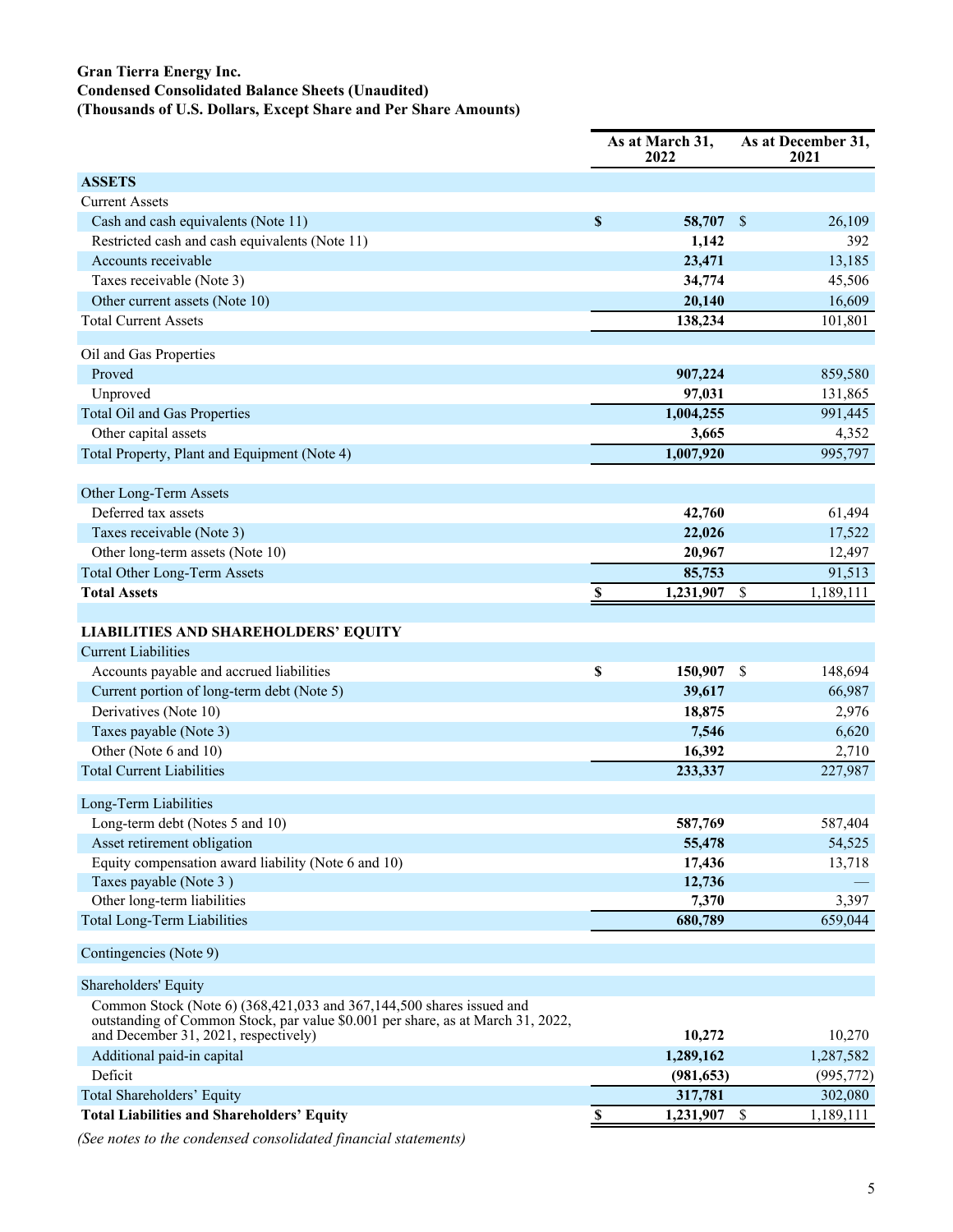#### **Gran Tierra Energy Inc. Condensed Consolidated Statements of Cash Flows (Unaudited) (Thousands of U.S. Dollars)**

|                                                                                                   | Three Months Ended March 31, |                  |           |  |
|---------------------------------------------------------------------------------------------------|------------------------------|------------------|-----------|--|
|                                                                                                   |                              | 2022             | 2021      |  |
| <b>Operating Activities</b>                                                                       |                              |                  |           |  |
| Net Income (Loss)                                                                                 | \$                           | 14,119 \$        | (37, 422) |  |
| Adjustments to reconcile net income (loss) to net cash provided by operating<br>activities:       |                              |                  |           |  |
| Depletion, depreciation and accretion                                                             |                              | 40,963           | 31,318    |  |
| Deferred tax expense                                                                              |                              | 18,713           | 8,651     |  |
| Stock-based compensation expense (Note 6)                                                         |                              | 4,557            | 3,671     |  |
| Amortization of debt issuance costs (Note 5)                                                      |                              | 887              | 881       |  |
| Unrealized foreign exchange (gain) loss                                                           |                              | (4, 839)         | 13,003    |  |
| Derivative instruments loss (Note 10)                                                             |                              | 21,439           | 23,698    |  |
| Cash settlements on derivatives instruments                                                       |                              | (8,596)          | (13, 404) |  |
| Other financial instruments gain (Note 10)                                                        |                              |                  | (1,405)   |  |
| Cash settlement of asset retirement obligation                                                    |                              | (5)              | (169)     |  |
| Non-cash lease expenses                                                                           |                              | 411              | 444       |  |
| Lease payments                                                                                    |                              | (344)            | (462)     |  |
| Net change in assets and liabilities from operating activities (Note 11)                          |                              | 16,520           | 13,128    |  |
| Net cash provided by operating activities                                                         |                              | 103,825          | 41,932    |  |
|                                                                                                   |                              |                  |           |  |
| <b>Investing Activities</b>                                                                       |                              |                  |           |  |
| Additions to property, plant and equipment                                                        |                              | (41, 483)        | (37, 427) |  |
| Proceeds on disposition of investment, net of transaction costs (Note 10)                         |                              |                  | 14,632    |  |
| Changes in non-cash investing working capital (Note 11)                                           |                              | (1, 803)         | (708)     |  |
| Net cash used in investing activities                                                             |                              | (43, 286)        | (23, 503) |  |
|                                                                                                   |                              |                  |           |  |
| <b>Financing Activities</b>                                                                       |                              |                  |           |  |
| Repayment of debt (Note 5)                                                                        |                              | (27, 525)        | (10, 125) |  |
| Proceeds from issuance of shares of Common Stock, net of issuance costs                           |                              | $\boldsymbol{2}$ |           |  |
| Proceeds from exercise of stock options                                                           |                              | 980              |           |  |
| Lease payments                                                                                    |                              | (777)            | (513)     |  |
| Net cash used in financing activities                                                             |                              | (27, 320)        | (10,638)  |  |
|                                                                                                   |                              |                  |           |  |
| Foreign exchange gain (loss) on cash, cash equivalents and restricted cash and                    |                              |                  |           |  |
| cash equivalents                                                                                  |                              | 478              | (446)     |  |
|                                                                                                   |                              |                  |           |  |
| Net increase in cash, cash equivalents and restricted cash and cash equivalents                   |                              | 33,697           | 7,345     |  |
| Cash, cash equivalents and restricted cash and cash equivalents,<br>beginning of period (Note 11) |                              | 31,404           | 17,523    |  |
| Cash, cash equivalents and restricted cash and cash equivalents,<br>end of period (Note 11)       | <sup>2</sup>                 | 65,101<br>-S     | 24,868    |  |
|                                                                                                   |                              |                  |           |  |

Supplemental cash flow disclosures (Note 11)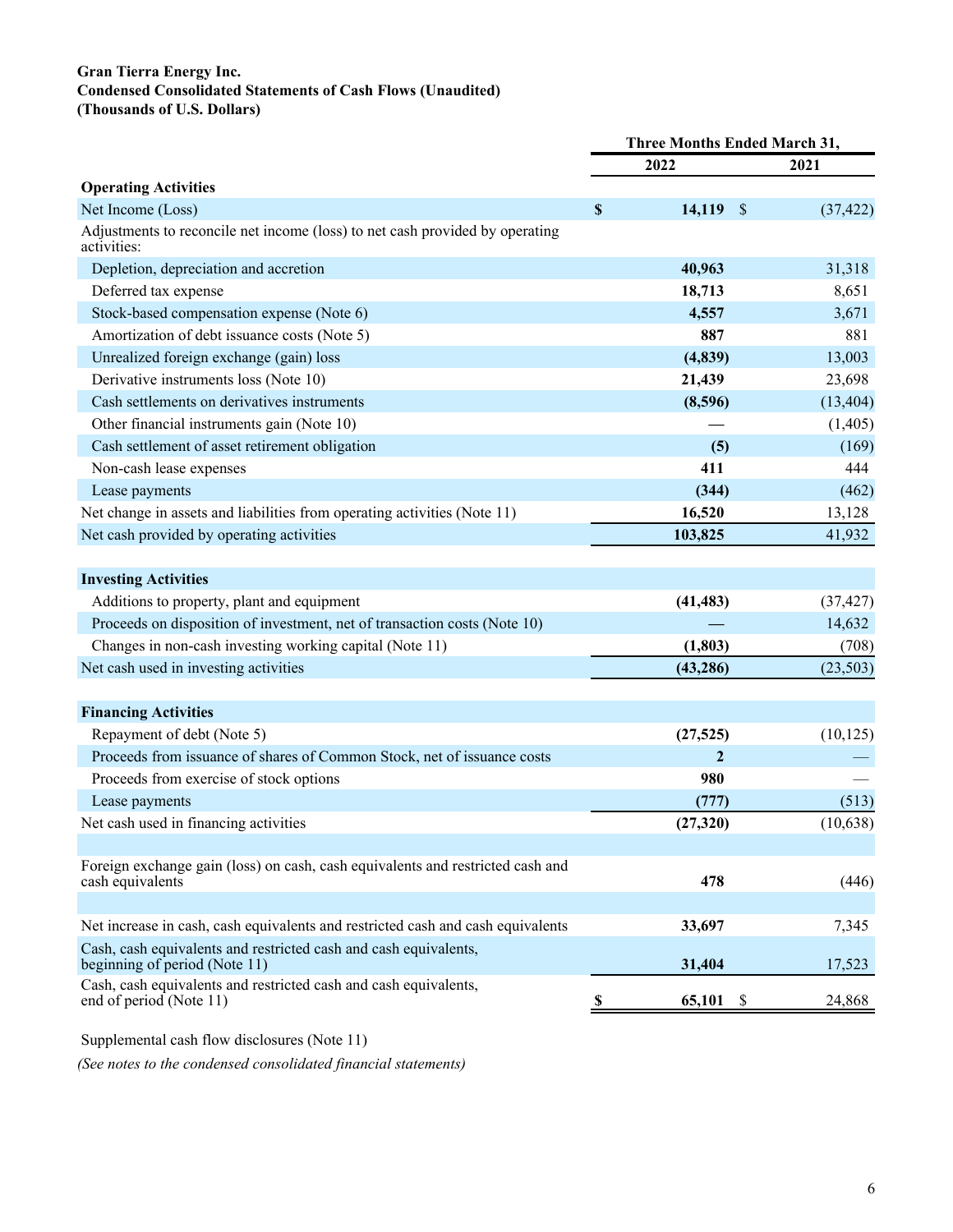#### **Gran Tierra Energy Inc. Condensed Consolidated Statements of Shareholders' Equity (Unaudited) (Thousands of U.S. Dollars)**

|                                   | <b>Three Months Ended March 31,</b> |             |   |             |
|-----------------------------------|-------------------------------------|-------------|---|-------------|
|                                   |                                     | 2022        |   | 2021        |
| <b>Share Capital</b>              |                                     |             |   |             |
| Balance, beginning of period      | $\mathbf{s}$                        | $10,270$ \$ |   | 10,270      |
| Issuance of Common Stock (Note 6) |                                     | 2           |   |             |
| Balance, end of period            |                                     | 10,272      |   | 10,270      |
|                                   |                                     |             |   |             |
| <b>Additional Paid-in Capital</b> |                                     |             |   |             |
| Balance, beginning of period      |                                     | 1,287,582   |   | 1,285,018   |
| Exercise of stock options         |                                     | 980         |   |             |
| Stock-based compensation (Note 6) |                                     | 600         |   | 579         |
| Balance, end of period            |                                     | 1,289,162   |   | 1,285,597   |
|                                   |                                     |             |   |             |
| <b>Deficit</b>                    |                                     |             |   |             |
| Balance, beginning of period      |                                     | (995, 772)  |   | (1,038,254) |
| Net income (loss)                 |                                     | 14,119      |   | (37, 422)   |
| Balance, end of period            |                                     | (981, 653)  |   | (1,075,676) |
|                                   |                                     |             |   |             |
| <b>Total Shareholders' Equity</b> |                                     | 317,781     | S | 220,191     |
|                                   |                                     |             |   |             |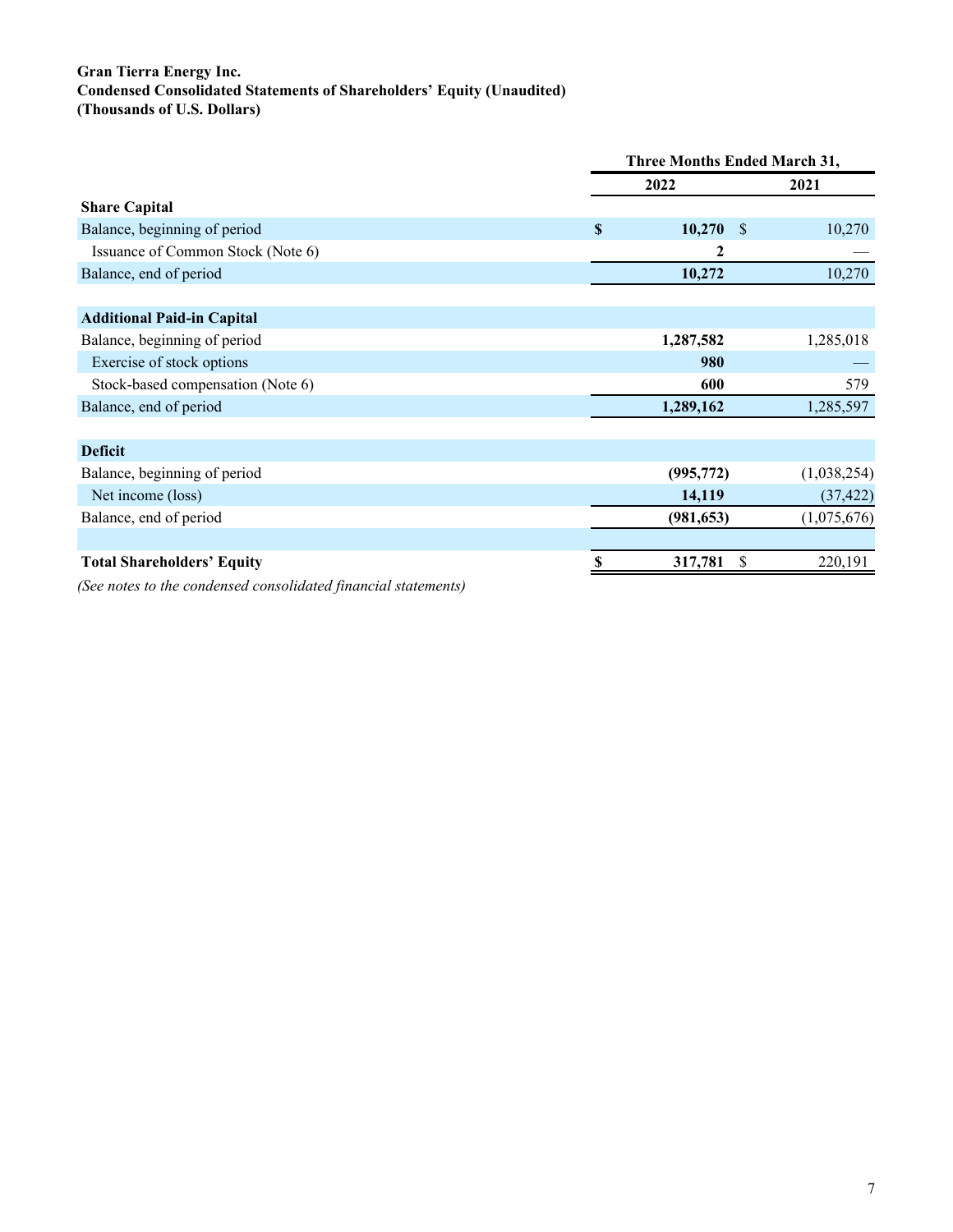#### **Gran Tierra Energy Inc. Notes to the Condensed Consolidated Financial Statements (Unaudited) (Expressed in U.S. Dollars, unless otherwise indicated)**

#### **1. Description of Business**

Gran Tierra Energy Inc., a Delaware corporation (the "Company" or "Gran Tierra"), is a publicly traded company focused on international oil and natural gas exploration and production with assets currently in Colombia and Ecuador.

#### **2. Significant Accounting Policies**

These interim unaudited condensed consolidated financial statements have been prepared in accordance with generally accepted accounting principles in the United States of America ("GAAP"). The information furnished herein reflects all normal recurring adjustments that are, in the opinion of management, necessary for the fair presentation of results for the interim periods.

The note disclosure requirements of annual consolidated financial statements provide additional disclosures required for interim unaudited condensed consolidated financial statements. Accordingly, these interim unaudited condensed consolidated financial statements should be read in conjunction with the Company's consolidated financial statements as at and for the year ended December 31, 2021, included in the Company's 2021 Annual Report on Form 10-K.

The Company's significant accounting policies are described in Note 2 of the consolidated financial statements, which are included in the Company's 2021 Annual Report on Form 10-K and are the same policies followed in these interim unaudited condensed consolidated financial statements. The Company has evaluated all subsequent events to the date these interim unaudited condensed consolidated financial statements were issued.

#### **3. Taxes Receivable and Payable**

The table below shows the break-down of taxes receivable and payable, which are comprised of value added tax ("VAT") and income tax:

| (Thousands of U.S. Dollars)                        | As at March 31,<br>2022   |             | As at December 31,<br>2021 |        |
|----------------------------------------------------|---------------------------|-------------|----------------------------|--------|
| <b>Taxes Receivable</b>                            |                           |             |                            |        |
| <b>Current</b>                                     |                           |             |                            |        |
| VAT Receivable                                     | $\boldsymbol{\mathsf{S}}$ | $12,345$ \$ |                            | 21,918 |
| Income Tax Receivable                              |                           | 22,429      |                            | 23,588 |
|                                                    | $\boldsymbol{\mathsf{S}}$ | 34,774      | $\mathcal{S}$              | 45,506 |
| Long-Term                                          |                           |             |                            |        |
| Income Tax Receivable                              | $\boldsymbol{\mathsf{S}}$ | $22,026$ \$ |                            | 17,522 |
|                                                    |                           |             |                            |        |
| <b>Taxes Payable</b>                               |                           |             |                            |        |
| <b>Current</b>                                     |                           |             |                            |        |
| VAT Payable                                        | $\boldsymbol{\mathsf{S}}$ | 7,546 \$    |                            | 6,620  |
|                                                    |                           |             |                            |        |
| <b>Long-Term</b>                                   |                           |             |                            |        |
| VAT Payable                                        | \$                        | 68          | $\mathcal{S}$              |        |
| Income Tax Payable                                 |                           | 12,668      |                            |        |
|                                                    | \$                        | 12,736      | $\mathcal{S}$              |        |
|                                                    |                           |             |                            |        |
| <b>Total Taxes Receivable net of Taxes Payable</b> | S                         | 36,518      | -S                         | 56,408 |
|                                                    |                           |             |                            |        |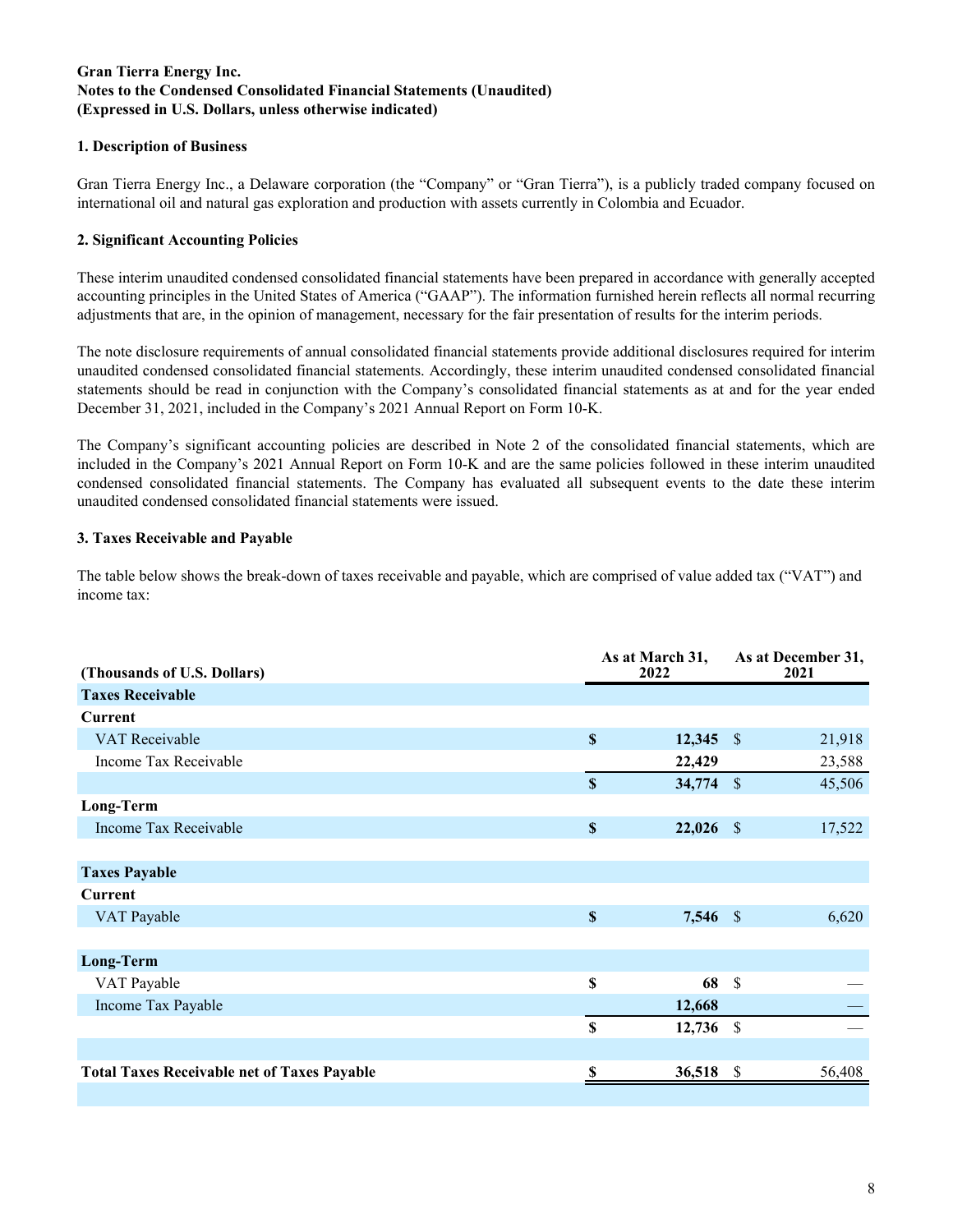The following table shows the movement of VAT and income tax receivables for the period identified below:

| (Thousands of U.S. Dollars)                 |   | <b>Net VAT</b><br>Receivable |    | <b>Income Tax</b><br>Receivable | <b>Total Net Taxes</b><br>Receivable |
|---------------------------------------------|---|------------------------------|----|---------------------------------|--------------------------------------|
| Balance, as at December 31, 2021            | S | 15,298                       | -8 | $41,110$ \$                     | 56,408                               |
| Collected through direct government refunds |   | (149)                        |    |                                 | (149)                                |
| Collected through sales contracts           |   | (40, 913)                    |    |                                 | (40, 913)                            |
| Taxes paid $(1)$                            |   | 29,674                       |    | 9.703                           | 39,377                               |
| Current tax expense                         |   |                              |    | (20, 827)                       | (20, 827)                            |
| Foreign exchange loss                       |   | 821                          |    | 1,801                           | 2,622                                |
| Balance, as at March 31, 2022               |   | 4.731                        | -8 | 31,787                          | 36,518                               |

(1)*VAT is paid on certain goods and services and collected on sales in Colombia at a rate of 19%*

#### **4. Property, Plant and Equipment**

| (Thousands of U.S. Dollars)                           | As at March 31,<br>2022 | As at December 31,<br>2021 |             |  |
|-------------------------------------------------------|-------------------------|----------------------------|-------------|--|
| Oil and natural gas properties                        |                         |                            |             |  |
| Proved                                                | \$<br>4,390,016         | -S                         | 4,302,473   |  |
| Unproved                                              | 97,031                  |                            | 131,865     |  |
|                                                       | 4,487,047               |                            | 4,434,338   |  |
| Other $^{(1)}$                                        | 34,998                  |                            | 34,943      |  |
|                                                       | 4,522,045               |                            | 4,469,281   |  |
| Accumulated depletion and depreciation and impairment | (3,514,125)             |                            | (3,473,484) |  |
|                                                       | 1,007,920               |                            | 995,797     |  |

(1)  *The "other" category includes right-of-use assets for operating and finance leases of \$13.9 million, which had a net book value of \$3.3 million as at March 31, 2022 (December 31, 2021 - \$13.9 million, which had a net book value of \$3.9 million).*

For the three months ended March 31, 2022, and 2021, the Company had no ceiling test impairment losses. The Company used an average Brent price of \$77.41 and \$43.31 per bbl for March 31, 2022, and 2021 ceiling test calculations, respectively.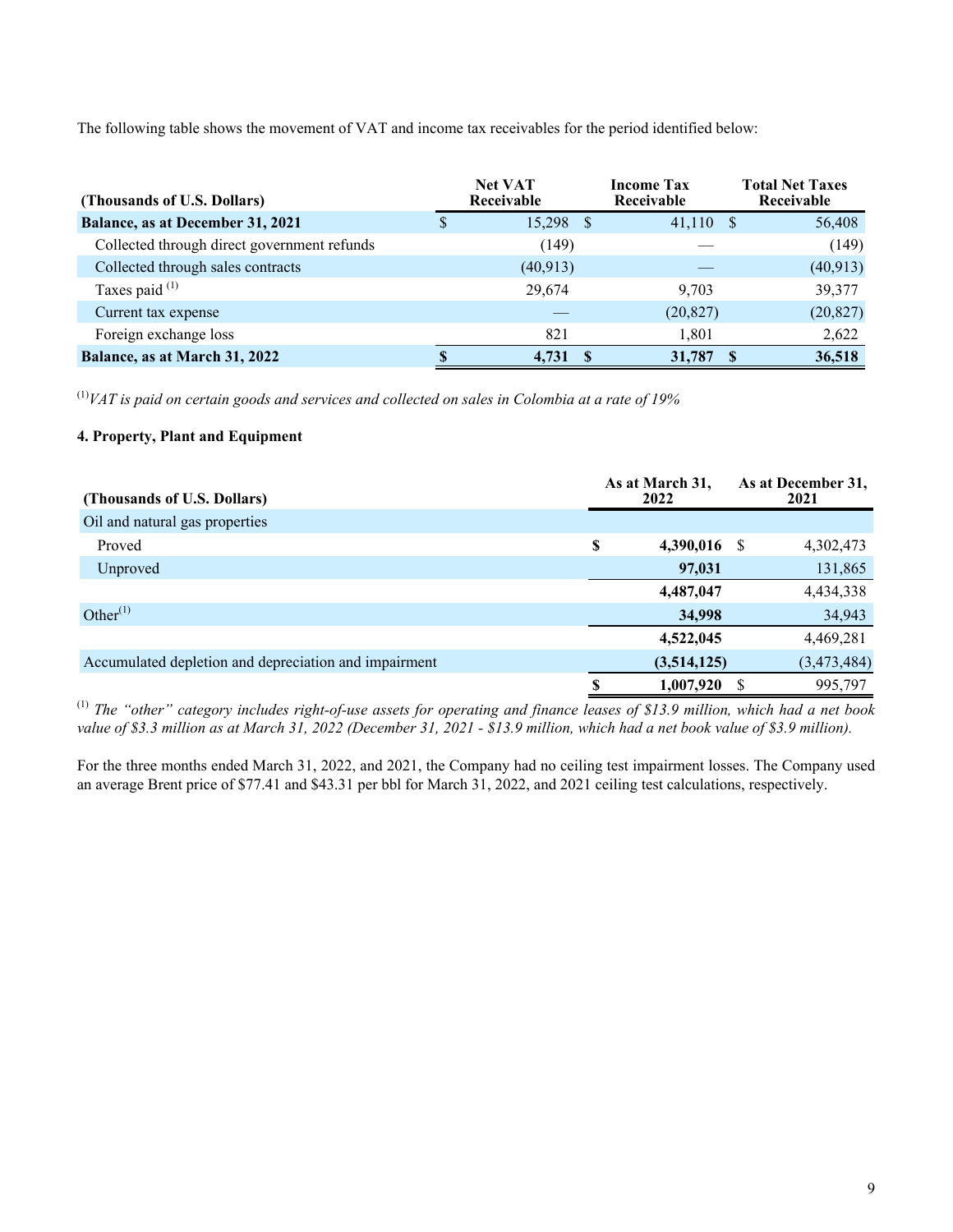#### **5. Debt and Debt Issuance Costs**

The Company's debt at March 31, 2022, and December 31, 2021, was as follows:

| (Thousands of U.S. Dollars)           |          | As at March 31,<br>2022 |          | As at December 31,<br>2021 |
|---------------------------------------|----------|-------------------------|----------|----------------------------|
| <b>Current</b>                        |          |                         |          |                            |
| Revolving credit facility             | \$       | $40,000$ \$             |          | 67,500                     |
| Unamortized debt issuance costs       |          | (383)                   |          | (513)                      |
|                                       | S        | 39,617                  | - \$     | 66,987                     |
|                                       |          |                         |          |                            |
| Long-Term                             |          |                         |          |                            |
| 6.25% Senior Notes, due February 2025 | <b>S</b> | $300,000$ \$            |          | 300,000                    |
| 7.75% Senior Notes, due May 2027      |          | 300,000                 |          | 300,000                    |
| Unamortized debt issuance costs       |          | (13,297)                |          | (14,030)                   |
|                                       |          | 586,703                 |          | 585,970                    |
| Long-term lease obligation $(1)$      |          | 1,066                   |          | 1,434                      |
|                                       | \$       | 587,769                 | S        | 587,404                    |
|                                       | \$       | 627,386                 | <b>S</b> | 654,391                    |

(1) *The current portion of the lease obligation has been included in accounts payable and accrued liabilities on the Company's balance sheet and totaled \$2.9 million as at March 31, 2022 (December 31, 2021 - \$3.3 million).*

As at March 31, 2022, the borrowing base of the Company's Senior Secured Credit Facility (the "revolving credit facility") was \$150 million, with \$125 million readily available and \$25 million subject to approval by major lenders. The maturity date of the revolving credit facility is November 10, 2022, and the next re-determination is to occur no later than May 2022.

Under the terms of the credit facility, the Company is required to maintain compliance with the following financial covenants: limitations on the Company's ratio of debt to earnings before interest, taxes, depletion, depreciation and accretion and exploration expenses ("EBITDAX") to a maximum of 4.0 to 1.0; limitations on Company's ratio of Senior Secured Debt to EBITDAX to a maximum of 3.0 to 1.0; and the maintenance of a ratio of EBITDAX to interest expense of at least 2.5 to 1.0. If the Company fails to comply with these financial covenants, it will result in a default under the terms of the credit agreement, which could result in an acceleration of repayment of all indebtedness under the Company's revolving credit facility. As of March 31, 2022, the Company was in compliance with all applicable covenants in the revolving credit facility.

Amounts drawn down under the revolving credit facility bear interest, at the Company's option, at the USD LIBOR rate plus a margin ranging from 2.90% to 4.90%, or an alternate base rate plus a margin ranging from 1.90% to 3.90%, in each case based on the borrowing base utilization percentage. The alternate base rate is currently the U.S. prime rate. We pay a commitment fee on undrawn amounts under the revolving credit facility, which ranges from 0.73% to 1.23% per annum, based on the average daily amount of unused commitments.

The Company's revolving credit facility is guaranteed by and secured against the assets of certain of the Company's subsidiaries (the "Credit Facility Group"). Under the terms of the revolving credit facility, the Company is subject to certain restrictions on its ability to distribute funds to entities outside of the Credit Facility Group, including restrictions on the ability to pay dividends to shareholders of the Company.

#### *Interest Expense*

The following table presents the total interest expense recognized in the accompanying interim unaudited condensed consolidated statements of operations:

|                                                   | Three Months Ended March 31, |        |  |  |
|---------------------------------------------------|------------------------------|--------|--|--|
| (Thousands of U.S. Dollars)                       | 2022                         | 2021   |  |  |
| Contractual interest and other financing expenses | $11.241 \text{ }$ \$         | 12,931 |  |  |
| Amortization of debt issuance costs               | 887                          | 881    |  |  |
|                                                   | 12.128 \$                    | 13.812 |  |  |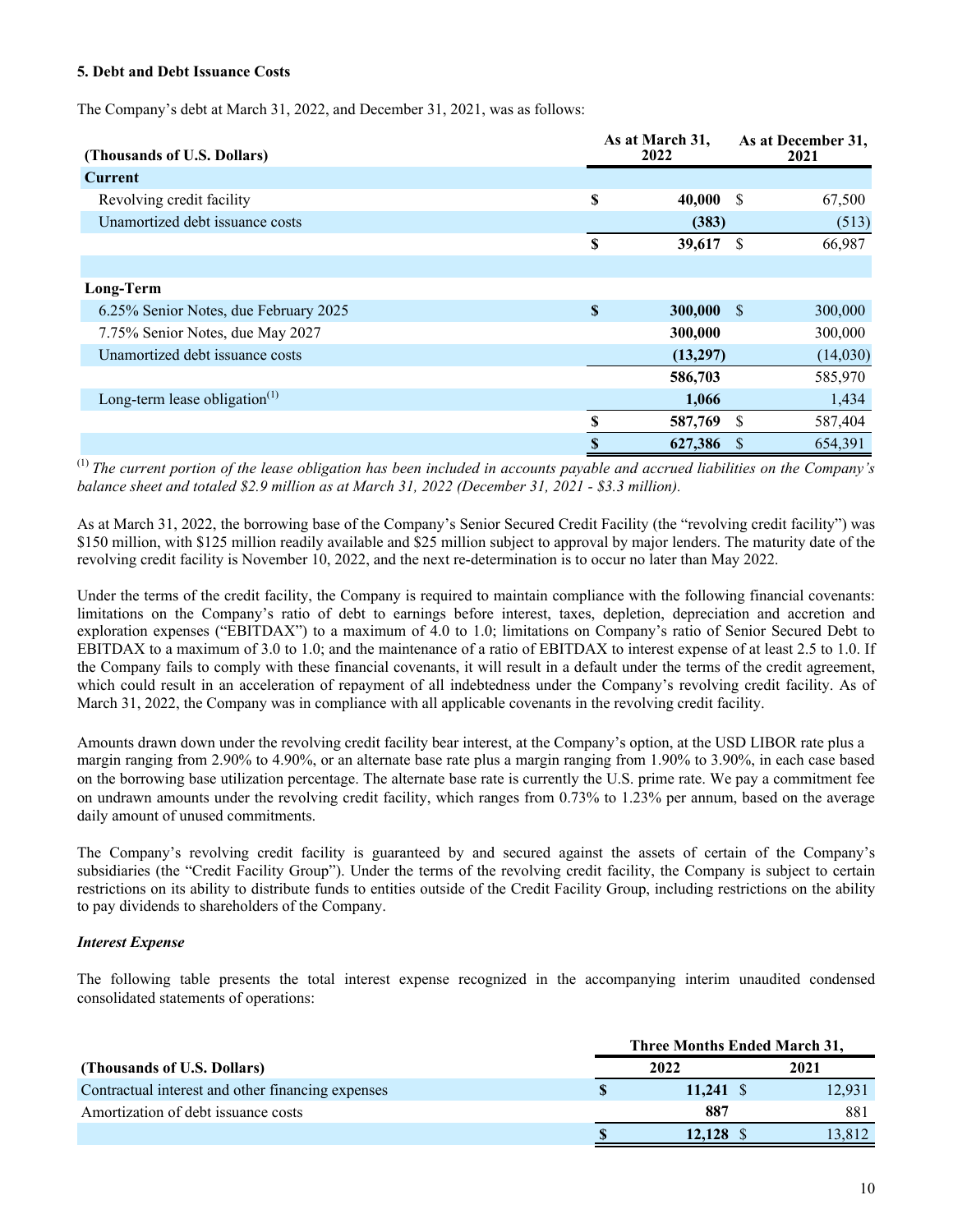#### **6. Share Capital**

|                                  | <b>Shares of Common</b><br><b>Stock</b> |
|----------------------------------|-----------------------------------------|
| Balance, December 31, 2021       | 367,144,500                             |
| Shares issued on option exercise | 1,276,533                               |
| <b>Balance, March 31, 2022</b>   | 368,421,033                             |

#### *Equity Compensation Awards*

The following table provides information about performance stock units ("PSUs"), deferred share units ("DSUs"), and stock option activity for the three months ended March 31, 2022:

|                            | <b>PSUs</b>                                    | <b>DSUs</b>                                           | <b>Stock Options</b>                                    |                                                                               |
|----------------------------|------------------------------------------------|-------------------------------------------------------|---------------------------------------------------------|-------------------------------------------------------------------------------|
|                            | Number of<br><b>Outstanding Share</b><br>Units | Number of<br><b>Outstanding Share</b><br><b>Units</b> | Number of<br><b>Outstanding Stock</b><br><b>Options</b> | <b>Weighted Average</b><br><b>Exercise Price/</b><br><b>Stock Option (\$)</b> |
| Balance, December 31, 2021 | 30, 365, 196                                   | 5,710,764                                             | 17,848,722                                              | 1.20                                                                          |
| Granted                    | 6,720,129                                      | 344,464                                               | 2,721,929                                               | 1.41                                                                          |
| Exercised                  | (4,396,646)                                    |                                                       | (1,276,533)                                             | 0.77                                                                          |
| Forfeited                  | (47, 572)                                      |                                                       | (62, 638)                                               | 1.95                                                                          |
| Expired                    |                                                |                                                       | (1, 173, 714)                                           | 2.80                                                                          |
| Balance, March 31, 2022    | 32,641,107                                     | 6,055,228                                             | 18,057,766                                              | 1.15                                                                          |

For the three months ended March 31, 2022 and 2021 stock-based compensation expense was \$4.6 million and \$3.7 million, respectively.

At March 31, 2022, there was \$31.1 million (December 31, 2021 - \$11.8 million) of unrecognized compensation costs related to unvested PSUs and stock options, which is expected to be recognized over a weighted-average period of 1.9 years. During the three months ended March 31, 2022, the Company paid out \$2.4 million for PSUs vested on December 31, 2021 (three months ended March 31, 2021 - \$0.6 million for PSUs vested on December 31, 2020).

#### *Net Income (Loss) per Share*

Basic net income (loss) per share is calculated by dividing net income (loss) attributable to common shareholders by the weighted average number of shares of common stock issued and outstanding during each period.

Diluted net income per share is calculated using the treasury stock method for share-based compensation arrangements. The treasury stock method assumes that any proceeds obtained on the exercise of share-based compensation arrangements would be used to purchase common shares at the average market price during the period. The weighted average number of shares is then adjusted by the difference between the number of shares issued from the exercise of share-based compensation arrangements and shares repurchased from the related proceeds. Anti-dilutive shares represent potentially dilutive securities excluded from the computation of diluted income or loss per share as their impact would be anti-dilutive.

#### *Weighted Average Shares Outstanding*

|                                                               | <b>Three Months Ended March 31,</b> |             |  |  |
|---------------------------------------------------------------|-------------------------------------|-------------|--|--|
|                                                               | 2022                                | 2021        |  |  |
| Weighted average number of common shares outstanding          | 367, 386, 664                       | 366,981,556 |  |  |
| Shares is suable pursuant to stock options                    | 12,950,523                          |             |  |  |
| Shares assumed to be purchased from proceeds of stock options | (7,961,942)                         |             |  |  |
| Weighted average number of diluted common shares outstanding  | 372, 375, 245                       | 366,981,556 |  |  |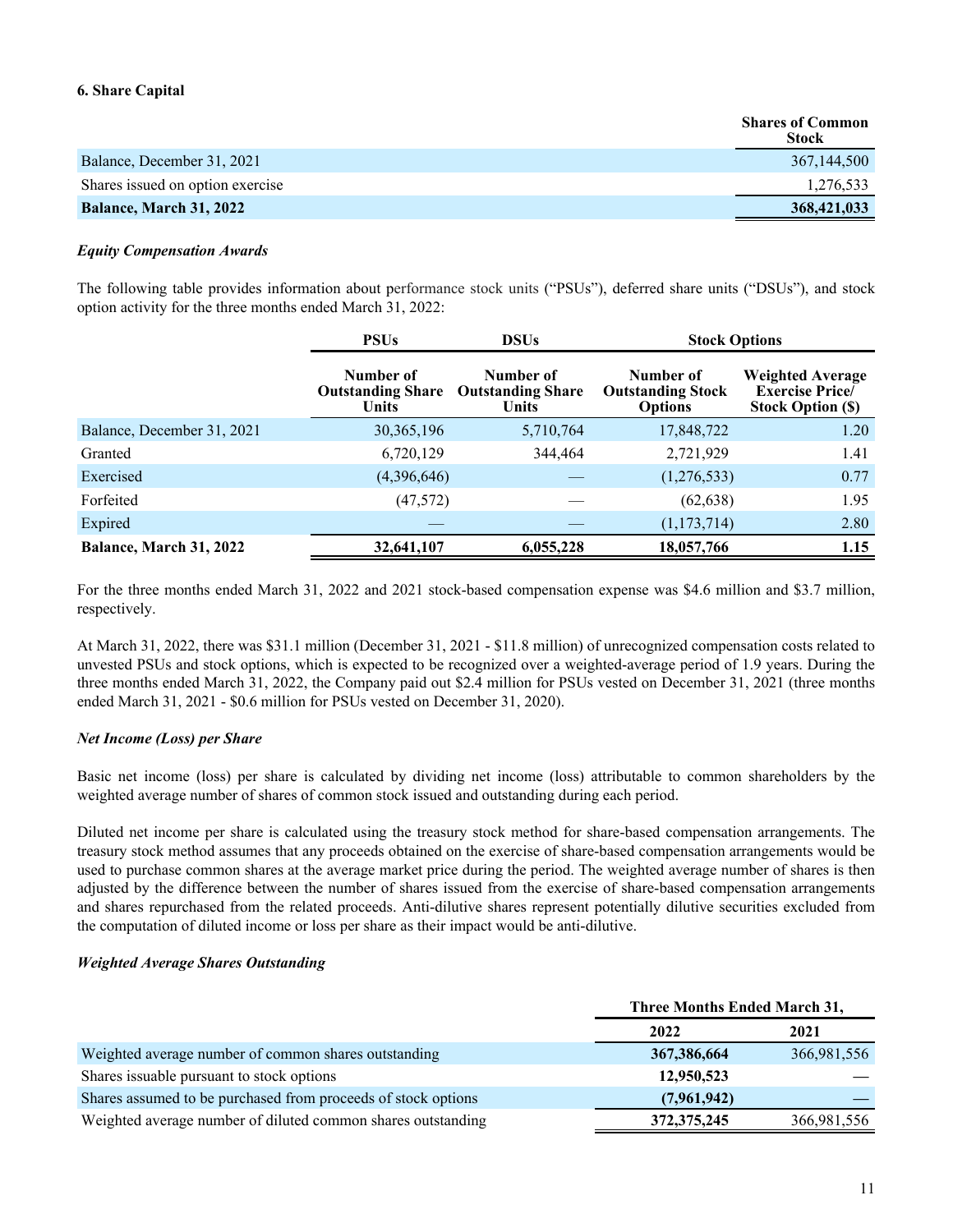For the three months ended March 31, 2022, 5,331,160 options, on a weighted average basis (three months ended March 31, 2021 - all options), were excluded from the diluted income (loss) per share calculation as the options were anti-dilutive.

#### **7. Revenue**

The Company's revenues are generated from oil sales at prices that reflect the blended prices received upon shipment by the purchaser at defined sales points or defined by contract relative to ICE Brent and adjusted for Vasconia or Castilla crude differentials, quality, and transportation discounts each month. For the three months ended March 31, 2022, 100% (three months ended March 31, 2021 - 100%) of the Company's revenue resulted from oil sales. During the three months ended March 31, 2022, quality and transportation discounts were 13% of the average ICE Brent price (three months ended March 31, 2021 - 15%). During the three months ended March 31, 2022, the Company's production was sold primarily to two major customers in Colombia, representing 57% and 43% of total sales volumes (three months ended March 31, 2021 - two, representing 68% and 31% of total sales volumes).

As at March 31, 2022, accounts receivable included nil of accrued sales revenue related to March 2022 production (December 31, 2021 - nil related to December 2021 production).

#### **8. Taxes**

The Company's effective tax rate was 74% for the three months ended March 31, 2022, compared to (30)% in the comparative period of 2021. Current income tax expense was \$20.8 million for the three months ended March 31, 2022, compared to no current tax expense in the corresponding period of 2021, primarily due to an increase in taxable income. The deferred income tax expense for the three months ended March 31, 2022, was mainly the result of tax depreciation being higher than accounting depreciation in Colombia. The deferred income tax expense in the comparative period of 2021 was the result of excess tax depreciation compared with accounting depreciation and the use of tax losses to offset taxable income in Colombia.

For the three months ended March 31, 2022, the difference between the effective tax rate of 74% and the 35% Colombian tax rate was primarily due to an increase in the impact of foreign taxes, foreign translation adjustments, increase in the valuation allowance, other permanent differences, and non-deductible stock-based compensation.

For the three months ended March 31, 2021, the difference between the effective tax rate of (30)% and the 31% Colombian tax rate was primarily due to an increase in the impact of foreign taxes, foreign translation adjustments and other permanent differences, which was partially offset by a decrease in valuation allowance.

#### **9. Contingencies**

#### *Legal Proceedings*

Gran Tierra has a number of lawsuits and claims pending, including a dispute with the Agencia Nacional de Hidrocarburos (National Hydrocarbons Agency) ("ANH") relating to the calculation of high price share royalties. Although the outcome of these lawsuits and disputes cannot be predicted with certainty, Gran Tierra believes the resolution of these matters would not have a material adverse effect on the Company's consolidated financial position, results of operations or cash flows. Gran Tierra records costs as they are incurred or become probable and determinable.

#### *Letters of credit and other credit support*

At March 31, 2022, the Company had provided letters of credit and other credit support totaling \$105.7 million (December 31, 2021 - \$103.0 million) as security relating to work commitment guarantees in Colombia and Ecuador contained in exploration contracts and other capital or operating requirements.

#### **10. Financial Instruments and Fair Value Measurement**

#### *Financial Instruments*

Financial instruments are initially recorded at fair value, defined as the price that would be received to sell an asset or paid to market participants to settle liability at the measurement date. For financial instruments carried at fair value, GAAP establishes a fair value hierarchy that prioritizes the inputs to valuation techniques used to measure fair value. This hierarchy consists of three broad levels: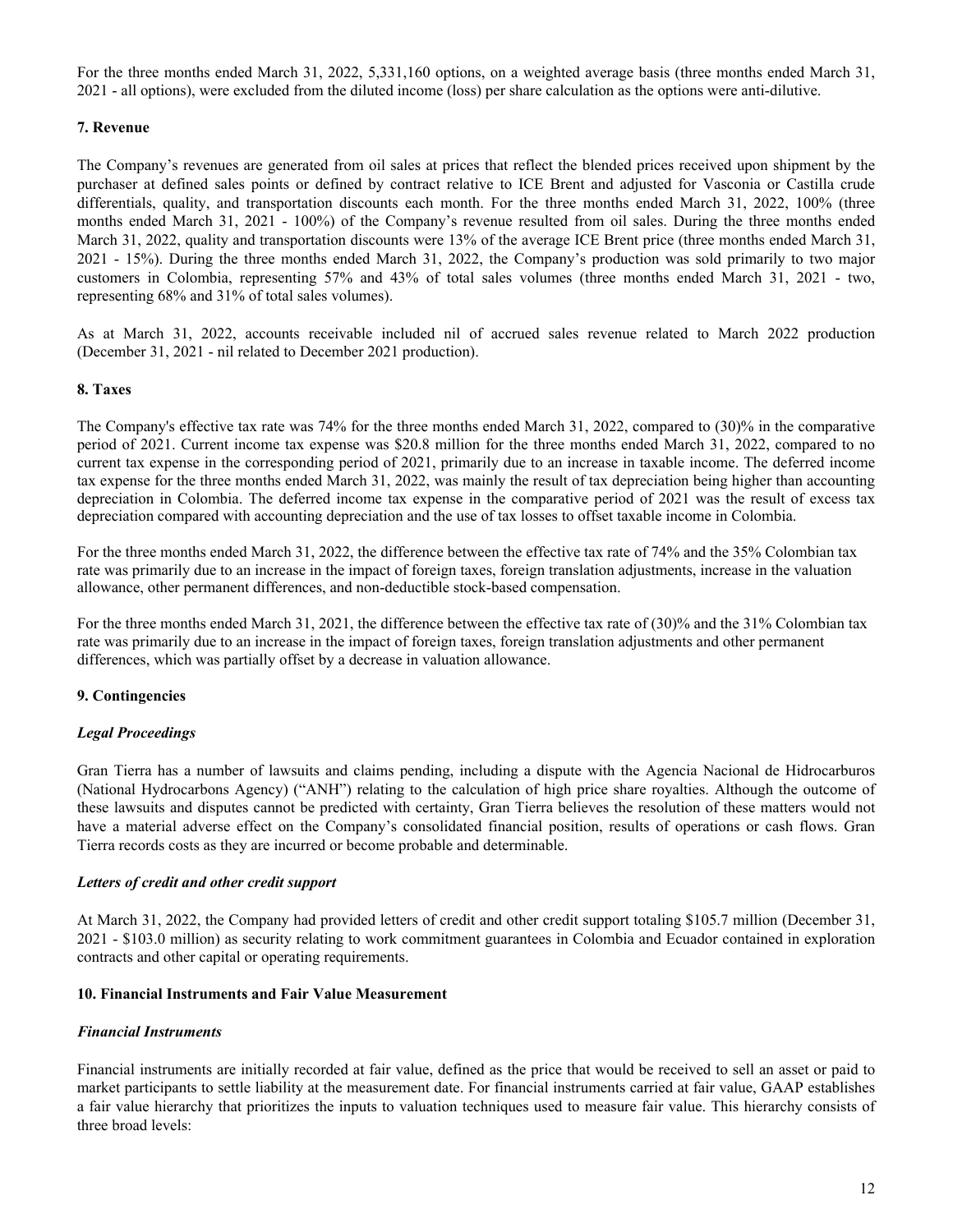- Level 1 Inputs representing quoted market prices in active markets for identical assets and liabilities
- Level 2 Inputs other than quoted prices included within Level 1 that are observable for the assets and liabilities, either directly or indirectly
- Level 3 Unobservable inputs for assets and liabilities

At March 31, 2022, the Company's financial instruments recognized on the balance sheet consist of cash and cash equivalents, restricted cash and cash equivalents, accounts receivable, other long-term assets, accounts payable and accrued liabilities, current portion of long-term debt, derivatives, other short-term payables, long-term debt, long-term equity compensation reward liability and other long-term liabilities. The Company uses appropriate valuation techniques based on the available information to measure the fair values of assets and liabilities.

#### *Fair Value Measurement*

The following table presents the Company's fair value measurements of its financial instruments as of March 31, 2022, and December 31, 2021:

|                                                                 | As at March<br>31, 2022 |         | As at<br>December 31,<br>2021 |         |
|-----------------------------------------------------------------|-------------------------|---------|-------------------------------|---------|
| (Thousands of U.S. Dollars)                                     |                         |         |                               |         |
| Level 1                                                         |                         |         |                               |         |
| <b>Assets</b>                                                   |                         |         |                               |         |
| Prepaid equity forward - current <sup>(2)</sup>                 | $\mathbb S$             | 3,137   | $\sqrt{S}$                    |         |
| Prepaid equity forward - $long-term$ <sup>(1)</sup>             |                         | 15,698  |                               | 7,578   |
|                                                                 | $\mathbb S$             | 18,835  | $\mathcal{S}$                 | 7,578   |
|                                                                 |                         |         |                               |         |
| <b>Liabilities</b>                                              |                         |         |                               |         |
| DSUs liability - long-term <sup>(3)</sup>                       | $\mathbb S$             | 9,506   | $\mathcal{S}$                 | 4,346   |
| 6.25% Senior Notes                                              |                         | 277,875 |                               | 273,672 |
| 7.75% Senior Notes                                              |                         | 278,187 |                               | 271,500 |
|                                                                 | $\mathbf S$             | 565,568 | $\sqrt{\frac{2}{5}}$          | 549,518 |
| Level 2                                                         |                         |         |                               |         |
| <b>Assets</b>                                                   |                         |         |                               |         |
| Derivative asset <sup>(2)</sup>                                 | \$                      |         | $\mathcal{S}$                 | 219     |
| Restricted cash and cash equivalents - long-term <sup>(1)</sup> |                         | 5,253   |                               | 4,903   |
|                                                                 | $\mathbb S$             | 5,253   | $\mathcal{S}$                 | 5,122   |
| <b>Liabilities</b>                                              |                         |         |                               |         |
| Derivative liability                                            | \$                      | 18,875  | $\mathcal{S}$                 | 2,976   |
| Revolving credit facility                                       |                         | 39,617  |                               | 66,987  |
| PSUs liability - current <sup>(4)</sup>                         |                         | 15,292  |                               | 2,710   |
| PSUs liability - long-term <sup>(3)</sup>                       |                         | 7,930   |                               | 9,372   |
|                                                                 | \$                      | 81,714  | $\mathbb{S}$                  | 82,045  |
|                                                                 |                         |         |                               |         |
| Level 3                                                         |                         |         |                               |         |
| <b>Liabilities</b>                                              |                         |         |                               |         |
| Asset retirement obligation - $current(4)$                      | \$                      | 1,100   | $\mathcal{S}$                 |         |
| Asset retirement obligation - long-term                         |                         | 55,478  |                               | 54,525  |
|                                                                 | \$                      | 56,578  | $\boldsymbol{\mathsf{S}}$     | 54,525  |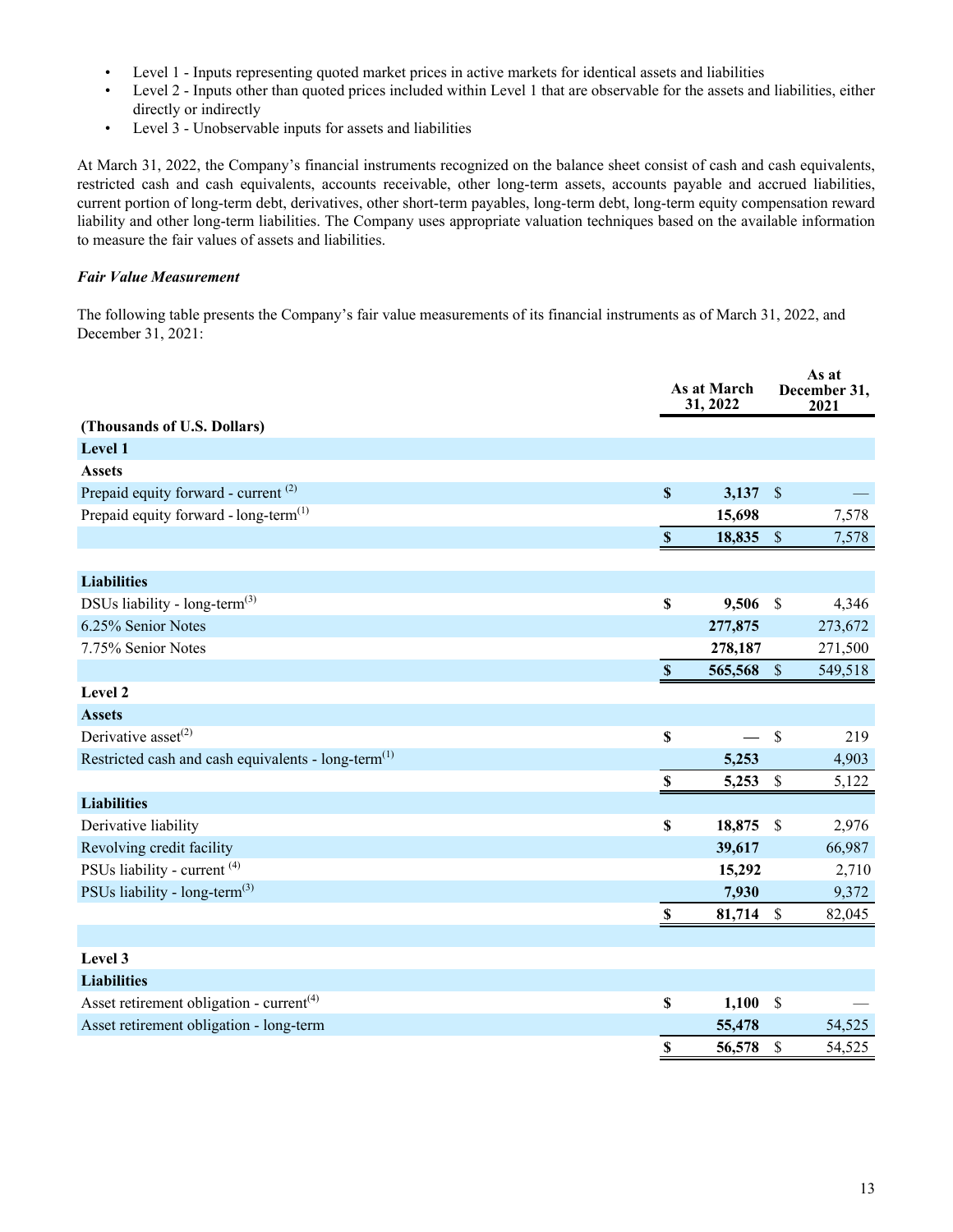- (1)*The long-term portion of restricted cash and Prepaid equity forward are included in the other long-term assets on the Company's balance sheet*
- (2) *Included in the other current assets on the Company's balance sheet*
- (3) *Long-term DSUs and PSUs liabilities are included in the long-term equity compensation award liability on the Company's balance sheet*
- (4) *Current portion of PSU liability and asset retirement obligation are recorded in other short-term liabilities on the Company's balance sheet*

The fair values of cash and cash equivalents, current restricted cash and cash equivalents, accounts receivable, accounts payable and accrued liabilities approximate their carrying amounts due to the short-term maturity of these instruments.

The fair value of long-term restricted cash and cash equivalents approximate its carrying value because interest rates are variable and reflective of market rates.

#### *Prepaid Equity Forward ("PEF")*

To reduce the Company's exposure to changes in the trading price of the Company's common shares on outstanding PSUs, the Company entered into a PEF. At the end of the term, the counterparty will pay the Company an amount equivalent to the notional amount of the shares using the price of the Company's common shares at the valuation date. The Company has the discretion to increase or decrease the notional amount of the PEF or terminate the agreement early. As at March 31, 2022, the Company's PEF had a notional amount of 12 million shares with a fair value of \$18.8 million (As at December 31, 2021 - 10 million shares with a fair value of \$7.6 million). During the three months ended March 31, 2022, the Company recorded a gain of \$7.8 million on the PEF in general and administrative expenses (three months ended March 31, 2021- nil). The fair value of the PEF asset was estimated using the Company's share price quoted in active markets at the end of each reporting period.

#### *DSU liability*

The fair value of DSUs liability was estimated using Company's share price quoted in active markets at the end of each reporting period.

#### *PSUs liability*

The fair value of the PSUs liability was estimated based on a pricing model using inputs, such as Company's share price and PSU performance factor.

#### *Derivative asset and derivative liability*

The fair value of derivatives is estimated based on various factors, including quoted market prices in active markets and quotes from third parties. The Company also performs an internal valuation to ensure the reasonableness of third party quotes. In consideration of counterparty credit risk, the Company assessed whether the counterparty to the derivative would default by failing to make any contractually required payments. Additionally, the Company considers that it is of substantial credit quality and has the financial resources and willingness to meet its potential repayment obligations associated with the derivative transactions.

The following table presents gains or losses on derivatives and other financial instruments recognized in the accompanying interim unaudited condensed consolidated statements of operations:

|                                     | <b>Three Months Ended March 31,</b> |             |  |          |  |
|-------------------------------------|-------------------------------------|-------------|--|----------|--|
| (Thousands of U.S. Dollars)         | 2022                                |             |  | 2021     |  |
| Commodity price derivatives loss    |                                     | $21,439$ \$ |  | 23,632   |  |
| Foreign currency derivatives loss   |                                     |             |  | 66       |  |
| <b>Derivative instruments loss</b>  |                                     | 21.439 \$   |  | 23,698   |  |
|                                     |                                     |             |  |          |  |
| Unrealized PetroTal investment gain |                                     | $-$ \$      |  | (6, 475) |  |
| Loss on sale of PetroTal shares     |                                     |             |  | 5,070    |  |
| Other financial instruments gain    |                                     |             |  | (1, 405) |  |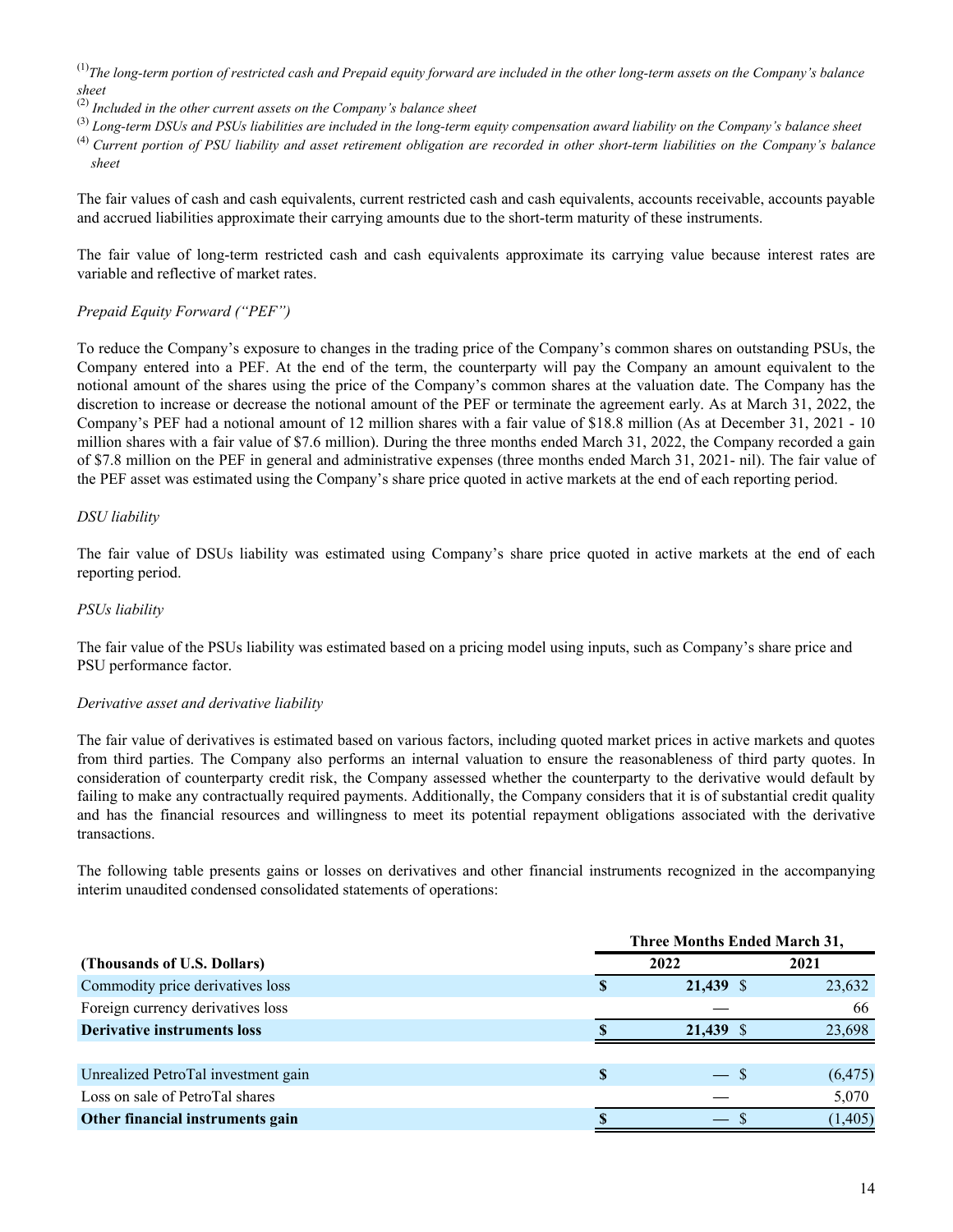#### *Revolving credit facility and Senior Notes*

Financial instruments not recorded at fair value at March 31, 2022, included the Senior Notes and the Revolving Credit Facility (Note 5).

The fair value of the Revolving Credit Facility approximates its carrying value. The fair value of the Revolving Credit Facility is estimated based on the amount the Company would have to pay a third party to assume the debt, including the credit spread for the difference between the issue rate and the period-end market rate. The credit spread is the Company's default or repayment risk. The credit spread (premium or discount) is determined by comparing the debt to new issuances (secured or unsecured) and secondary trades of similar size and credit statistics for public and private debt.

At March 31, 2022, the carrying amounts of the 6.25% Senior Notes and the 7.75% Senior Notes were \$294.4 million and \$292.3 million, respectively, which represented the aggregate principal amount less unamortized debt issuance costs, and the fair values were \$277.9 million and \$278.2 million, respectively. The fair value of long-term restricted cash and cash equivalents and the revolving credit facility approximated their carrying value because interest rates are variable and reflective of market rates. The fair values of other financial instruments approximate their carrying amounts due to the short-term maturity of these instruments.

#### *Asset retirement obligation*

The Company's non-recurring fair value measurements include asset retirement obligation. The fair value of an asset retirement obligation is measured by reference to the expected future cash outflows required to satisfy the retirement obligation discounted at the Company's credit-adjusted risk-free interest rate. The significant level 3 inputs used to calculate such liabilities include estimates of costs to be incurred, the Company's credit-adjusted risk-free interest rate, inflation rates, and estimated dates of abandonment. Accretion expense is recognized over time as the discounted liabilities are accreted to their expected settlement value, while the asset retirement cost is amortized over the estimated productive life of the related assets.

#### *Commodity Price Derivatives*

The Company utilizes commodity price derivatives to manage the variability in cash flows associated with the forecasted sale of its oil production, reduce commodity price risk and provide a base level of cash flows to assure it can execute at least a portion of its planned capital spending.

At March 31, 2022, the Company had outstanding commodity price derivative positions as follows:

| Period and type of instrument                   | Volume,<br>bopd | Reference        | <b>Sold Swap</b><br>(S/bbl.<br>Weighted<br>Average) | <b>Sold Put</b><br>(S/bbl.<br>Weighted<br>Average) | Purchased<br>Put (\$/bbl,<br>Weighted<br>Average) | <b>Sold Call</b><br>(S/bbl,<br>Weighted<br>Average) | Premium<br>(S/bbl<br>Weighted<br>Average) |
|-------------------------------------------------|-----------------|------------------|-----------------------------------------------------|----------------------------------------------------|---------------------------------------------------|-----------------------------------------------------|-------------------------------------------|
| Three-way Collars:<br>April 1, to June 30, 2022 | 5.000           | <b>ICE</b> Brent |                                                     | 64.00                                              | 74.00                                             | 91.72                                               |                                           |
| Swaps: April 1, to June 30, 2022                | 3.000           | <b>ICE</b> Brent | 80.77                                               |                                                    |                                                   |                                                     |                                           |
| Deferred Puts: April 1, to June 30, 2022        | 000.1           | <b>ICE</b> Brent |                                                     |                                                    | 70.00                                             |                                                     | 4.00                                      |

#### **11. Supplemental Cash Flow Information**

The following table provides a reconciliation of cash and cash equivalents and restricted cash and cash equivalents shown as a sum of these amounts in the interim unaudited condensed consolidated statements of cash flows: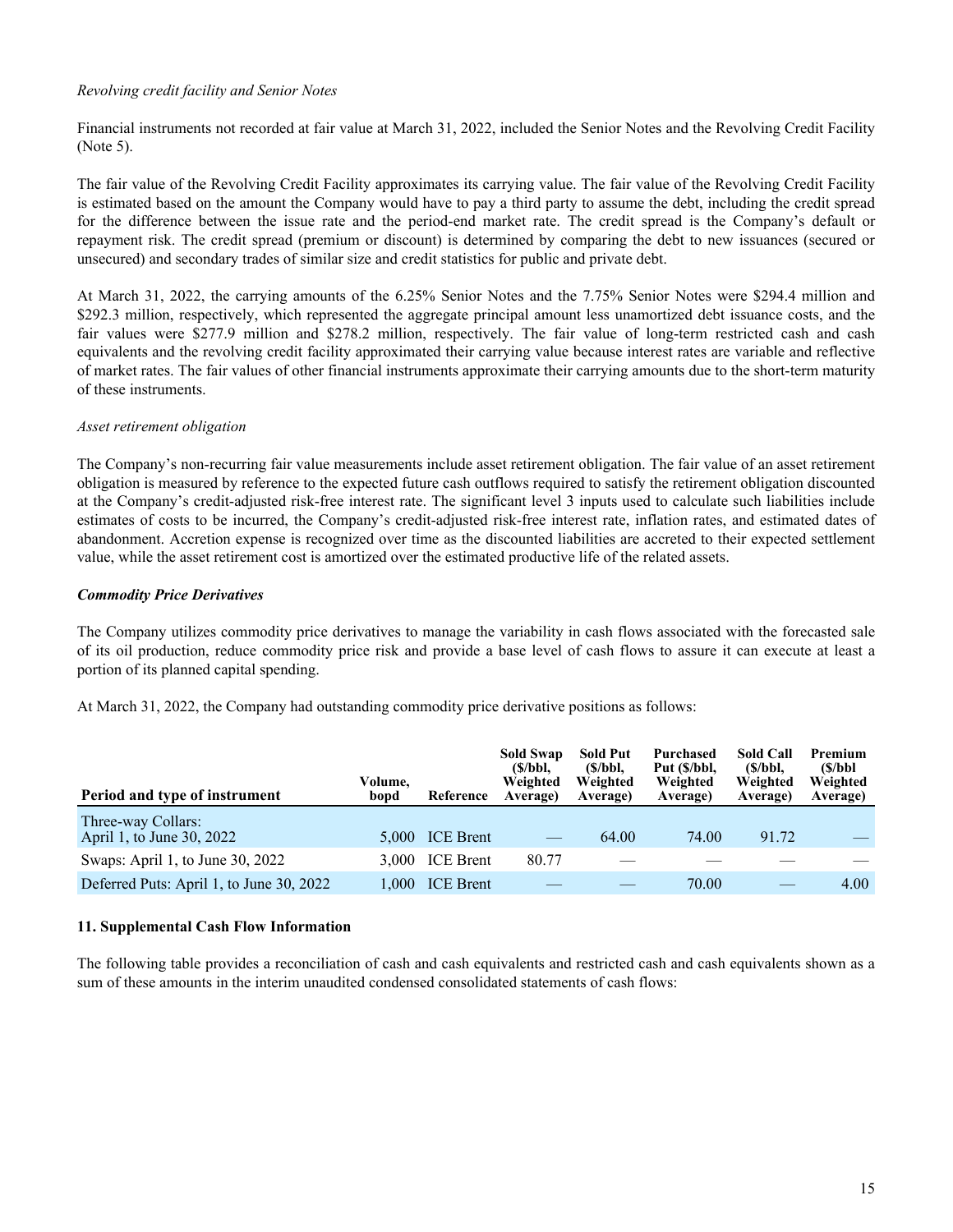| (Thousands of U.S. Dollars)                                        | As at March 31, |           |  | As at December 31, |             |  |        |
|--------------------------------------------------------------------|-----------------|-----------|--|--------------------|-------------|--|--------|
|                                                                    |                 | 2022      |  | 2021               | 2021        |  | 2020   |
| Cash and cash equivalents                                          | Φ               | 58,707 \$ |  | 21,225             | $26,109$ \$ |  | 13,687 |
| Restricted cash and cash equivalents -<br>current                  |                 | 1.142     |  | 424                | 392         |  | 427    |
| Restricted cash and cash equivalents -<br>long-term <sup>(1)</sup> |                 | 5,252     |  | 3.219              | 4.903       |  | 3,409  |
|                                                                    | D               | 65,101 \$ |  | 24,868             | 31,404 \$   |  | 17.523 |

(1) *Included in other long-term assets on the Company's balance sheet*

Net changes in assets and liabilities from operating activities were as follows:

|                                                                 |   | <b>Three Months Ended March 31,</b> |         |
|-----------------------------------------------------------------|---|-------------------------------------|---------|
| (Thousands of U.S. Dollars)                                     |   | 2022                                | 2021    |
| Accounts receivable and other long-term assets                  | S | $(10,150)$ \$                       | 3,803   |
| Derivatives                                                     |   | (7,706)                             | 3,841   |
| Inventory                                                       |   | <b>110</b>                          | (1,146) |
| Prepaids                                                        |   | (269)                               | 157     |
| Accounts payable and accrued and other long-term liabilities    |   | 12,021                              | 752     |
| Taxes receivable and payable                                    |   | 22,514                              | 5,721   |
| Net changes in assets and liabilities from operating activities |   | 16,520                              | 13,128  |

Changes in non-cash investing working capital for the three months ended March 31, 2022, are comprised of an decrease in accounts payable and accrued liabilities of \$1.7 million and an increase in accounts receivable of \$0.1 million (three months ended March 31, 2021, a decrease in accounts payable and accrued liabilities of \$0.8 million and a decrease in accounts receivable of \$0.1 million).

The following table provides additional supplemental cash flow disclosures:

|                                                                         | Three Months Ended March 31, |            |  |        |
|-------------------------------------------------------------------------|------------------------------|------------|--|--------|
| (Thousands of U.S. Dollars)                                             |                              | 2022       |  | 2021   |
| Cash paid for income taxes                                              | S                            | $9,703$ \$ |  | 6,093  |
| Cash paid for interest                                                  | S                            | 10.042 S   |  | 11,479 |
|                                                                         |                              |            |  |        |
| Non-cash investing activities:                                          |                              |            |  |        |
| Net liabilities related to property, plant and equipment, end of period | <sup>8</sup>                 | 28,339     |  | 28,003 |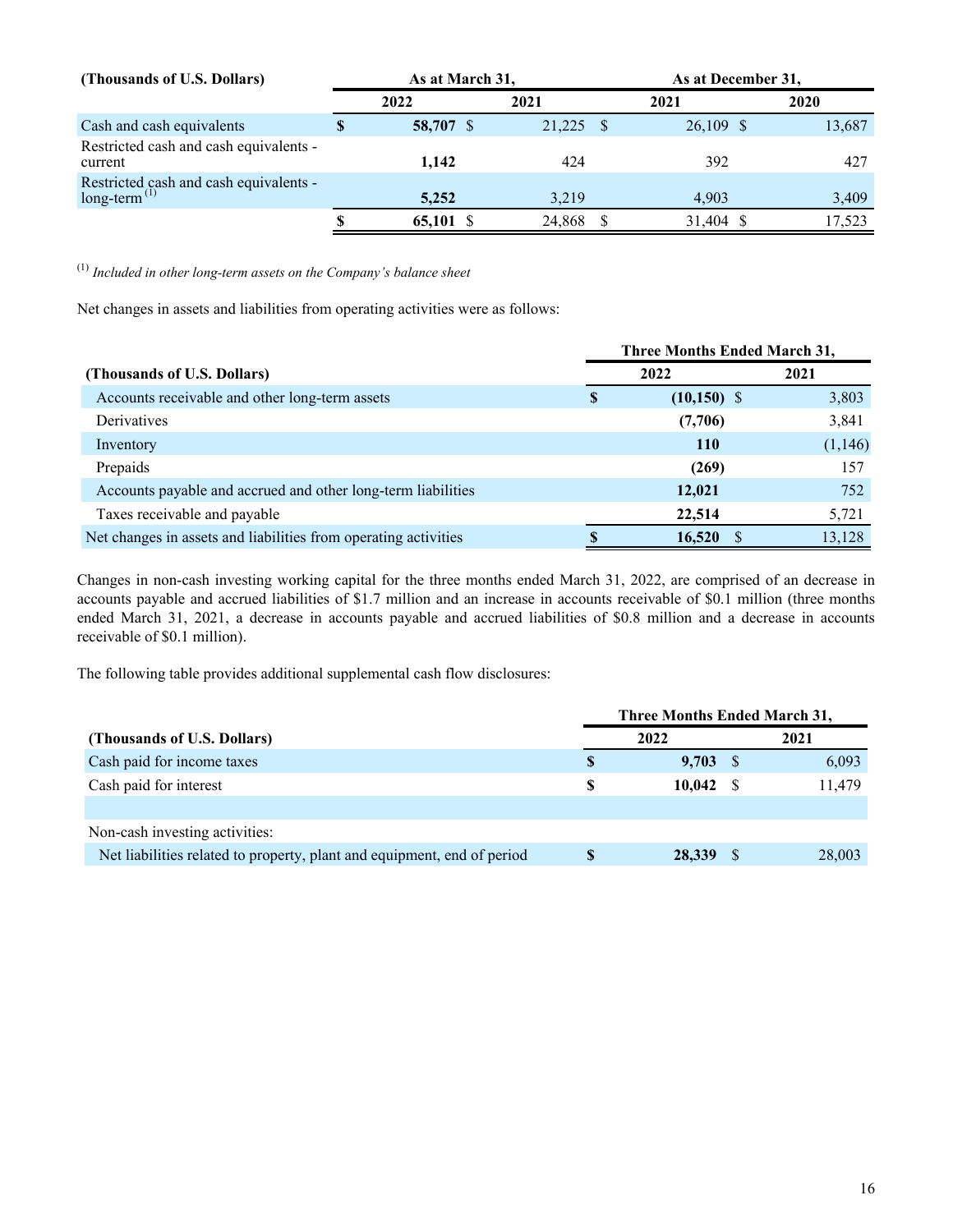#### **Item 2.** *Management's Discussion and Analysis of Financial Condition and Results of Operations*

*The following discussion of our financial condition and results of operations should be read in conjunction with the "Financial Statements" as set out in Part I, Item 1 of this Quarterly Report on Form 10-Q, as well as the "Financial Statements and Supplementary Data" and "Management's Discussion and Analysis of Financial Condition and Results of Operations" included in Part II, Items 7 and 8, respectively, of our 2021 Annual Report on Form 10-K. Please see the cautionary language at the beginning of this Quarterly Report on Form 10-Q regarding the identification of and risks relating to forward-looking statements and the risk factors described in Part II, Item 1A "Risk Factors" of this Quarterly Report on Form 10-Q, as well as Part I, Item 1A "Risk Factors" in our 2021 Annual Report on Form 10-K.*

#### **Financial and Operational Highlights**

#### **Key Highlights for the first quarter of 2022**

- Net income in the first quarter of 2022 was \$14.1 million or \$0.04 per share basic and diluted, compared to a net loss of \$37.4 million or \$(0.10) per share basic and diluted in the first quarter of 2021
- *•* Income before income taxes in the first quarter of 2022 was \$53.7 million compared to loss before income taxes of \$28.8 million in the first quarter of 2021
- During the first quarter of 2022, we repaid \$27.5 million of the amount drawn under the revolving credit facility and by April 29, 2022, we paid down the credit facility balance to \$10.0 million
- Funds flow from operations<sup>(2)</sup> increased by 201% to \$87.3 million compared to the first quarter of 2021 and increased 34% from the fourth quarter of 2021
- During the first quarter, the Company generated \$45.8 million of free cash flow<sup>(2)</sup>, which was partially used for debt reduction, the highest since the fourth quarter of 2012
- *•* NAR production for the first quarter of 2022 was 22,833 BOPD representing an 11% increase compared to the first quarter of 2021, due to a successful drilling and workover campaign in all major fields. Compared to the fourth quarter of 2021, NAR production decreased by a 3% due to higher royalties
- Sales volumes for the first quarter of 2022 were 22,730 BOPD representing a 12% increase from 20,271 BOPD in the first quarter of 2021, and a 4% decrease from the fourth quarter of 2021
- *•* Oil sales were \$174.6 million, 83% higher compared to \$95.5 million in the first quarter of 2021, as a result of an increase in Brent price, offset by higher quality and transportation discounts. Oil sales increased by 19% compared to \$146.3 million in the fourth quarter of 2021 as a result of a 23% increase in Brent price, slightly offset by a decrease in sales volumes
- *•* Operating expenses increased by \$0.58 per bbl compared to the first quarter of 2021 due to an increase in operating activities and higher expenses for chemicals used in our waterflood projects and decreased by \$1.33 per bbl when compared to the fourth quarter of 2021 due to lower workovers
- *•* Transportation expenses increased by 13% compared to the first quarter of 2021 due to higher truck tariffs. Compared to the fourth quarter of 2021, transportation expenses decreased by 1% as a result of higher volumes sold at wellhead during the current quarter
- Operating netback<sup>(2)</sup> increased by 117% to \$137.3 million compared to \$63.4 million in the first quarter of 2021 and increased 32% compared to \$103.7 million in the fourth quarter of 2021
- Adjusted EBITDA<sup>(2)</sup> increased by 185% to \$119.4 million compared to \$41.9 million in the first quarter of 2021 and increased 46% compared to \$81.5 million in the fourth quarter of 2021
- *•* Quality and transportation discounts for the first quarter of 2022 increased to \$12.57 per bbl compared to \$8.98 per bbl in the first quarter of 2021 and decreased from \$12.78 per bbl in the fourth quarter of 2021
- General and administrative expenses ("G&A") before stock-based compensation increased by 14% compared to the first quarter of 2021 due to higher costs for special projects and an increase in travel costs in the current quarter. When compared to the fourth quarter of 2021, G&A before stock-based compensation decreased by 8% due to the lower accrued performance bonus for the current quarter
- *•* Capital additions for the first quarter of 2022 were \$41.5 million, an increase of 11% compared to the first quarter of 2021 and increased 3% from the \$40.2 million incurred in the fourth quarter of 2021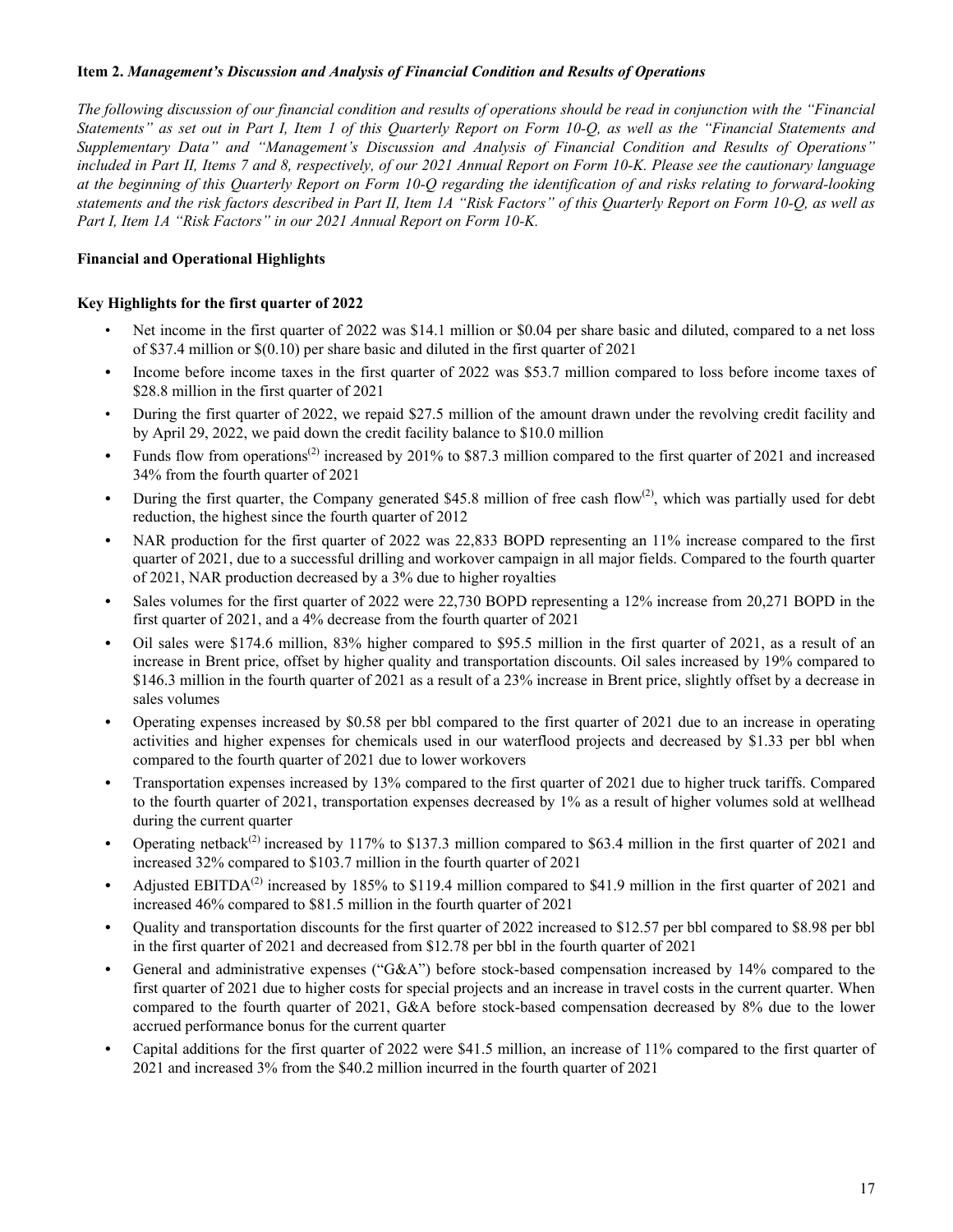| (Thousands of U.S. Dollars, unless<br>otherwise indicated)           | <b>Three Months Ended March 31,</b> |            |           |          |               | <b>Three Months Ended</b><br>December 31, |
|----------------------------------------------------------------------|-------------------------------------|------------|-----------|----------|---------------|-------------------------------------------|
|                                                                      |                                     | 2022       | 2021      | % Change |               | 2021                                      |
| <b>Average Daily Volumes (BOPD)</b>                                  |                                     |            |           |          |               |                                           |
| <b>Consolidated</b>                                                  |                                     |            |           |          |               |                                           |
| <b>Working Interest ("WI") Production</b><br><b>Before Royalties</b> |                                     | 29,362     | 24,463    | 20       |               | 29,493                                    |
| <b>Royalties</b>                                                     |                                     | (6,529)    | (3,930)   | 66       |               | (6,070)                                   |
| <b>Production NAR</b>                                                |                                     | 22,833     | 20,533    | 11       |               | 23,423                                    |
| (Increase) Decrease in Inventory                                     |                                     | (103)      | (262)     | (61)     |               | 354                                       |
| $Sales^{(1)}$                                                        |                                     | 22,730     | 20,271    | 12       |               | 23,777                                    |
|                                                                      |                                     |            |           |          |               |                                           |
| <b>Net Income (Loss)</b>                                             | $\boldsymbol{\mathsf{S}}$           | 14,119 \$  | (37, 422) | 138      | $\sqrt{S}$    | 62,524                                    |
|                                                                      |                                     |            |           |          |               |                                           |
| <b>Operating Netback</b>                                             |                                     |            |           |          |               |                                           |
| <b>Oil Sales</b>                                                     | \$                                  | 174,569 \$ | 95,493    | 83       | \$            | 146,287                                   |
| <b>Operating Expenses</b>                                            |                                     | (34, 400)  | (29, 625) | 16       |               | (39,708)                                  |
| <b>Transportation Expenses</b>                                       |                                     | (2, 834)   | (2,506)   | 13       |               | (2,867)                                   |
| <b>Operating Netback</b> <sup>(2)</sup>                              | $\pmb{\mathbb{S}}$                  | 137,335 \$ | 63,362    | 117      | $\mathcal{S}$ | 103,712                                   |
|                                                                      |                                     |            |           |          |               |                                           |
| <b>G&amp;A Expenses Before Stock-Based</b><br>Compensation           | $\boldsymbol{\mathsf{S}}$           | 7,779 \$   | 6,817     | 14       | $\mathcal{S}$ | 8,473                                     |
| <b>G&amp;A Stock-Based Compensation</b><br><b>Expense</b>            |                                     | 4,557      | 3,671     | 24       |               | 1,799                                     |
| <b>G&amp;A Expenses, Including Stock-Based</b><br>Compensation       | $\mathbf{\$}$                       | 12,336 \$  | 10,488    | 18       | $\sqrt{3}$    | 10,272                                    |
|                                                                      |                                     |            |           |          |               |                                           |
| Adjusted EBITDA <sup>(2)</sup>                                       | $\boldsymbol{\mathsf{S}}$           | 119,378 \$ | 41,904    | 185      | $\mathcal{S}$ | 81,529                                    |
|                                                                      |                                     |            |           |          |               |                                           |
| <b>Funds Flow From Operations</b> <sup>(2)</sup>                     | $\mathbf S$                         | 87,310 \$  | 28,973    | 201      | $\mathcal{S}$ | 65,137                                    |
|                                                                      |                                     |            |           |          |               |                                           |
| <b>Capital Expenditures</b>                                          | \$                                  | 41,483 \$  | 37,427    | 11       | \$            | 40,229                                    |

(1) Sales volumes represent production NAR adjusted for inventory changes.

#### (2) Non-GAAP measures

Operating netback, EBITDA, adjusted EBITDA, funds flow from operations, and free cash flow are non-GAAP measures that do not have any standardized meaning prescribed under GAAP. Management views these measures as financial performance measures. Investors are cautioned that these measures should not be construed as alternatives to oil sales, net income (loss) or other measures of financial performance as determined in accordance with GAAP. Our method of calculating these measures may differ from other companies and, accordingly, may not be comparable to similar measures used by other companies. Disclosure of each non-GAAP financial measure is preceded by the corresponding GAAP measure so as not to imply that more emphasis should be placed on the non-GAAP measure.

Operating netback, as presented, is defined as oil sales less operating and transportation expenses. Management believes that operating netback is a useful supplemental measure for management and investors to analyze financial performance and provides an indication of the results generated by our principal business activities prior to the consideration of other income and expenses. A reconciliation from oil sales to operating netback is provided in the table above.

EBITDA, as presented, is defined as net income or loss adjusted for depletion, depreciation and accretion ("DD&A") expenses, interest expense and income tax expense or recovery. Adjusted EBITDA, as presented, is defined as EBITDA adjusted for non-cash lease expense, lease payments, unrealized foreign exchange gain or loss, stock-based compensation expense or recovery, other-non cash gain or loss, unrealized derivative instruments gain or loss, and other financial instruments gain or loss. Management uses this supplemental measure to analyze performance and income generated by our principal business activities prior to the consideration of how non-cash items affect that income and believes that this financial measure is useful supplemental information for investors to analyze our performance and our financial results. A reconciliation from net income (loss) to EBITDA and adjusted EBITDA is as follows: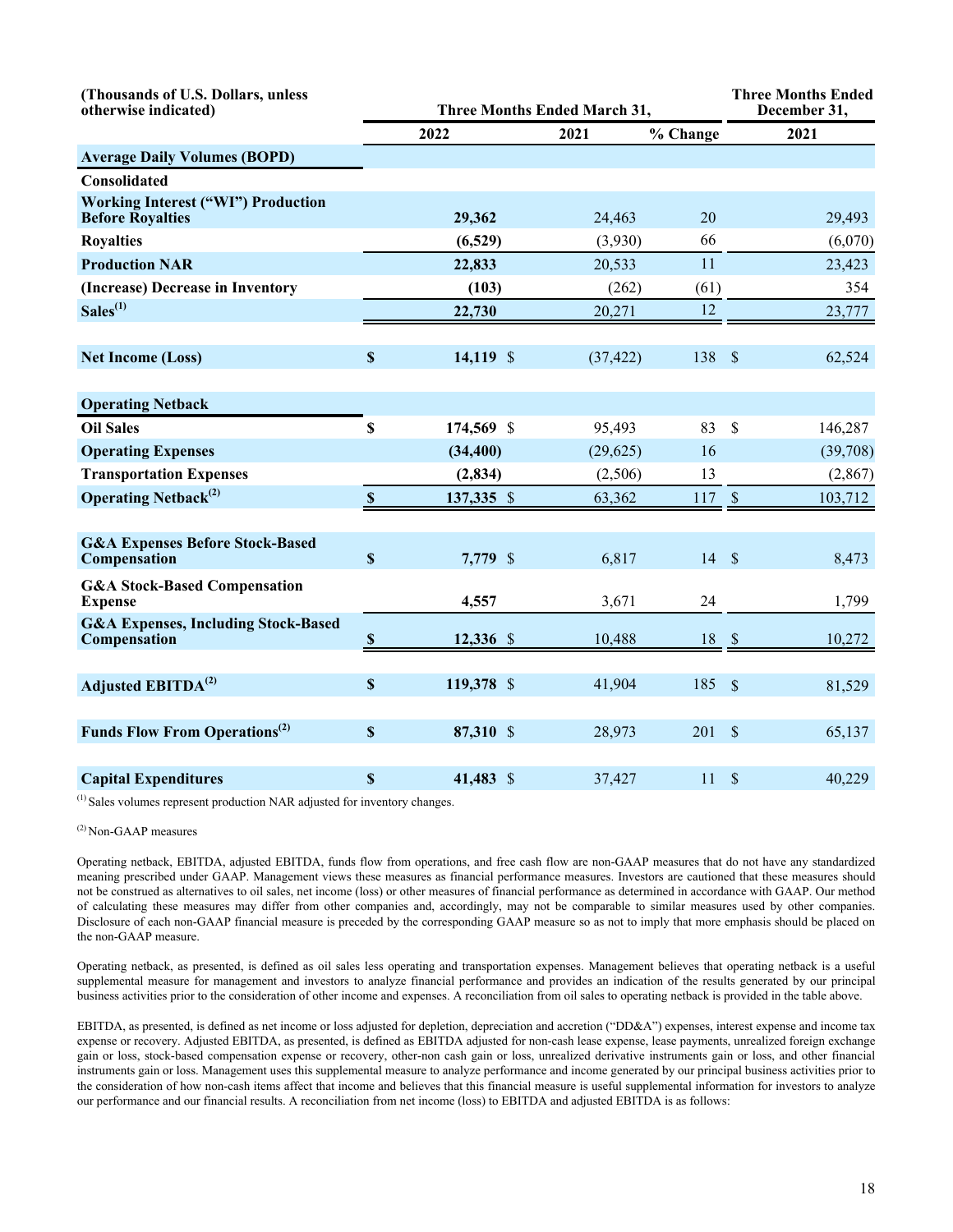|                                                                                    |              | Three Months Ended March 31, | <b>Three Months Ended</b><br>December 31, |      |           |
|------------------------------------------------------------------------------------|--------------|------------------------------|-------------------------------------------|------|-----------|
| (Thousands of U.S. Dollars)                                                        |              | 2022                         | 2021                                      | 2021 |           |
| Net income (loss)                                                                  | $\mathbf{s}$ | $14,119$ \$                  | $(37, 422)$ \$                            |      | 62,524    |
| Adjustments to reconcile net income (loss) to EBITDA and<br><b>Adjusted EBITDA</b> |              |                              |                                           |      |           |
| DD&A expenses                                                                      |              | 40,963                       | 31,318                                    |      | 41,574    |
| Interest expense                                                                   |              | 12,128                       | 13,812                                    |      | 13,026    |
| Income tax expense (recovery)                                                      |              | 39,540                       | 8,651                                     |      | (46, 141) |
| <b>EBITDA</b> (non-GAAP)                                                           | \$           | $106,750$ \$                 | 16,359                                    | -S   | 70,983    |
| Non-cash lease expense                                                             |              | 411                          | 444                                       |      | 445       |
| Lease payments                                                                     |              | (344)                        | (462)                                     |      | (382)     |
| Unrealized foreign exchange (gain) loss                                            |              | (4,839)                      | 13,003                                    |      | 4,934     |
| <b>Stock-based compensation expense</b>                                            |              | 4,557                        | 3,671                                     |      | 1,799     |
| Other non-cash loss                                                                |              |                              |                                           |      | 44        |
| Unrealized derivative instruments loss (gain)                                      |              | 12,843                       | 10,294                                    |      | (12,088)  |
| Other financial instruments (gain) loss                                            |              |                              | (1,405)                                   |      | 15,794    |
| <b>Adjusted EBITDA (non-GAAP)</b>                                                  | \$           | 119,378 \$                   | 41,904                                    | -S   | 81,529    |

Funds flow from operations, as presented, is defined as net income or loss adjusted for DD&A expenses, deferred tax expense or recovery, stock-based compensation expense or recovery, amortization of debt issuance costs, non-cash lease expense, lease payments, unrealized foreign exchange gain or loss, derivative instruments gain or loss, cash settlement on derivative instruments, other non-cash gain or loss and other financial instruments gain or loss. Management uses this financial measure to analyze performance and income generated by our principal business activities prior to the consideration of how non-cash items affect that income and believes that this financial measure is also useful supplemental information for investors to analyze performance and our financial results. Free cash flow, as presented, is defined as funds flow less capital expenditures. Management uses this financial measure to analyze cash flow generated by our principal business activities after capital requirements and believes that this financial measure is also useful supplemental information for investors to analyze performance and our financial results. A reconciliation from net income (loss) to funds flow from operations, and free cash flow is as follows:

|                                                                             | Three Months Ended March 31, |             |                | <b>Three Months Ended</b><br>December 31, |
|-----------------------------------------------------------------------------|------------------------------|-------------|----------------|-------------------------------------------|
| (Thousands of U.S. Dollars)                                                 |                              | 2022        | 2021           | 2021                                      |
| Net income (loss)                                                           | S                            | $14,119$ \$ | $(37, 422)$ \$ | 62,524                                    |
| Adjustments to reconcile net income (loss) to funds flow from<br>operations |                              |             |                |                                           |
| DD&A expenses                                                               |                              | 40,963      | 31,318         | 41,574                                    |
| Deferred tax expense (recovery)                                             |                              | 18,713      | 8,651          | (50, 634)                                 |
| <b>Stock-based compensation expense</b>                                     |                              | 4,557       | 3,671          | 1,799                                     |
| Amortization of debt issuance costs                                         |                              | 887         | 881            | 1,127                                     |
| Non-cash lease expense                                                      |                              | 411         | 444            | 445                                       |
| Lease payments                                                              |                              | (344)       | (462)          | (382)                                     |
| Unrealized foreign exchange (gain) loss                                     |                              | (4,839)     | 13,003         | 4,934                                     |
| <b>Derivative instruments loss</b>                                          |                              | 21,439      | 23,698         | 1,298                                     |
| <b>Cash settlements on derivative instruments</b>                           |                              | (8,596)     | (13, 404)      | (13, 386)                                 |
| Other non-cash loss                                                         |                              |             |                | 44                                        |
| Other financial instruments (gain) loss                                     |                              |             | (1,405)        | 15,794                                    |
| <b>Funds flow from operations (non-GAAP)</b>                                | \$                           | 87,310 \$   | 28,973         | 65,137<br>S                               |
| <b>Capital expenditures</b>                                                 |                              | 41,483 \$   | 37,427         | 40,229<br>S                               |
| Free cash flow (non-GAAP)                                                   | S                            | 45,827 \$   | (8, 454)       | 24,908                                    |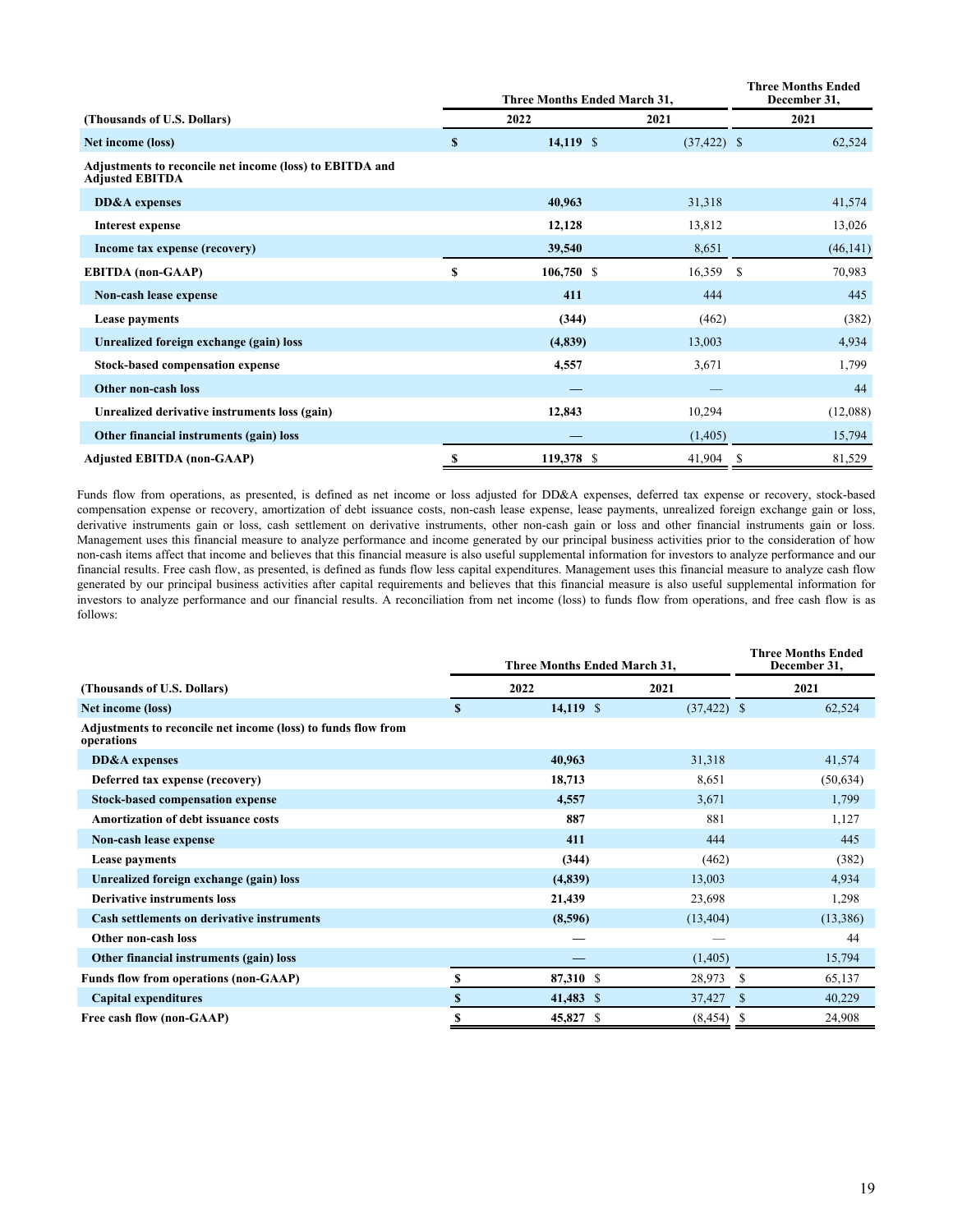## **Additional Operational Results**

|                                                                               |                           | <b>Three Months Ended March 31,</b> | <b>Three Months</b><br><b>Ended December 31,</b> |                |                                     |
|-------------------------------------------------------------------------------|---------------------------|-------------------------------------|--------------------------------------------------|----------------|-------------------------------------|
| (Thousands of U.S. Dollars)                                                   |                           | 2022                                | 2021                                             | % Change       | 2021                                |
| Oil sales                                                                     | $\mathbf S$               | 174,569 \$                          | 95,493                                           | 83             | $\sqrt{\ }$<br>146,287              |
| Operating expenses                                                            |                           | 34,400                              | 29,625                                           | 16             | 39,708                              |
| Transportation expenses                                                       |                           | 2,834                               | 2,506                                            | 13             | 2,867                               |
| Operating netback $^{(1)}$                                                    |                           | 137,335                             | 63,362                                           | 117            | 103,712                             |
|                                                                               |                           |                                     |                                                  |                |                                     |
| COVID-19 related costs                                                        |                           | 535                                 | 1,139                                            | (53)           | 668                                 |
| DD&A expenses                                                                 |                           | 40,963                              | 31,318                                           | 31             | 41,574                              |
| G&A expenses before stock-based<br>compensation                               |                           | 7,779                               | 6,817                                            | 14             | 8,473                               |
| G&A stock-based compensation expense                                          |                           | 4,557                               | 3,671                                            | 24             | 1,799                               |
| Foreign exchange (gain) loss                                                  |                           | (3,725)                             | 13,083                                           | (128)          | 4,653                               |
| Derivative instruments loss                                                   |                           | 21,439                              | 23,698                                           | (10)           | 1,298                               |
| Other financial instruments (gain) loss                                       |                           |                                     | (1,405)                                          | (100)          | 15,794                              |
| Other loss                                                                    |                           |                                     |                                                  |                | 44                                  |
| Interest expense                                                              |                           | 12,128                              | 13,812                                           | (12)           | 13,026                              |
|                                                                               |                           | 83,676                              | 92,133                                           | (9)            | 87,329                              |
|                                                                               |                           |                                     |                                                  |                |                                     |
| Income (loss) before income taxes                                             |                           | 53,659                              | (28, 771)                                        | 287            | 16,383                              |
| Current income tax expense                                                    |                           | 20,827                              |                                                  | 100            | 4,493                               |
| Deferred income tax expense (recovery)                                        |                           | 18,713                              | 8,651                                            | 116            | (50, 634)                           |
|                                                                               |                           | 39,540                              | 8,651                                            | 357            | (46, 141)                           |
| Net income (loss)                                                             | $\boldsymbol{\mathsf{S}}$ | 14,119 \$                           | (37, 422)                                        | 138            | $\boldsymbol{\mathsf{S}}$<br>62,524 |
|                                                                               |                           |                                     |                                                  |                |                                     |
| <b>Sales Volumes (NAR)</b>                                                    |                           |                                     |                                                  |                |                                     |
| Total sales volumes, BOPD                                                     |                           | 22,730                              | 20,271                                           | 12             | 23,777                              |
|                                                                               |                           |                                     |                                                  |                |                                     |
| <b>Brent Price per bbl</b>                                                    | \$                        | 97.90 \$                            | 61.32                                            | 60S            | 79.66                               |
| <b>Consolidated Results of Operations per</b><br><b>bbl Sales Volumes NAR</b> |                           |                                     |                                                  |                |                                     |
| Oil sales                                                                     | \$                        | 85.33 \$                            | 52.34                                            | 63             | $\mathcal{S}$<br>66.88              |
| Operating expenses                                                            |                           | 16.82                               | 16.24                                            | $\overline{4}$ | 18.15                               |
| Transportation expenses                                                       |                           | 1.39                                | 1.37                                             | 1              | 1.31                                |
| Operating netback $^{(1)}$                                                    |                           | 67.12                               | 34.73                                            | 93             | 47.42                               |
|                                                                               |                           |                                     |                                                  |                |                                     |
| COVID-19 related costs                                                        |                           | 0.26                                | 0.62                                             | (58)           | 0.31                                |
| DD&A expenses                                                                 |                           | 20.02                               | 17.17                                            | 17             | 19.01                               |
| G&A expenses before stock-based<br>compensation                               |                           | 3.80                                | 3.73                                             | $\overline{2}$ | 3.87                                |
| G&A stock-based compensation expense                                          |                           | 2.23                                | 2.01                                             | 11             | 0.82                                |
| Foreign exchange (gain) loss                                                  |                           | (1.82)                              | 7.17                                             | (125)          | 2.13                                |
| Derivative instruments loss                                                   |                           | 10.48                               | 12.99                                            | (19)           | 0.59                                |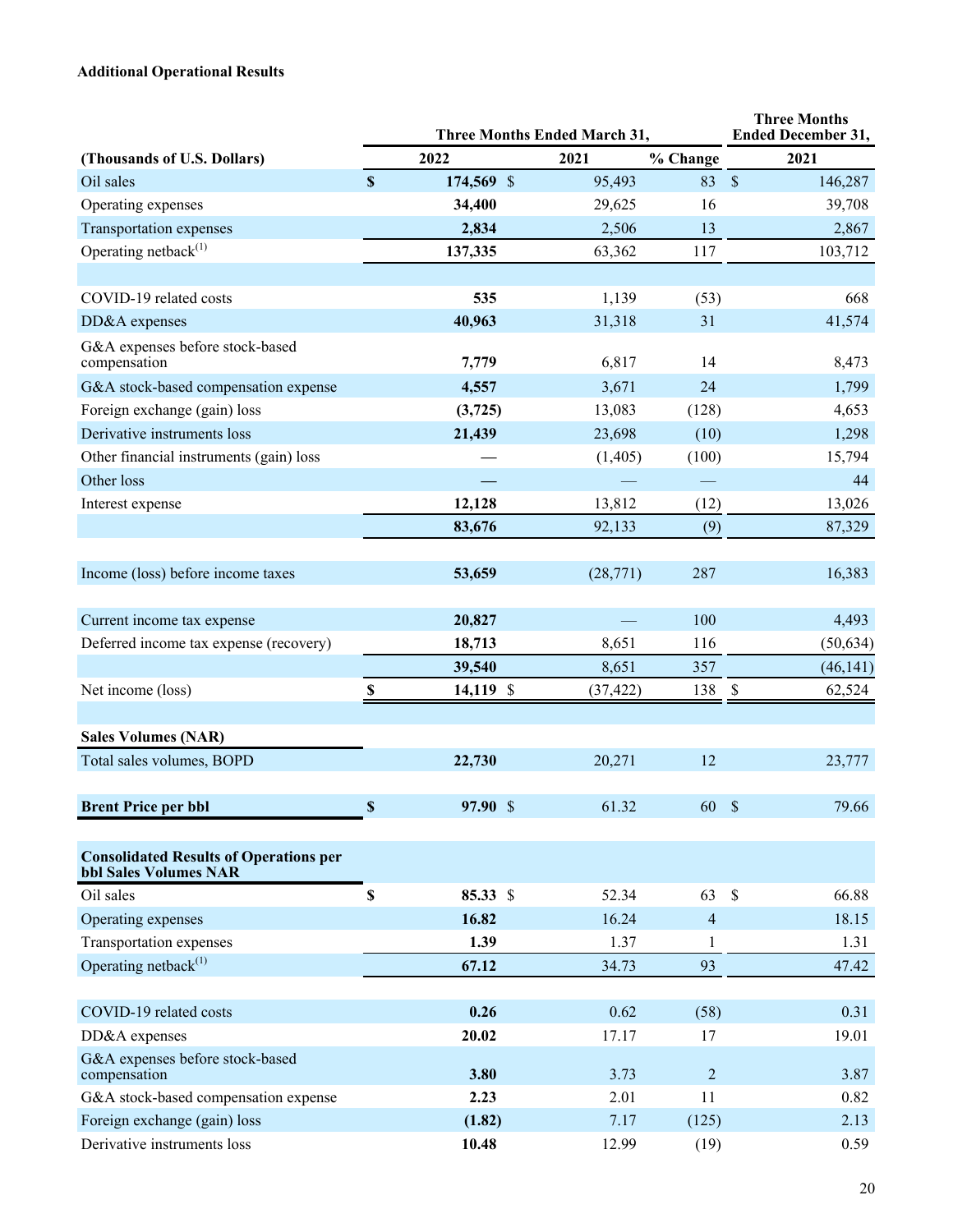| Other financial instruments (gain) loss |       | (0.77)  | (100) | 7.22       |
|-----------------------------------------|-------|---------|-------|------------|
| Other loss                              |       |         |       | 0.02       |
| Interest expense                        | 5.93  | 7.57    | (22)  | 5.95       |
|                                         | 40.90 | 50.49   | (19)  | 39.92      |
|                                         |       |         |       |            |
| Income (loss) before income taxes       | 26.22 | (15.76) | 266   | 7.50       |
|                                         |       |         |       |            |
| Current income tax expense              | 10.18 |         | 100   | 2.05       |
| Deferred income tax expense (recovery)  | 9.15  | 4.74    | 93    | (23.15)    |
|                                         | 19.33 | 4.74    | 308   | (21.10)    |
| Net income (loss)                       | 6.89S | (20.50) | 134   | 28.60<br>S |

 $^{(1)}$  Operating netback is a non-GAAP measure that does not have any standardized meaning prescribed under GAAP. Refer to "Financial and Operational Highlights—non-GAAP measures" for a definition of this measure.

#### **Oil Production and Sales Volumes, BOPD**

|                                                | Three Months Ended March 31, | <b>Three Months</b><br><b>Ended December 31,</b> |         |  |
|------------------------------------------------|------------------------------|--------------------------------------------------|---------|--|
|                                                | 2022                         | 2021                                             | 2021    |  |
| <b>Average Daily Volumes (BOPD)</b>            |                              |                                                  |         |  |
| WI Production Before Royalties                 | 29,362                       | 24,463                                           | 29,493  |  |
| Royalties                                      | (6,529)                      | (3,930)                                          | (6,070) |  |
| <b>Production NAR</b>                          | 22,833                       | 20,533                                           | 23,423  |  |
| Increase in Inventory                          | (103)                        | (262)                                            | 354     |  |
| Sales                                          | 22,730                       | 20,271                                           | 23,777  |  |
|                                                |                              |                                                  |         |  |
| Royalties, % of WI Production Before Royalties | $22\%$                       | $16\%$                                           | $21\%$  |  |

*Oil production NAR* for the three months ended March 31, 2022, increased by 11% compared to the corresponding period of 2021 due to the successful drilling and workover campaign in all major fields. Compared to the prior quarter, oil production NAR decreased 3% due to higher royalties.

*Royalties* as a percentage of production for the three months ended March 31, 2022, increased compared with the corresponding period of 2021 and the prior quarter commensurate with the increase in benchmark oil prices and the price sensitive royalty regime in Colombia.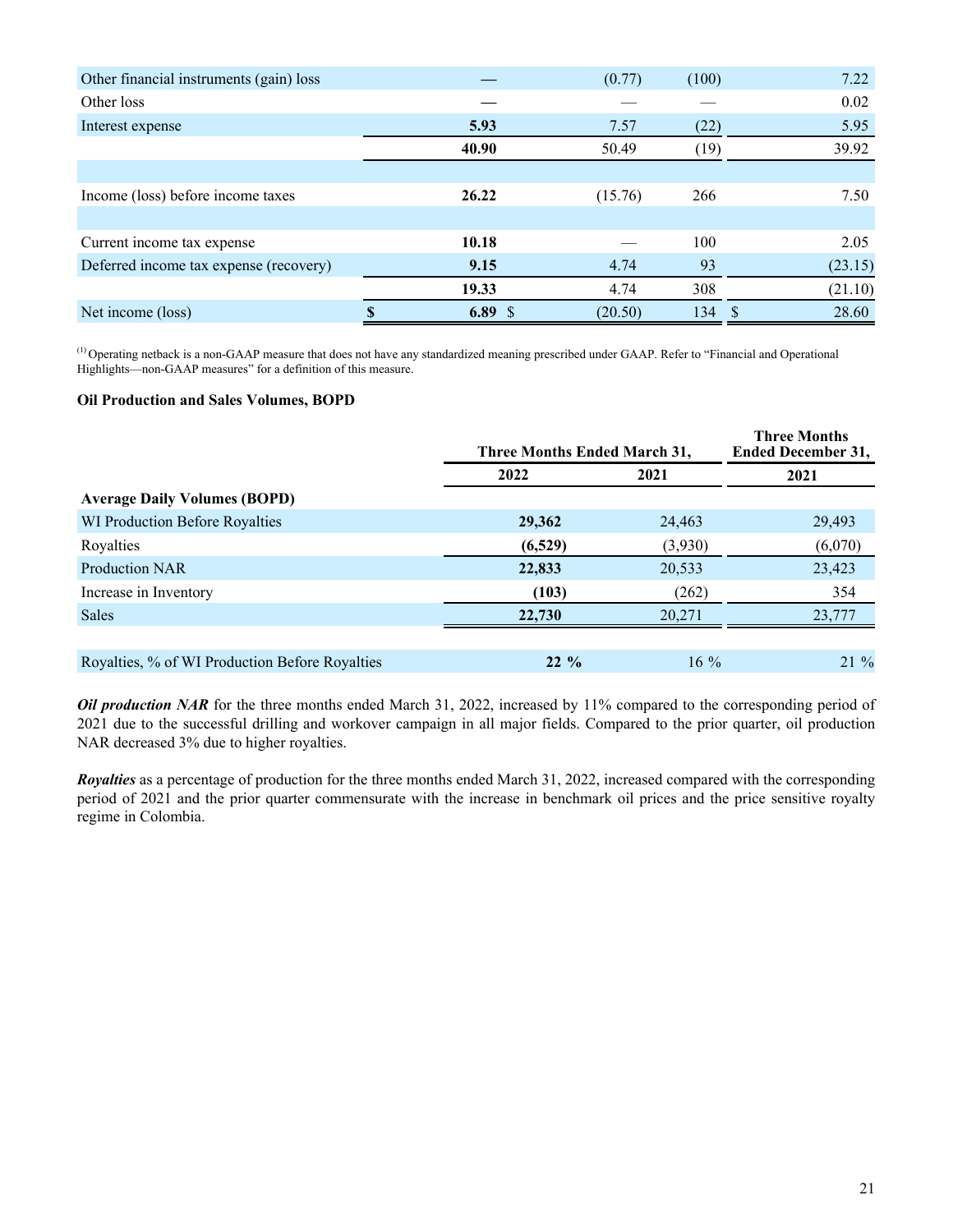

WI Production By Block, Year-to-Date March 31, 2022



The Midas block includes the Acordionero, Chuira, and Ayombero oil fields, and the Chaza block includes the Costayaco and Moqueta oil fields.

# WI Production Before Royalties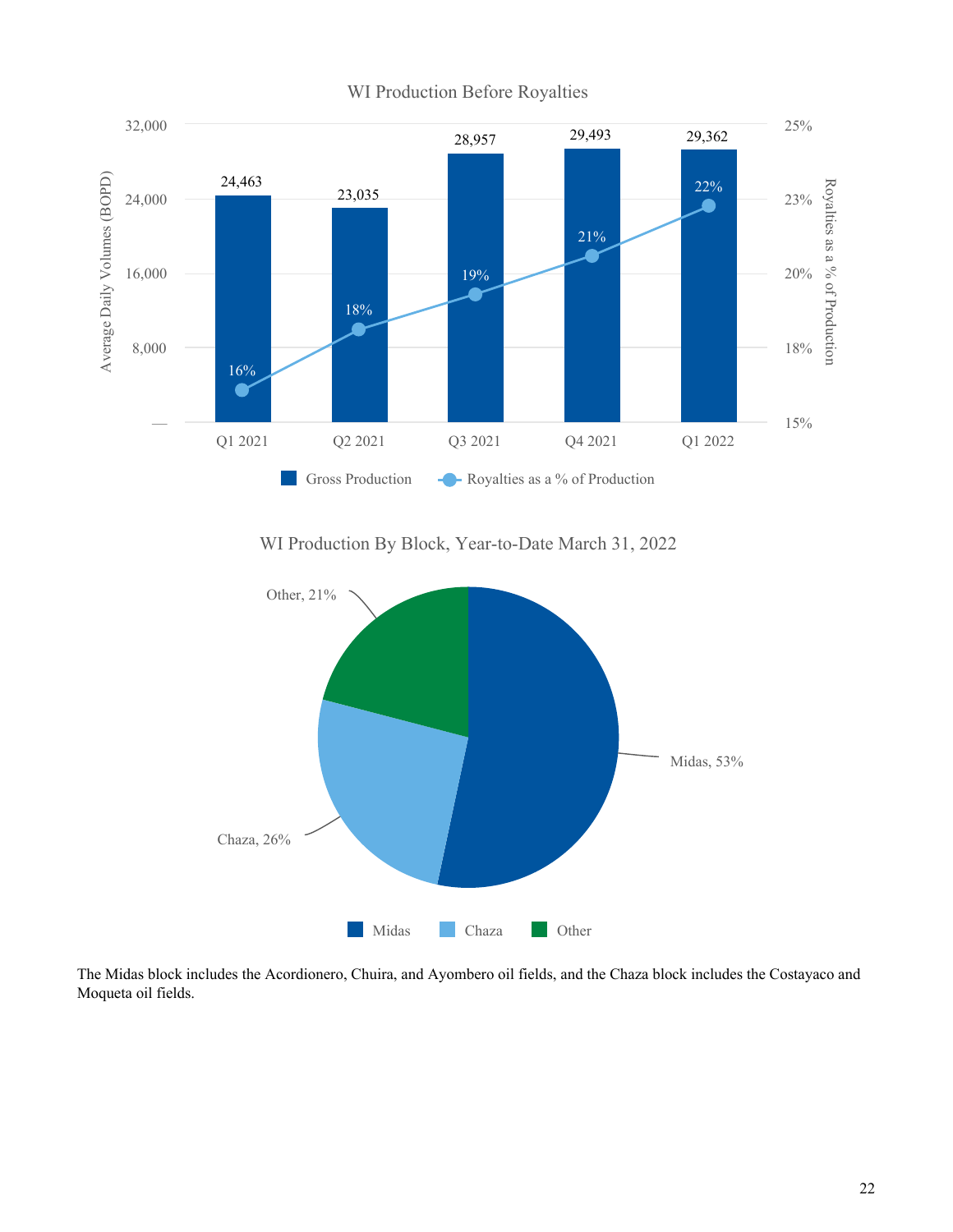### **Operating Netback**

|                                                       |              | Three Months Ended March 31, |          |      | <b>Three Months</b><br><b>Ended December 31,</b> |
|-------------------------------------------------------|--------------|------------------------------|----------|------|--------------------------------------------------|
| (Thousands of U.S. Dollars)                           |              | 2022                         | 2021     |      | 2021                                             |
| Oil Sales                                             | $\mathbf{s}$ | 174,569 \$                   | 95,493   | - \$ | 146,287                                          |
| <b>Transportation Expenses</b>                        |              | (2,834)                      | (2,506)  |      | (2,867)                                          |
|                                                       |              | 171,735                      | 92,987   |      | 143,420                                          |
| <b>Operating Expenses</b>                             |              | (34, 400)                    | (29,625) |      | (39,708)                                         |
| Operating Netback <sup>(1)</sup>                      |              | 137,335 \$                   | 63,362   |      | 103,712                                          |
|                                                       |              |                              |          |      |                                                  |
| (U.S. Dollars Per bbl Sales Volumes NAR)              |              |                              |          |      |                                                  |
| Brent                                                 | \$           | 97.90 \$                     | 61.32    | - \$ | 79.66                                            |
| <b>Quality and Transportation Discounts</b>           |              | (12.57)                      | (8.98)   |      | (12.78)                                          |
| <b>Average Realized Price</b>                         |              | 85.33                        | 52.34    |      | 66.88                                            |
| <b>Transportation Expenses</b>                        |              | (1.39)                       | (1.37)   |      | (1.31)                                           |
| Average Realized Price Net of Transportation Expenses |              | 83.94                        | 50.97    |      | 65.57                                            |
| <b>Operating Expenses</b>                             |              | (16.82)                      | (16.24)  |      | (18.15)                                          |
| Operating Netback $^{(1)}$                            | \$           | $67.12$ \$                   | 34.73    | S    | 47.42                                            |

(1) Operating netback is a non-GAAP measure that does not have any standardized meaning prescribed under GAAP. Refer to "Financial and Operational Highlights—non-GAAP measures" for a definition of this measure.



#### **Change in Operating Netback by Component Q1 2021 vs. Q1 2022**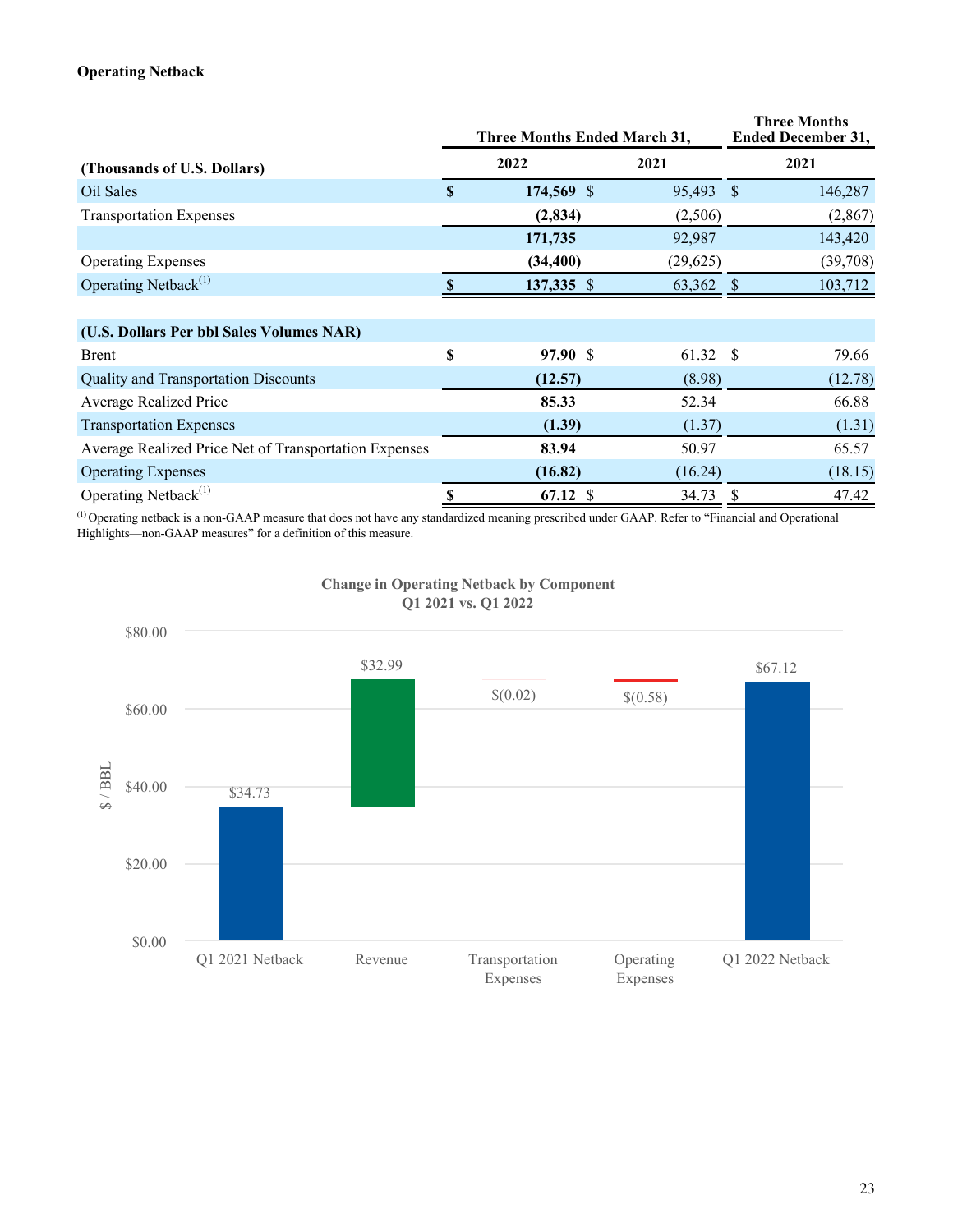

#### **Change in Operating Netback by Component Q4 2021 vs. Q1 2022**

**Quality and Transportation Discounts & Transportation Expenses**



*Oil sales* for the three months ended March 31, 2022, increased by 83% to \$174.6 million due to a 60% increase in Brent price and 12% higher sales volumes, partially offset by a 40% increase in the quality and transportation discounts as a result of the widening of the Castilla and Vasconia differentials compared to the corresponding period of 2021. Castilla and Vasconia differentials have widened from \$3.99 and \$2.40 in the first quarter of 2021 to \$6.38 and \$3.60 in the first quarter of 2022, respectively. Compared with the prior quarter, oil sales increased 19%, primarily as a result of a 23% increase in Brent price and lower quality and transportation discounts, partially offset by a 4% decrease in sales volumes.

The following table shows the effect of changes in realized price and sales volumes on our oil sales for the three months ended March 31, 2022, compared to the prior quarter and the corresponding period of 2021: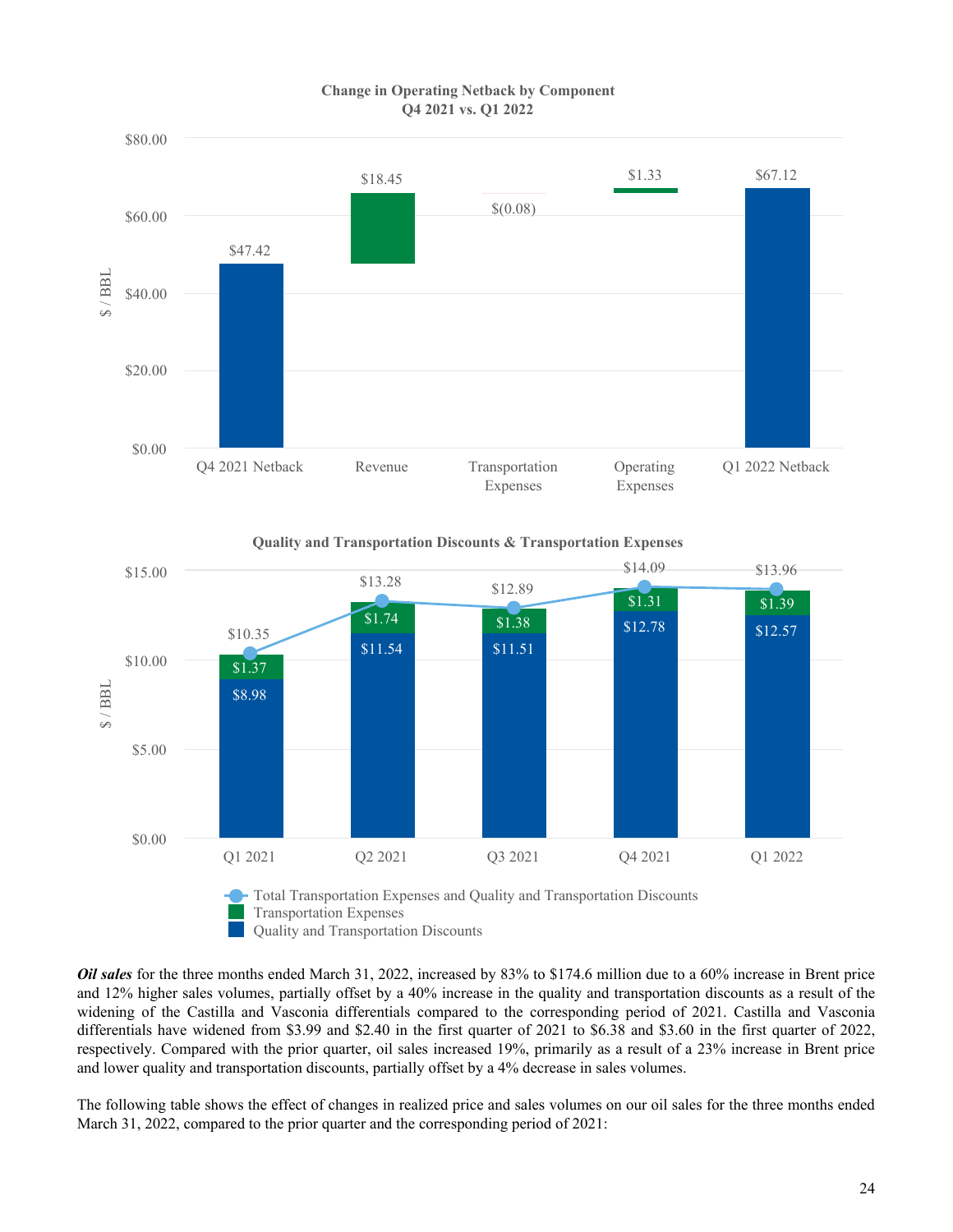| (Thousands of U.S. Dollars)                        |              | <b>First Quarter 2022</b><br><b>Compared with</b><br><b>Fourth Quarter 2021</b> | <b>First Quarter 2022</b><br><b>Compared with</b><br><b>First Quarter 2021</b> |
|----------------------------------------------------|--------------|---------------------------------------------------------------------------------|--------------------------------------------------------------------------------|
| Oil sales for the comparative period               | <sup>S</sup> | 146.287 \$                                                                      | 95,493                                                                         |
| Realized sales price increase effect               |              | 37,757                                                                          | 67,487                                                                         |
| Sales volumes (decrease) increase effect           |              | (9.475)                                                                         | 11,589                                                                         |
| Oil sales for the three month ended March 31, 2022 |              | 174,569                                                                         | 174,569                                                                        |

The average realized price for the three months ended March 31, 2022, increased 63%, compared to the corresponding period of 2021. The increase was commensurate with the rise in benchmark oil prices, offset by higher Castilla and Vasconia differentials. Compared to the prior quarter, the average realized price increased 28% due to higher benchmark oil prices and lower Castilla and Vasconia differentials.

*Operating expense***s** for the three months ended March 31, 2022, increased by \$0.58 per bbl to \$34.4 million or \$16.82 per bbl, primarily due to increased operating activities and \$0.44 per bbl higher expenses for chemicals used in our waterflood projects when compared to the corresponding period of 2021. Compared to the prior quarter, operating expenses decreased by \$1.33 per bbl from \$39.7 million or \$18.15 per bbl primarily due to lower workover activity.

We have options to sell our oil through multiple pipelines and trucking routes. Each option has varying effects on realized sales price and transportation expenses. The following table shows the percentage of oil volumes we sold in Colombia using each option for the three months ended March 31, 2022, 2021, and the prior quarter:

|                                             | Three Months Ended March 31, |                 | <b>Three Months</b><br><b>Ended December 31,</b> |
|---------------------------------------------|------------------------------|-----------------|--------------------------------------------------|
|                                             | 2022                         | 2021            | 2021                                             |
| Volume transported through pipeline         | $- \frac{9}{6}$              | $- \frac{9}{6}$ | $26\%$                                           |
| Volume sold at wellhead                     | 47 %                         | 48 $\%$         | 24 %                                             |
| Volume transported via truck to sales point | 53 $\%$                      | 52 $\%$         | 50 $%$                                           |
|                                             | $100\%$                      | $100\%$         | 100 %                                            |

Volumes transported through pipeline or via truck receive a higher realized price but incur higher transportation expenses. Conversely, volumes sold at the wellhead have the opposite effect of lower realized price, offset by lower transportation expenses.

*Transportation expenses* for the three months ended March 31, 2022, increased by 13% to \$2.8 million and on a per bbl basis increased by 1% to \$1.39 compared to the corresponding period of 2021. The increase in transportation expenses per bbl compared to the corresponding period of 2021 was a result of higher truck tariffs and higher volumes transported via truck in 2022.

For the three months ended March 31, 2022, transportation expenses decreased by 1% compared to \$2.9 million in the prior quarter due to higher volumes sold at wellhead. On a per bbl basis, transportation expenses increased by 6% from \$1.31 in the previous quarter due to higher truck tariffs and higher volumes transported via truck.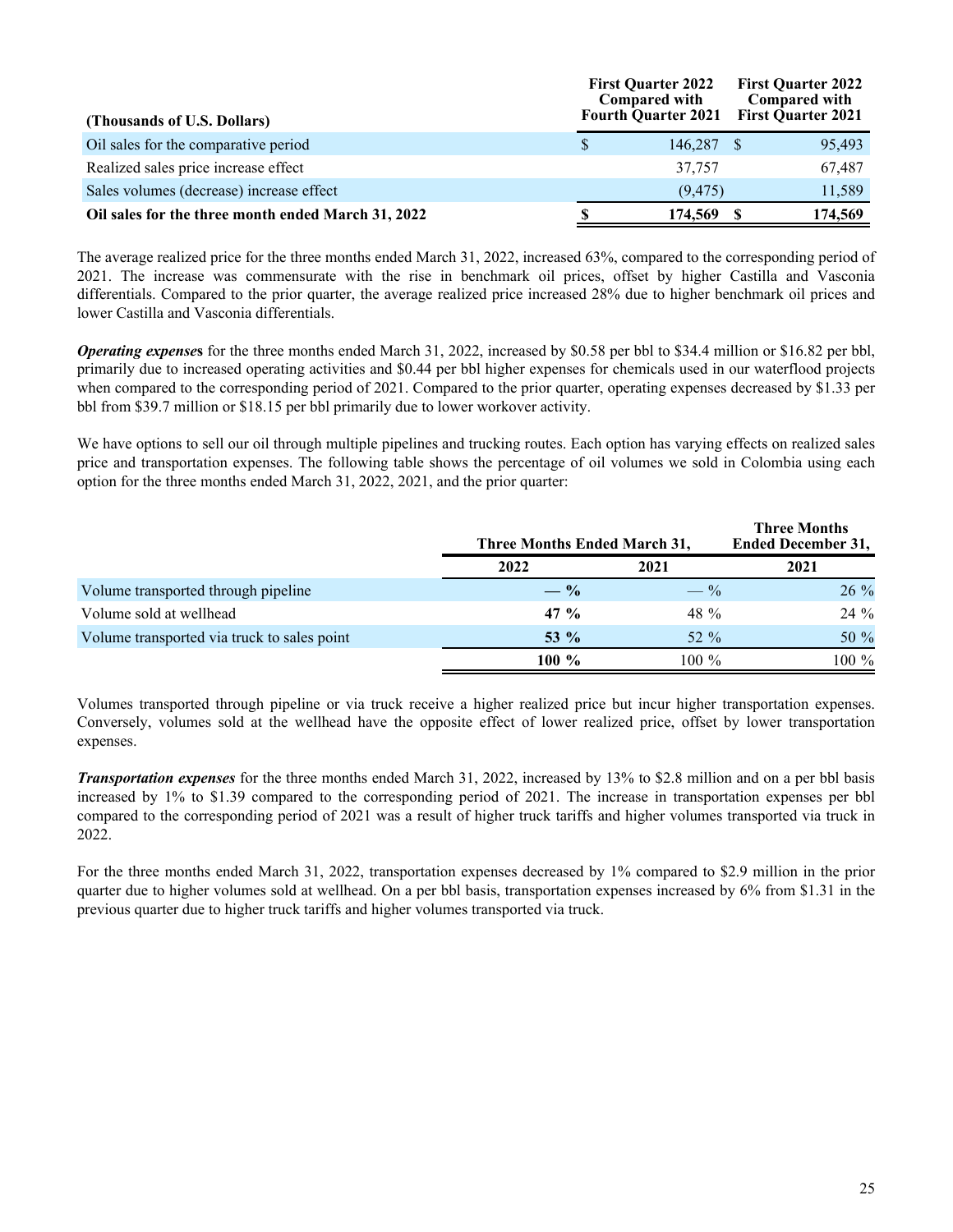

#### **COVID-19 Costs**

The COVID-19 pandemic has resulted in extra ongoing operating and transportation costs related to COVID-19 health and safety preventative measures, including incremental sanitation requirements and enhanced procedures for trucking barrels and crew changes in the field. For the three months ended March 31, 2022, COVID-19 costs were \$0.5 million entirely related to operating activities. For three months ended March 31, 2021, COVID-19 costs were \$1.1 million comprised of \$1.0 million related to operating activities and 0.1 million related to transportation activities. For the prior quarter, COVID-19 costs were \$0.7 million, entirely related to operating activities.

#### **DD&A Expenses**

|                                          | Three Months Ended March 31, |           | <b>Three Months</b><br><b>Ended December 31,</b> |
|------------------------------------------|------------------------------|-----------|--------------------------------------------------|
|                                          | 2022                         | 2021      | 2021                                             |
| DD&A Expenses, thousands of U.S. Dollars | $40.963$ \$                  | 31.318 \$ | 41.574                                           |
| DD&A Expenses, U.S. Dollars per bbl      | 20.02                        | 17 17     | 19.01                                            |

DD&A expenses for the three months ended March 31, 2022, increased 31% or \$2.85 per bbl due to increased production and higher costs in the depletable base compared to the corresponding period of 2021.

For the three months ended March 31, 2022, DD&A expenses decreased 1% when compared to the prior quarter due to lower production in the current quarter. On a per bbl basis, DD&A expenses increased by \$1.01 when compared to the prior quarter due to higher costs in the depletable base.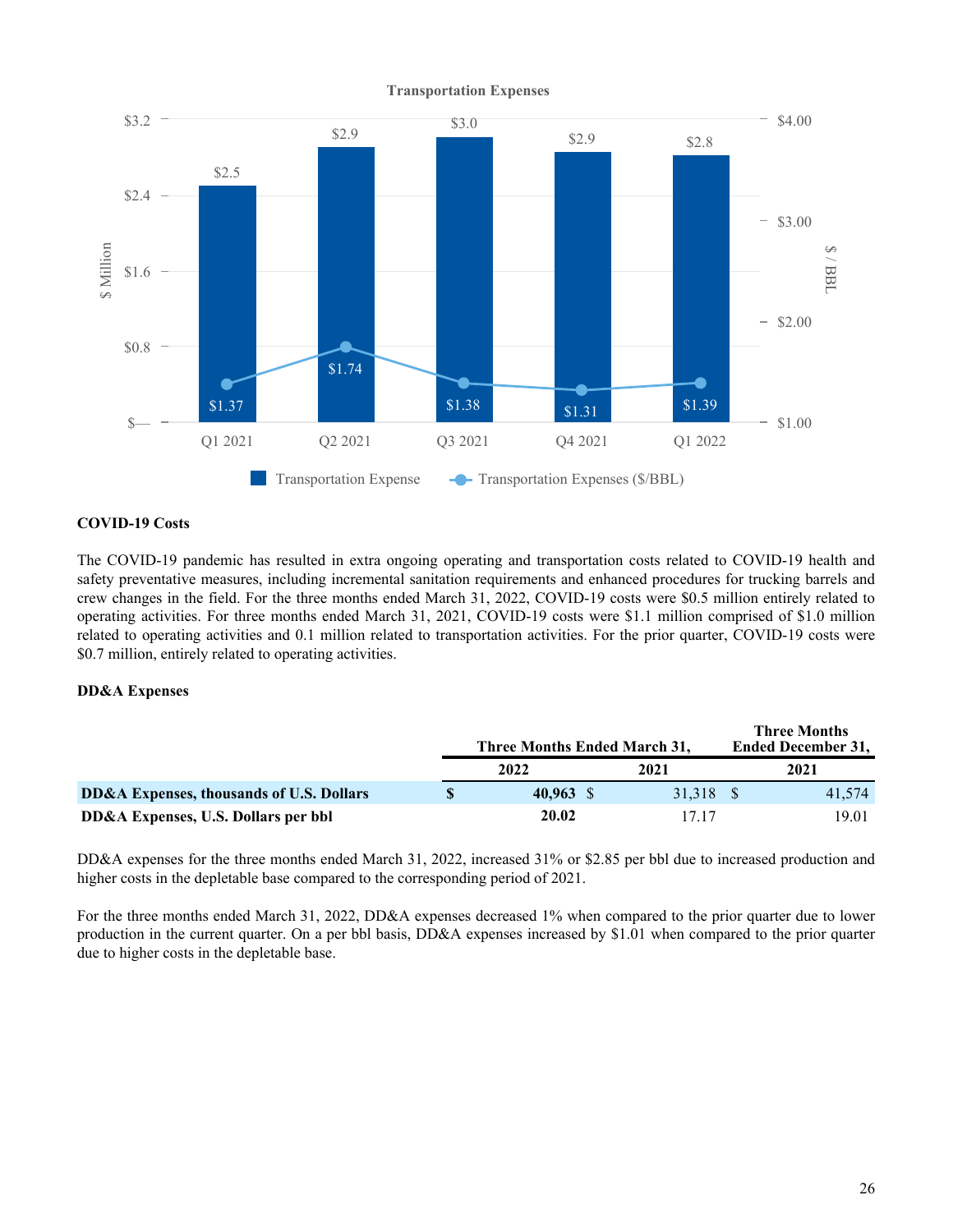#### **G&A Expenses**

|                                                                       |   | Three Months Ended March 31, |  |                 | <b>Three Months</b><br><b>Ended December 31,</b> |        |
|-----------------------------------------------------------------------|---|------------------------------|--|-----------------|--------------------------------------------------|--------|
| (Thousands of U.S. Dollars)                                           |   | 2022                         |  | 2021            |                                                  | 2021   |
| G&A Expenses Before Stock-Based Compensation                          |   | 7,779 \$                     |  | 6,817           | - \$                                             | 8,473  |
| G&A Stock-Based Compensation Expense                                  |   | 4,557                        |  | 3,671           |                                                  | 1,799  |
| <b>G&amp;A Expenses, Including Stock-Based</b><br><b>Compensation</b> |   | $12,336$ \$                  |  | 10,488          |                                                  | 10,272 |
| (U.S. Dollars Per bbl Sales Volumes NAR)                              |   |                              |  |                 |                                                  |        |
| G&A Expenses Before Stock-Based Compensation                          | S | 3.80 $\sqrt{5}$              |  | $3.73 \quad$ \$ |                                                  | 3.87   |
| G&A Stock-Based Compensation Expense                                  |   | 2.23                         |  | 2.01            |                                                  | 0.82   |
| <b>G&amp;A Expenses, Including Stock-Based</b><br><b>Compensation</b> |   | $6.03\;$ \$                  |  | 5.74            |                                                  | 4.69   |

For the three months ended March 31, 2022, G&A expenses before stock-based compensation increased by 14% to \$7.8 million or \$0.07 per bbl to \$3.80 per bbl due to higher costs for special projects and increase in travel costs in 2022 when compared to the corresponding period of 2021. When compared to prior quarter, G&A expenses before stock-based compensation decreased by 8% and were comparable on per bbl basis due to lower accrued performance bonus for the first quarter of 2022 due to timing of the fourth quarter 2021 bonus accrual.

G&A expenses after stock-based compensation for the three months ended March 31, 2022, increased by 18% or \$0.29 per bbl, compared to the corresponding period of 2021, mainly due to higher stock-based compensation resulting from a higher share price. Compared to prior quarter, G&A expenses after stock-based compensation increased by 20% or \$1.34 on a per bbl basis, due to higher stock-based compensation resulting from a higher share price in the current quarter.



G&A Expenses

#### **Foreign Exchange Gains and Losses**

For the three months ended March 31, 2022, we had a \$3.7 million gain on foreign exchange compared to a \$13.1 million loss for the corresponding period of 2021. Accounts receivable, taxes receivable, deferred income taxes, accounts payable, and prepaid equity forward ("PEF") are considered monetary items and require translation from local currency to U.S. dollar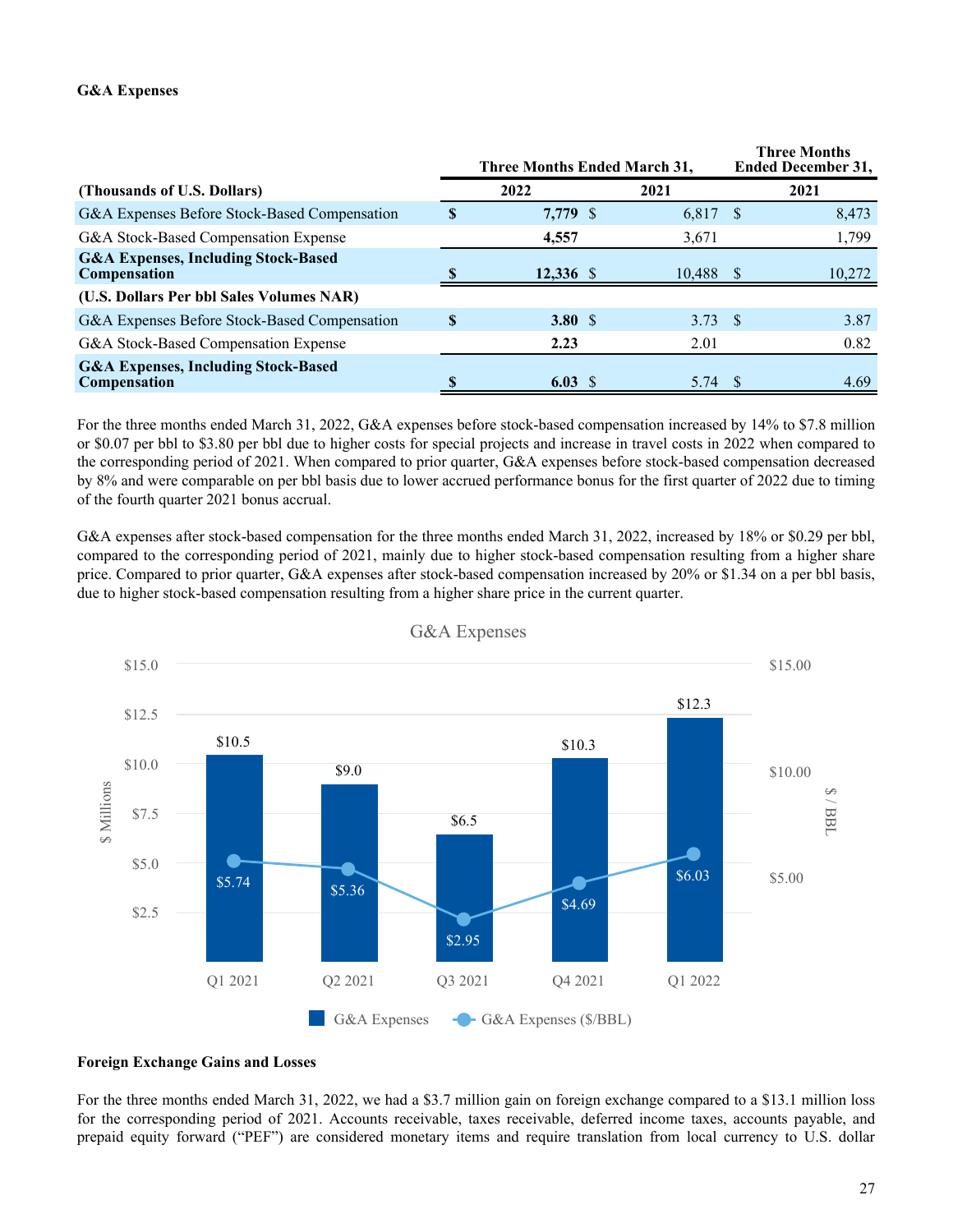functional currency at each balance sheet date. This translation was the primary source of the foreign exchange gains and losses in the periods.

The following table presents the change in the U.S. dollar against the Colombian peso and Canadian dollar for the three months ended March 31, 2022, and 2021:

|                                                       |             | Three Months Ended March 31, |
|-------------------------------------------------------|-------------|------------------------------|
|                                                       | 2022        | 2021                         |
|                                                       | weakened by | strengthened by              |
| Change in the U.S. dollar against the Colombian peso  | 6%          | $9\%$                        |
| Change in the U.S. dollar against the Canadian dollar | weakened by | weakened by                  |
|                                                       | 2%          | $1\%$                        |

#### **Financial Instrument Gains and Losses**

The following table presents the nature of our derivative and other financial instruments gains and losses for the three months ended March 31, 2022, and 2021:

|                                     |   | <b>Three Months Ended March 31,</b> |          |  |  |
|-------------------------------------|---|-------------------------------------|----------|--|--|
| (Thousands of U.S. Dollars)         |   | 2022                                | 2021     |  |  |
| Commodity price derivatives loss    |   | 21,439 \$                           | 23,632   |  |  |
| Foreign currency derivatives loss   |   |                                     | 66       |  |  |
| <b>Derivative instruments loss</b>  |   | 21,439 \$                           | 23,698   |  |  |
|                                     |   |                                     |          |  |  |
| Unrealized PetroTal investment gain | S | $-$ \$                              | (6, 475) |  |  |
| Loss on sale of PetroTal shares     |   |                                     | 5,070    |  |  |
| Other financial instruments gain    |   |                                     | (1, 405) |  |  |

#### **Income Tax Expense**

|                                 | Three Months Ended March 31, |        |    |          |
|---------------------------------|------------------------------|--------|----|----------|
| (Thousands of U.S. Dollars)     |                              | 2022   |    | 2021     |
| Income (loss) before income tax | S                            | 53,659 | \$ | (28,771) |
|                                 |                              |        |    |          |
| Current income tax expense      | \$                           | 20,827 | S  |          |
| Deferred income tax expense     |                              | 18,713 |    | 8,651    |
| Total income tax expense        |                              | 39,540 |    | 8,651    |
|                                 |                              |        |    |          |
| Effective tax rate              |                              | $74\%$ |    | $(30)\%$ |

Current income tax expense was \$20.8 million for the three months ended March 31, 2022, compared to no current tax expense in the corresponding period in 2021, primarily due to an increase in taxable income. The deferred income tax expense for the three months ended March 31, 2022, was mainly the result of tax depreciation being higher than accounting depreciation in Colombia. The deferred income tax expense in the comparative period of 2021 was the result of excess tax depreciation compared with accounting depreciation and the use of tax losses to offset taxable income in Colombia.

For the three months ended March 31, 2022, the difference between the effective tax rate of 74% and the 35% Colombian tax rate was primarily due to increase in the impact of foreign taxes, foreign translation adjustments, increase in the valuation allowance, other permanent differences, and non-deductible stock-based compensation.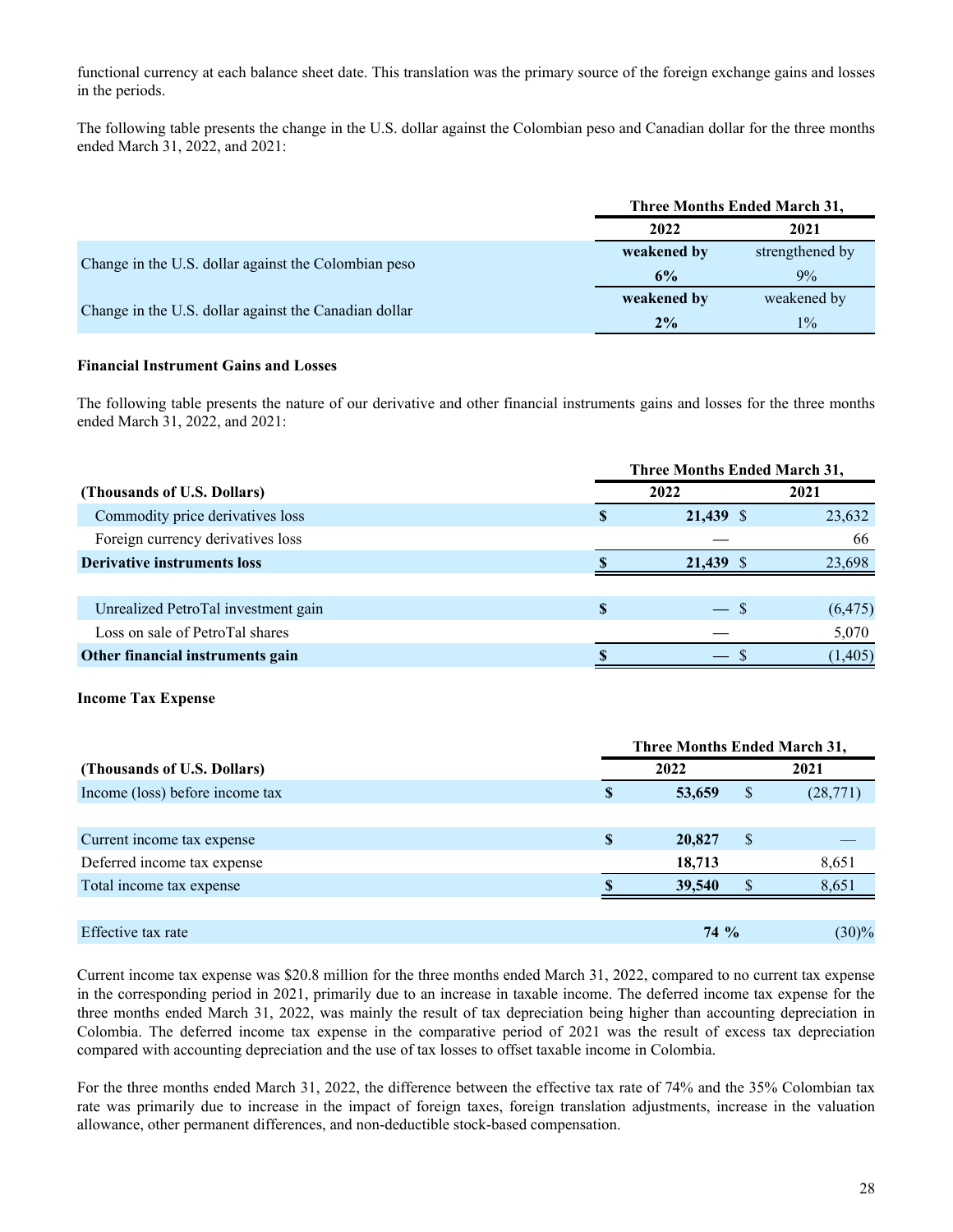For the three months ended March 31, 2021, the difference between the effective tax rate of (30)% and the 31% Colombian tax rate was primarily due to an increase in the impact of foreign taxes, foreign translation adjustments and other permanent differences, which was partially offset by a decrease in valuation allowance.

#### **Net Income and Funds Flow from Operations (a Non-GAAP Measure)**

| (Thousands of U.S. Dollars)                                                                     | <b>First Quarter 2022</b><br><b>Compared with</b><br><b>Fourth Quarter 2021</b> | $\frac{0}{0}$<br>change            | <b>First Quarter 2022</b><br><b>Compared with First</b><br>Quarter 2021 | $\frac{0}{0}$<br>change |
|-------------------------------------------------------------------------------------------------|---------------------------------------------------------------------------------|------------------------------------|-------------------------------------------------------------------------|-------------------------|
| Net income (loss) for the comparative period                                                    | $\mathcal{S}$<br>62,524                                                         | \$                                 | (37, 422)                                                               |                         |
| Increase (decrease) due to:                                                                     |                                                                                 |                                    |                                                                         |                         |
| Sales price                                                                                     | 37,757                                                                          |                                    | 67,487                                                                  |                         |
| Sales volumes                                                                                   | (9, 475)                                                                        |                                    | 11,589                                                                  |                         |
| Expenses:                                                                                       |                                                                                 |                                    |                                                                         |                         |
| Operating                                                                                       | 5,308                                                                           |                                    | (4,775)                                                                 |                         |
| Transportation                                                                                  | 33                                                                              |                                    | (328)                                                                   |                         |
| Cash G&A                                                                                        | 694                                                                             |                                    | (962)                                                                   |                         |
| Net lease payments                                                                              | $\overline{4}$                                                                  |                                    | 85                                                                      |                         |
| Severance                                                                                       |                                                                                 |                                    |                                                                         |                         |
| Interest, net of amortization of debt issuance costs                                            | 658                                                                             |                                    | 1,690                                                                   |                         |
| Realized foreign exchange                                                                       | (1, 395)                                                                        |                                    | (1,034)                                                                 |                         |
| Cash settlements on derivative instruments                                                      | 4,790                                                                           |                                    | 4,808                                                                   |                         |
| Current taxes                                                                                   | (16, 334)                                                                       |                                    | (20, 827)                                                               |                         |
| Other loss                                                                                      |                                                                                 |                                    |                                                                         |                         |
| COVID-19 related costs                                                                          | 133                                                                             |                                    | 604                                                                     |                         |
| Net change in funds flow from operations <sup><math>(1)</math></sup> from<br>comparative period | 22,173                                                                          |                                    | 58,337                                                                  |                         |
| Expenses:                                                                                       |                                                                                 |                                    |                                                                         |                         |
| Depletion, depreciation and accretion                                                           | 611                                                                             |                                    | (9,645)                                                                 |                         |
| Goodwill impairment                                                                             |                                                                                 |                                    |                                                                         |                         |
| Asset impairment                                                                                |                                                                                 |                                    |                                                                         |                         |
| Deferred tax                                                                                    | (69, 347)                                                                       |                                    | (10,062)                                                                |                         |
| Amortization of debt issuance costs                                                             | 240                                                                             |                                    | (6)                                                                     |                         |
| Stock-based compensation                                                                        | (2,758)                                                                         |                                    | (886)                                                                   |                         |
| Derivative instruments gain or loss, net of<br>settlements on derivative instruments            | (24, 931)                                                                       |                                    | (2, 549)                                                                |                         |
| Other financial instruments gain or loss                                                        | 15,794                                                                          |                                    | (1,405)                                                                 |                         |
| Unrealized foreign exchange                                                                     | 9,773                                                                           |                                    | 17,842                                                                  |                         |
| Other loss                                                                                      | 44                                                                              |                                    |                                                                         |                         |
| Net lease payments                                                                              | (4)                                                                             |                                    | (85)                                                                    |                         |
| Net change in net income (loss)                                                                 | (48, 405)                                                                       |                                    | 51,541                                                                  |                         |
| Net income for the current period                                                               | $\mathbb S$<br>14,119                                                           | $\boldsymbol{\mathsf{S}}$<br>(77)% | 14,119                                                                  | 138%                    |

(1)Funds flow from operations is a non-GAAP measure that does not have any standardized meaning prescribed under GAAP. Refer to "Financial and Operational Highlights—non-GAAP measures" for a definition and reconciliation of this measure.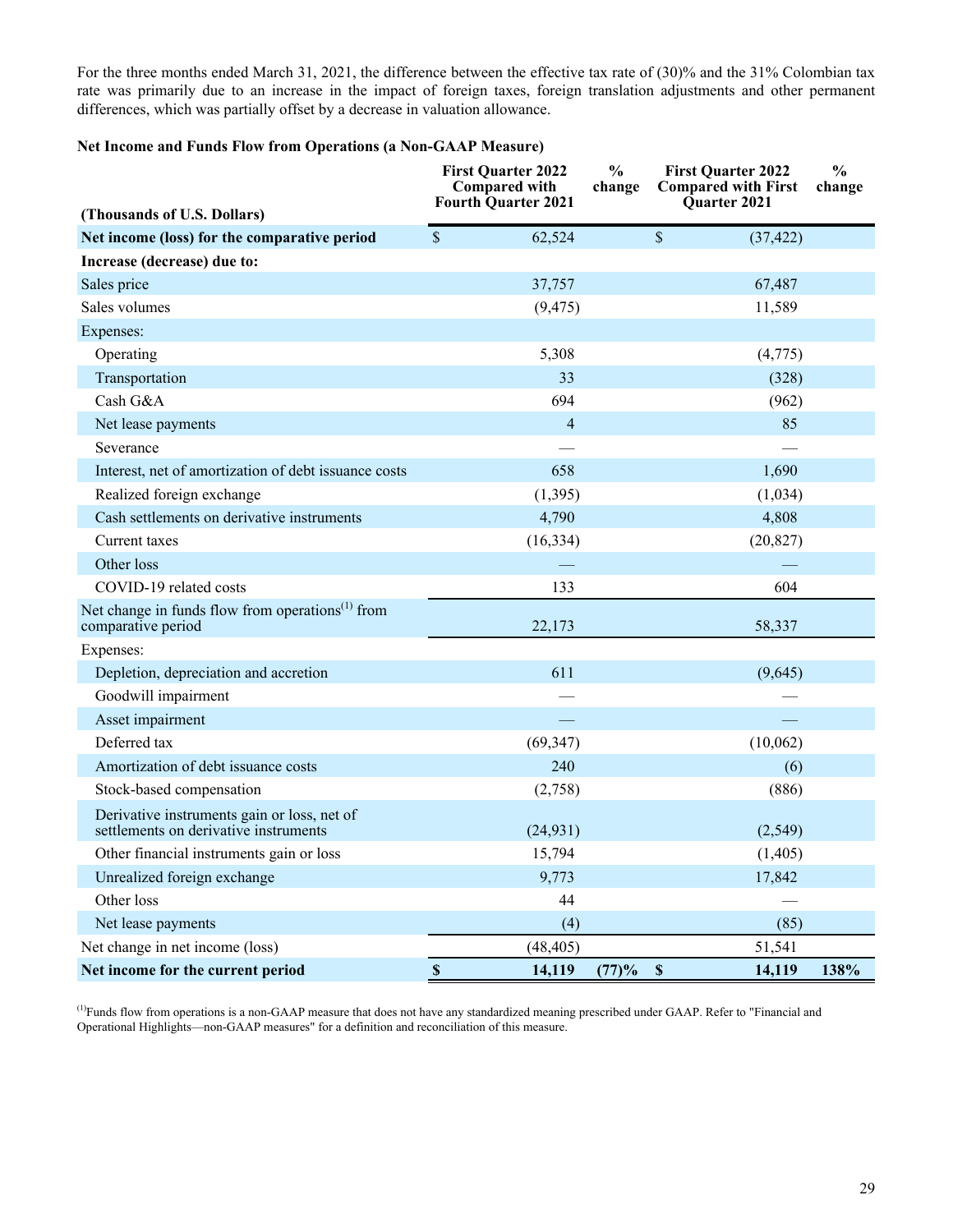#### Capital expenditures during the three months ended March 31, 2022 were \$41.5 million:

| (Millions of U.S. Dollars) |    |      |
|----------------------------|----|------|
| Colombia:                  |    |      |
| Exploration                | \$ | 3.7  |
| Development:               |    |      |
| Drilling and Completions   |    | 18.7 |
| Facilities                 |    | 2.5  |
| Other                      |    | 14.1 |
|                            |    | 39.0 |
| Corporate & Ecuador        |    | 2.5  |
|                            | æ  | 41.5 |

During the three months ended March 31, 2022, we commenced drilling the following wells in Colombia:

|             | Number of wells<br>(Gross and Net) |
|-------------|------------------------------------|
| Development | 6.0                                |
| Service     | 2.0                                |
|             | 8.0                                |
|             |                                    |

We spud six development wells and two water injection wells, of which five were in the Midas Block, and three were in the Chaza Block. Of the wells spud during the quarter three were completed, and three were in-progress as of March 31, 2022.

#### **Liquidity and Capital Resources**

|                                  |                           |                       | As at                    |              |                      |
|----------------------------------|---------------------------|-----------------------|--------------------------|--------------|----------------------|
| (Thousands of U.S. Dollars)      |                           | <b>March 31, 2022</b> | $\frac{6}{9}$<br>Change  |              | December 31,<br>2021 |
| Cash and Cash Equivalents        | S                         | 58,707                | 125                      | <sup>S</sup> | 26,109               |
|                                  |                           |                       |                          |              |                      |
| <b>Revolving Credit Facility</b> | $\boldsymbol{\mathsf{S}}$ | 40,000                | $(41)$ \$                |              | 67,500               |
|                                  |                           |                       |                          |              |                      |
| 6.25% Senior Notes               | \$                        | 300,000               | $\overline{\phantom{a}}$ | -S           | 300,000              |
|                                  |                           |                       |                          |              |                      |
| 7.75% Senior Notes               | $\boldsymbol{\mathsf{S}}$ | 300,000               | $\hspace{0.05cm}$        | -S           | 300,000              |

We believe that our capital resources, including cash on hand, cash generated from operations and available capacity on our credit facility, will provide us with sufficient liquidity to meet our strategic objectives and planned capital program for the next 12 months and beyond, given current oil price trends and production levels. We may also pursue financing through capital markets. In accordance with our investment policy, available cash balances are held in our primary cash management banks or may be invested in U.S. or Canadian government-backed federal, provincial or state securities or other money market instruments with high credit ratings and short-term liquidity. We believe that our current financial position provides us with the flexibility to respond to both internal growth opportunities and those available through acquisitions. We intend to pursue growth opportunities and acquisitions from time to time, which may require significant capital, be located in basins or countries beyond our current operations, involve joint ventures, or be sizable as compared to our current assets and operations.

As at March 31, 2022, the borrowing base of our Senior Secured Credit Facility (the "revolving credit facility") was \$150 million, with \$125 million readily available and \$25 million subject to approval by majority lenders. The next re-determination will occur no later than May 2022. The maturity date of the borrowings under the revolving credit facility is November 10, 2022.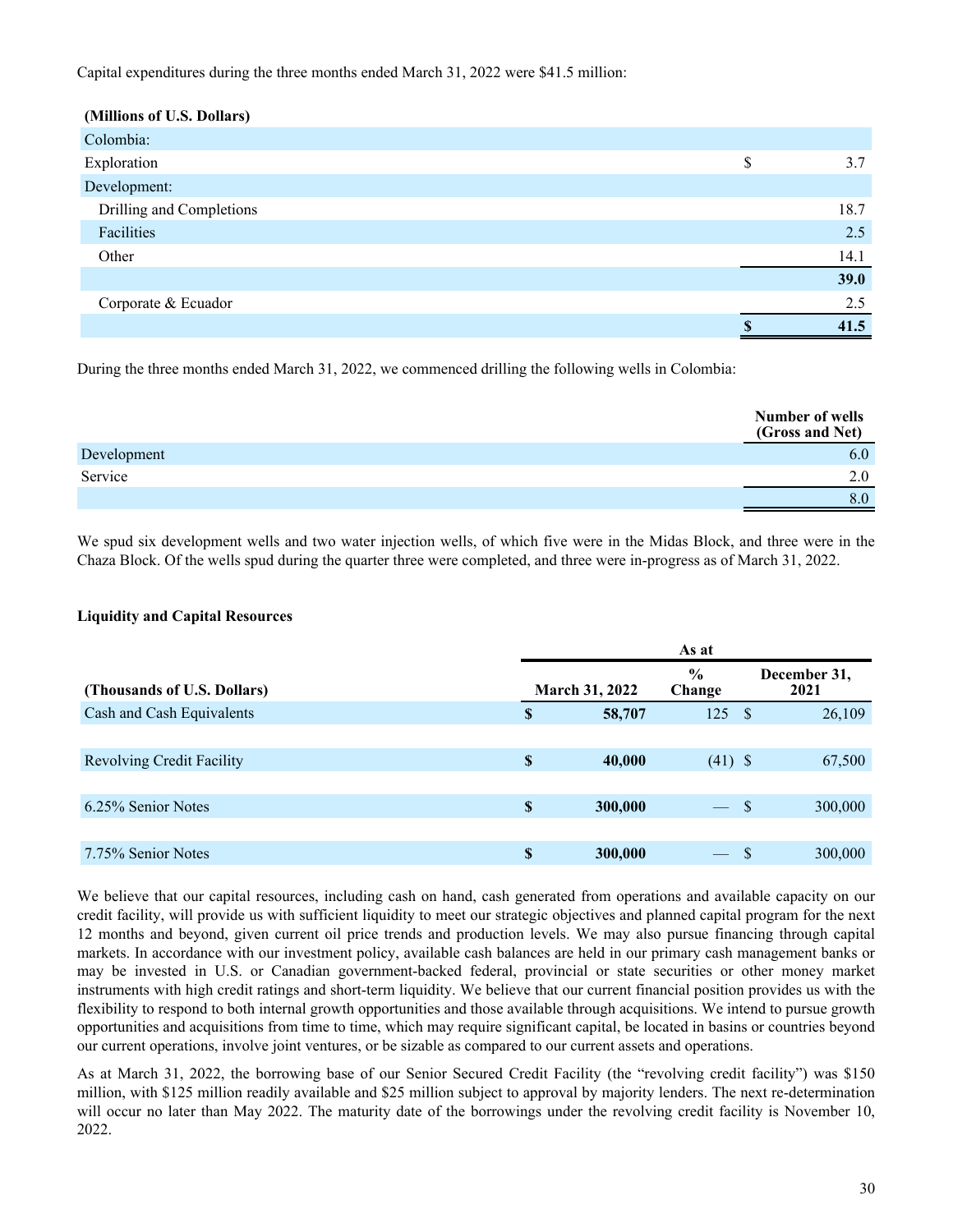We are required to maintain compliance with the following financial covenants: limitations on our ratio of debt to EBITDAX to a maximum of 4.0 to 1.0; limitations on our ratio of Senior Secured Debt to EBITDAX to a maximum of 3.0 to 1.0; and the maintenance of a ratio of EBITDAX to interest expense of at least 2.5 to 1.0. If we fail to comply with these financial covenants, it will result in a default under the terms of the credit agreement, which could result in an acceleration of repayment of all indebtedness under the Company's revolving credit facility. At March 31, 2022, we were in compliance with all applicable covenants.

Amounts drawn under the revolving credit facility bear interest, at the borrower's option, USD LIBOR plus a margin ranging from 2.90% to 4.90%, or base rate plus a margin ranging from 1.90% to 3.90%, in each case based on the borrowing base utilization percentage. The alternate base rate is currently the U.S. prime rate. We pay a commitment fee on undrawn amounts under the revolving credit facility, which ranges from 0.73% to 1.23% per annum, based on the average daily amount of unused commitments.

At March 31, 2022, we had \$40.0 million drawn under the revolving credit facility. During the first quarter of 2022, we repaid \$27.5 million of the amount drawn under the revolving credit facility using cash flows from operations. Accordingly, we had \$110.0 million of availability under the revolving credit facility as of March 31, 2022. As of April 29, 2022, outstanding borrowings under our revolving credit facility were further reduced to \$10.0 million using cash flows from operations.

At March 31, 2022, we had a \$300.0 million aggregate principal amount of 6.25% Senior Notes due 2025 and a \$300.0 million aggregate principal amount of 7.75% Senior Notes due 2027 outstanding. An event of default under the revolving credit facility would result in a default under the indentures governing the senior notes, which could allow the noteholders to require us to repurchase all of the outstanding Senior Notes.

In accordance with our investment policy, available cash balances are held in our primary cash management banks or invested in U.S. or Canadian government-backed federal, provincial, or state securities or other money market instruments with high credit ratings and short-term liquidity.

#### *Derivative Positions*

At March 31, 2022, we had outstanding commodity price derivative positions as follows:

| Period and type of<br>instrument                | Volume,<br>bopd | Reference        | <b>Sold Swap</b><br>(S/bbl.<br>Weighted<br>Average) | Sold Put (\$/<br>bbl.<br>Weighted<br>Average) | Purchased<br>Put (\$/bbl,<br>Weighted<br>Average) | Sold Call (\$/<br>bbl.<br>Weighted<br>Average) | Premium (\$/<br>bbl<br>Weighted<br>Average) |
|-------------------------------------------------|-----------------|------------------|-----------------------------------------------------|-----------------------------------------------|---------------------------------------------------|------------------------------------------------|---------------------------------------------|
| Three-way Collars:<br>April 1, to June 30, 2022 | 5.000           | <b>ICE</b> Brent |                                                     | 64.00                                         | 74.00                                             | 91.72                                          |                                             |
| Swaps: April 1, to June 30,<br>2022             | 3.000           | <b>ICE</b> Brent | 80.77                                               |                                               |                                                   |                                                |                                             |
| Deferred Puts: April 1, to June<br>30, 2022     | 1.000           | <b>ICE</b> Brent |                                                     |                                               | 70.00                                             |                                                | 4.00                                        |

At March 31, 2022, our balance sheet included \$18.9 million of current liabilities related to the above outstanding commodity price derivative positions.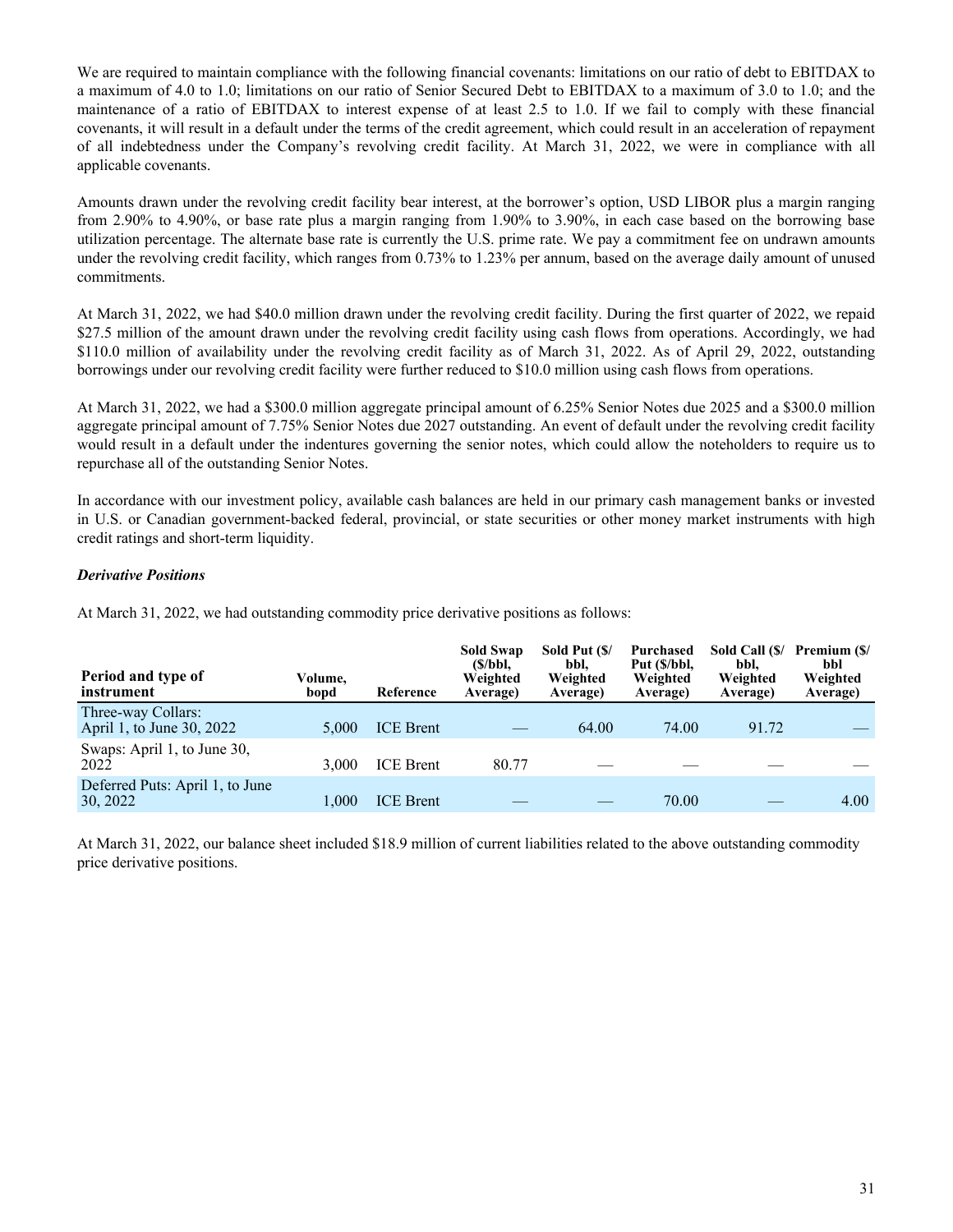#### *Cash Flows*

The following table presents our primary sources and uses of cash and cash equivalents for the periods presented:

|                                                                                                            | <b>Three Months Ended March 31,</b> |             |           |
|------------------------------------------------------------------------------------------------------------|-------------------------------------|-------------|-----------|
| (Thousands of U.S. Dollars)                                                                                |                                     | 2022        | 2021      |
| Sources of cash and cash equivalents:                                                                      |                                     |             |           |
| Net income (loss)                                                                                          | $\boldsymbol{\mathsf{S}}$           | $14,119$ \$ | (37, 422) |
| Adjustments to reconcile net loss to Adjusted $EBITDA(1)$<br>and funds flow from operations <sup>(1)</sup> |                                     |             |           |
| DD&A expenses                                                                                              |                                     | 40,963      | 31,318    |
| Interest expense                                                                                           |                                     | 12,128      | 13,812    |
| Income tax expense                                                                                         |                                     | 39,540      | 8,651     |
| Other loss                                                                                                 |                                     |             |           |
| Non-cash lease expenses                                                                                    |                                     | 411         | 444       |
| Lease payments                                                                                             |                                     | (344)       | (462)     |
| Unrealized foreign exchange (gain) loss                                                                    |                                     | (4, 839)    | 13,003    |
| Stock-based compensation expense                                                                           |                                     | 4,557       | 3,671     |
| Unrealized derivative instruments loss                                                                     |                                     | 12,843      | 10,294    |
| Other financial instruments gain                                                                           |                                     |             | (1,405)   |
| Adjusted EBITDA <sup>(1)</sup>                                                                             |                                     | 119,378     | 41,904    |
| Current income tax expense                                                                                 |                                     | (20, 827)   |           |
| Contractual interest and other financing expenses                                                          |                                     | (11,241)    | (12, 931) |
| Funds flow from operations <sup><math>(1)</math></sup>                                                     |                                     | 87,310      | 28,973    |
| Proceeds from issuance of exercise of stock options                                                        |                                     | 980         |           |
| Proceeds from issuance of shares of Common Stock, net of issuance costs                                    |                                     | 2           |           |
| Proceeds from disposition of investment, net of transaction costs                                          |                                     |             | 14,632    |
| Net changes in assets and liabilities from operating activities                                            |                                     | 16,520      | 13,128    |
|                                                                                                            |                                     | 104,812     | 56,733    |
| Uses of cash and cash equivalents:                                                                         |                                     |             |           |
| Additions to property, plant and equipment                                                                 |                                     | (41, 483)   | (37, 427) |
| Repayment of debt                                                                                          |                                     | (27, 525)   | (10, 125) |
| Changes in non-cash investing working capital                                                              |                                     | (1, 803)    | (708)     |
| Settlement of asset retirement obligations                                                                 |                                     | (5)         | (169)     |
| Lease payments                                                                                             |                                     | (777)       | (513)     |
| Foreign exchange gain (loss) on cash, cash equivalents and restricted cash and<br>cash equivalents         |                                     | 478         | (446)     |
|                                                                                                            |                                     | (71, 115)   | (49, 388) |
| Net increase in cash and cash equivalents and restricted cash and cash<br>equivalents                      | $\mathbb S$                         | 33,697 \$   | 7,345     |

(1) Adjusted EBITDA and funds flow from operations are a non-GAAP measures which do not have any standardized meaning prescribed under GAAP. Refer to "Financial and Operational Highlights - non-GAAP measures" for a definition and reconciliation of this measure.

One of the primary sources of variability in our cash flows from operating activities is the fluctuation in oil prices, the impact of which we partially mitigate by entering into commodity price derivatives. Sales volume changes and costs related to operations and debt service also impact cash flows. Our cash flows from operating activities are also impacted by foreign currency exchange rate changes. During the three months ended March 31, 2022, funds flow from operations increased by 201% compared to the corresponding period of 2021 primarily due to a significant increase in Brent price and increase in production,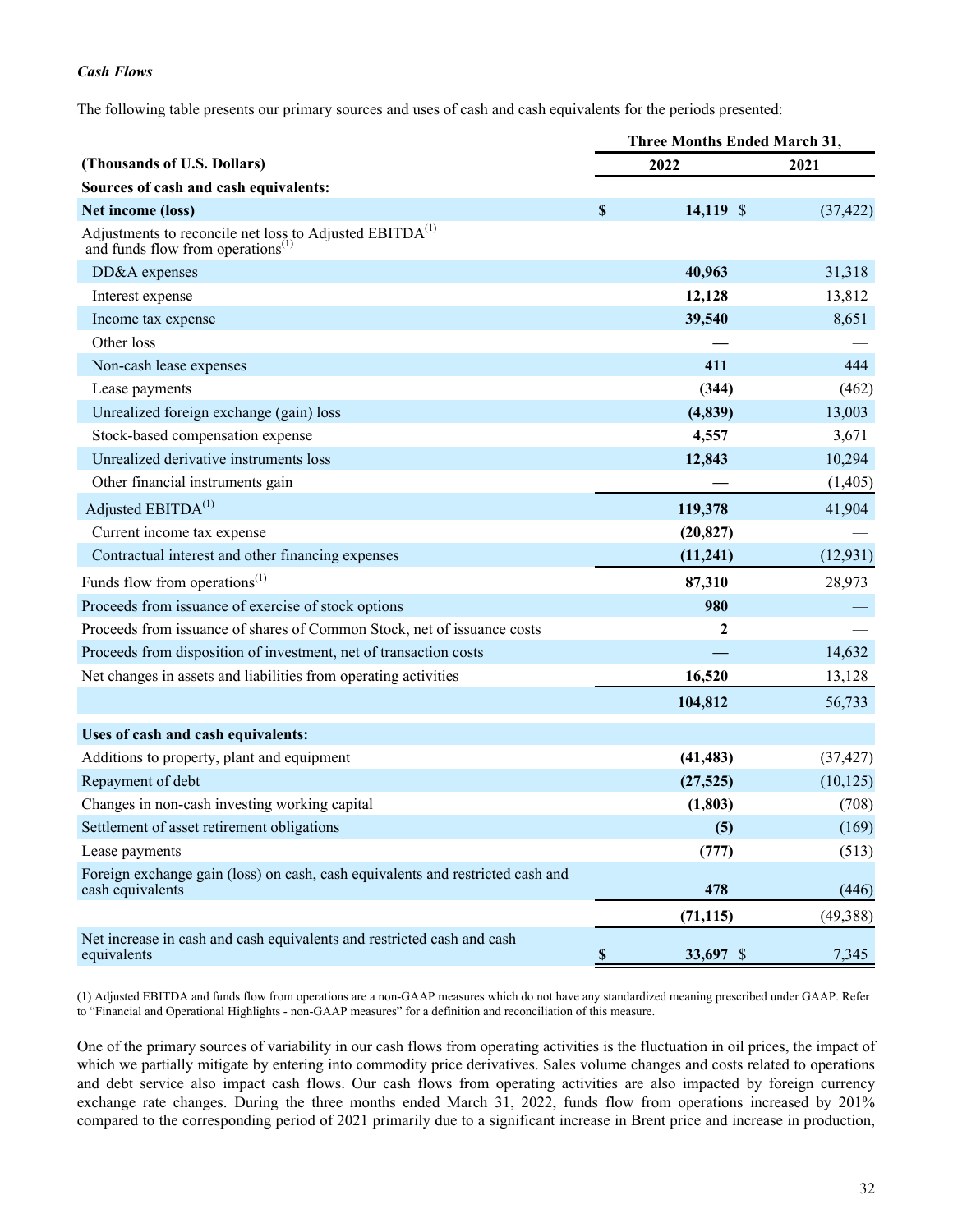which were partially offset by higher Castilla and Vasconia differentials and an increase in operating expenses and cash settlements on derivative instruments.

#### **Critical Accounting Policies and Estimates**

Our critical accounting policies and estimates are disclosed in Item 7 of our 2021 Annual Report on Form 10-K and have not changed materially since the filing of that document.

#### **Item 3.** *Quantitative and Qualitative Disclosures About Market Risk*

#### **Commodity price risk**

Our principal market risk relates to oil prices. Oil prices are volatile and unpredictable and influenced by concerns over world supply and demand imbalance and many other market factors outside of our control. Most of our revenues are from oil sales at prices which reflect the blended prices received upon shipment by the purchaser at defined sales points or are defined by contract relative to ICE Brent and adjusted for quality each month.

We have entered into commodity price derivative contracts to manage the variability in cash flows associated with the forecasted sale of our oil production, reduce commodity price risk and provide a base level of cash flow in order to assure we can execute at least a portion of our capital spending.

#### **Foreign currency risk**

Foreign currency risk is a factor for our Company but is ameliorated to a certain degree by the nature of expenditures and revenues in the countries where we operate. Our reporting currency is U.S. dollars and 100% of our revenues are related to the U.S. dollar price of Brent or WTI oil. We receive 100% of our revenues in U.S. dollars and the majority of our capital expenditures is in U.S. dollars or is based on U.S. dollar prices. The majority of income and value added taxes, operating and G&A expenses in Colombia are in local currency. Certain G&A expenses incurred at our head office in Canada are denominated in Canadian dollars. While we operate in South America exclusively, the majority of our acquisition expenditures have been valued and paid in U.S. dollars.

We have entered into foreign currency derivative contracts to manage the variability in cash flows associated with our forecasted Colombian peso denominated costs.

Additionally, foreign exchange gains and losses result primarily from the fluctuation of the U.S. dollar to the Colombian peso due to our current and deferred tax liabilities, which are monetary liabilities, denominated in the local currency of the Colombian foreign operations. As a result, a foreign exchange gain or loss must be calculated on conversion to the U.S. dollar functional currency.

#### **Interest Rate Risk**

Interest rate risk is the risk that future cash flows will fluctuate as a result of changes in market interest rates. We are exposed to interest rate fluctuations on our revolving credit facility, which bears floating rates of interest. At March 31, 2022, our outstanding balance under revolving credit facility was \$40.0 million (December 31, 2021 - \$67.5 million).

#### **Further Information**

See Note 11 in the Notes to the Condensed Consolidated Financial Statements (Unaudited) in Part I, Item 1 of this Quarterly Report on Form 10-Q, which is incorporated herein by reference, for further information regarding our derivative contracts, including the notional amounts and call and put prices by expected (contractual) maturity dates. Expected cash flows from the derivatives equaled the fair value of the contract. The information is presented in U.S. dollars because that is our reporting currency. We do not hold any of these derivative contracts for trading purposes.

#### **Item 4.** *Controls and Procedures*

#### **Disclosure Controls and Procedures**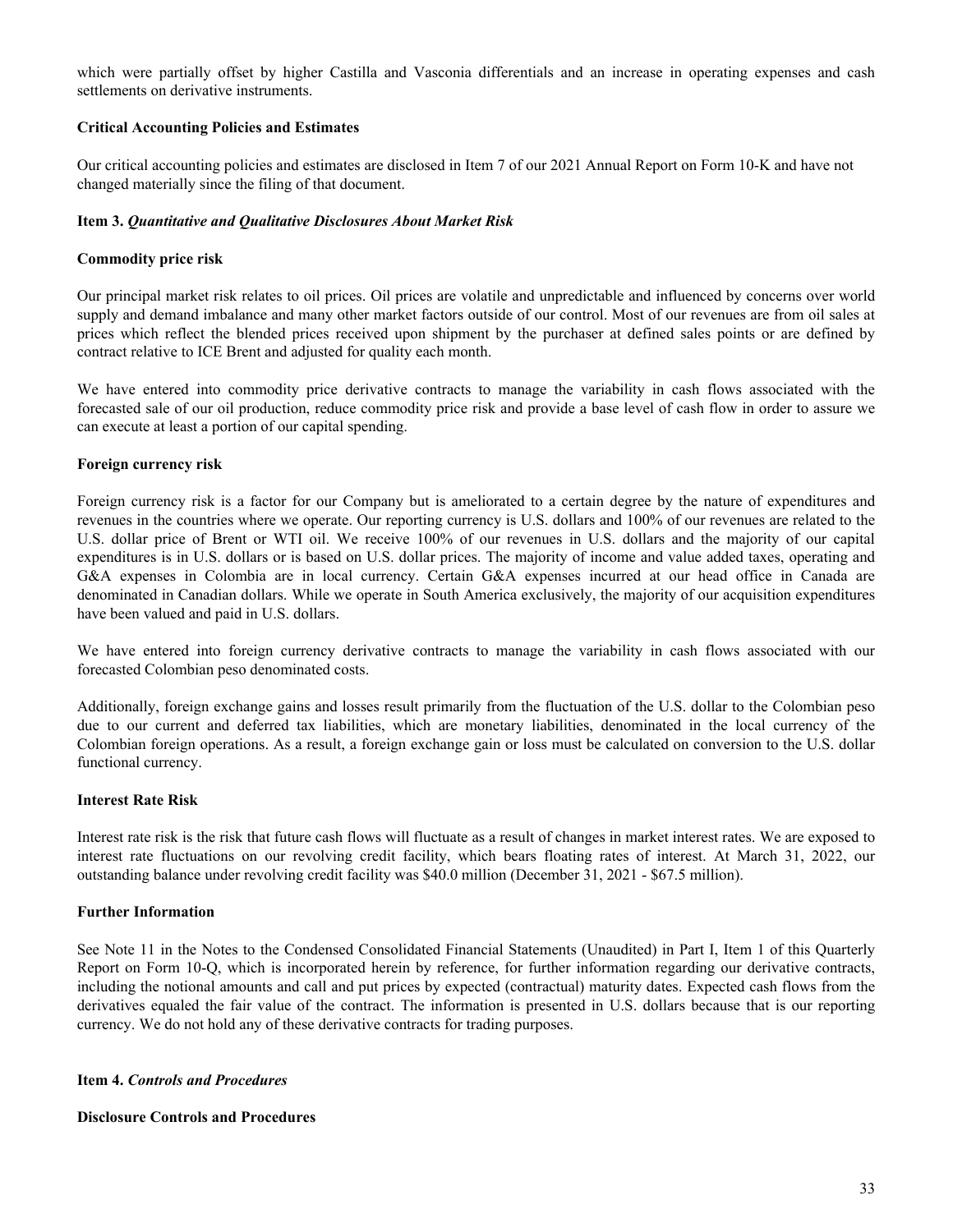We have established disclosure controls and procedures (as defined in Rules 13a-15(e) and 15d-15(e) under the Securities Exchange Act of 1934, or Exchange Act). Our disclosure controls and procedures are designed to provide reasonable assurance that the information required to be disclosed by Gran Tierra in the reports that it files or submits under the Exchange Act is recorded, processed, summarized, and reported within the time periods specified in the SEC rules and forms and that such information is accumulated and communicated to management, including our Chief Executive Officer and Chief Financial Officer, as appropriate, to allow timely decisions regarding required disclosure. Our management, with the participation of our Chief Executive Officer and Chief Financial Officer, evaluated the effectiveness of the design and operation of our disclosure controls and procedures as of the end of the period covered by this report, as required by Rule l3a-15(b) of the Exchange Act. Based on this evaluation, our Chief Executive Officer and Chief Financial Officer have concluded that Gran Tierra's disclosure controls and procedures were effective as of March 31, 2022.

#### **Changes in Internal Control over Financial Reporting**

There were no changes in our internal control over financial reporting during the quarter ended March 31, 2022, that have materially affected, or are reasonably likely to materially affect our internal control over financial reporting.

#### **PART II - Other Information**

#### **Item 1.** *Legal Proceedings*

See Note 9 in the Notes to the Condensed Consolidated Financial Statements (Unaudited) in Part I, Item 1 of this Quarterly Report on Form 10-Q, which is incorporated herein by reference, for any material developments with respect to matters previously reported in our Annual Report on Form 10-K for the year ended December 31, 2021, and any material matters that have arisen since the filing of such report.

#### **Item 1A.** *Risk Factors*

There are numerous factors that affect our business and results of operations, many of which are beyond our control. In addition to information set forth in this quarterly report on Form 10-Q, including in Part I, Item 2 "Management's Discussion and Analysis of Financial Condition and Results of Operations", you should carefully read and consider the factors set out in Part I, Item 1A "Risk Factors" in our Annual Report on Form 10-K for the year ended December 31, 2021. These risk factors could materially affect our business, financial condition and results of operations. The unprecedented nature of the current pandemic and the volatility in the worldwide economy and oil and gas industry may make it more difficult to identify all the risks to our business, results of operations and financial condition and the ultimate impact of identified risks.

#### *Item 2. Unregistered Sales of Equity Securities and Use of Proceeds*

None.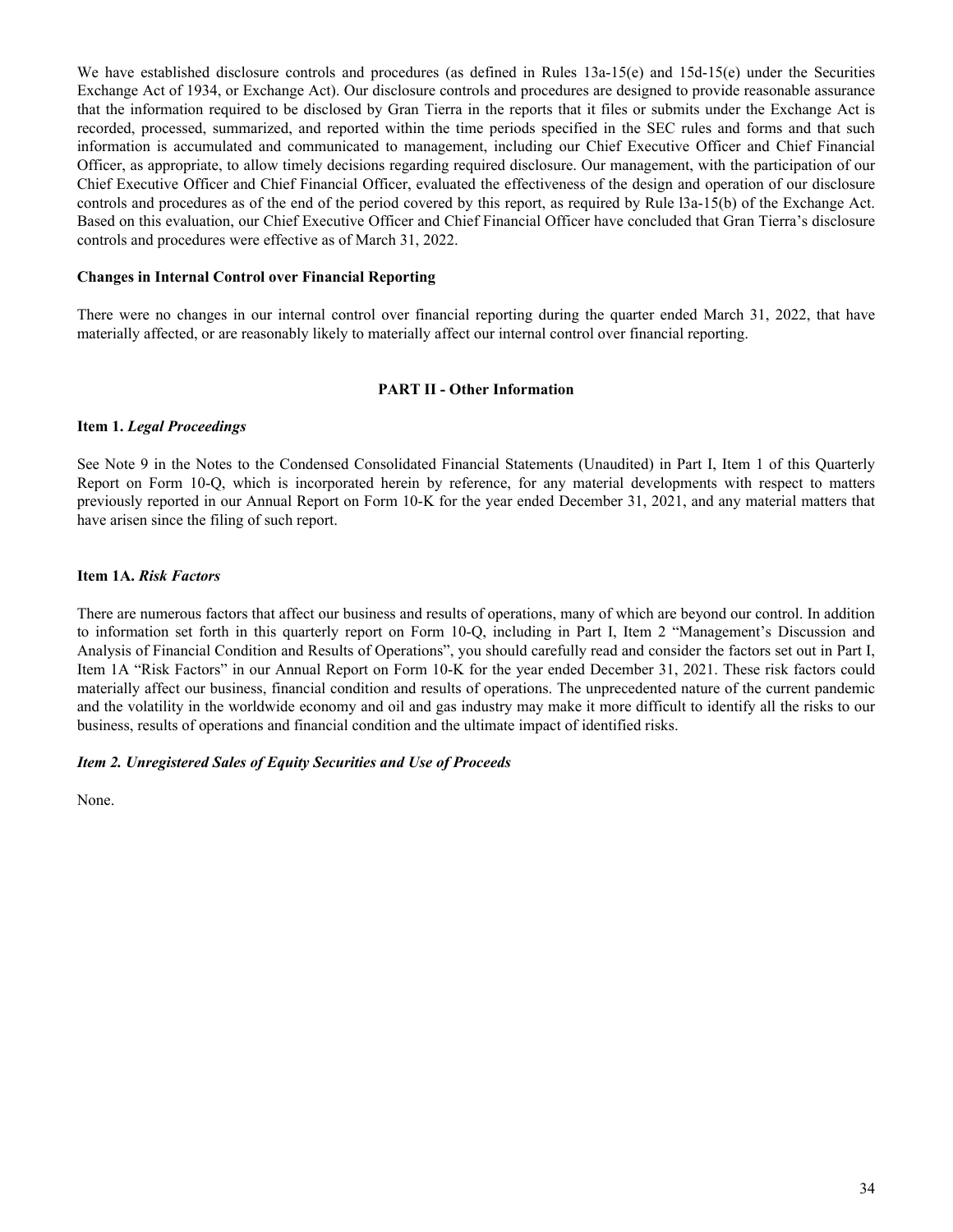#### **Item 6.** *Exhibits*

| No.  | <b>Exhibit Description</b>                                                                                                                                                                     | <b>Reference</b>                                                                                                                                   |
|------|------------------------------------------------------------------------------------------------------------------------------------------------------------------------------------------------|----------------------------------------------------------------------------------------------------------------------------------------------------|
| 3.1  | Certificate of Incorporation.                                                                                                                                                                  | Incorporated by reference to Exhibit 3.3 to the Current<br>Report on Form 8-K, filed with the SEC on November 4,<br>2016 (SEC File No. 001-34018). |
| 3.2  | <b>Bylaws of Gran Tierra Energy Inc.</b>                                                                                                                                                       | Incorporated by reference to Exhibit 3.4 to the Current<br>Report on Form 8-K, filed with the SEC on November 4,<br>2016 (SEC File No. 001-34018). |
| 3.3  | Certificate of Retirement dated July 9, 2018                                                                                                                                                   | Incorporated by reference to Exhibit 3.1 to the Current<br>Report on Form 8-K filed with the SEC on July 9, 2018<br>(SEC File No. 001-34018).      |
| 3.4  | Amendment No.1 to Bylaws of Gran Tierra Energy Inc.                                                                                                                                            | Incorporated by reference to Exhibit 3.1 to the Current<br>Report on Form 8-K filed with the SEC on August 4,<br>2021 (SEC File No. 001-34018).    |
| 31.1 | Certification of Principal Executive Officer Pursuant to<br>Rule $13a-14(a)/15d-14(a)$ , as Adopted Pursuant to<br>Section 302 of the Sarbanes-Oxley Act of 2002                               | Filed herewith                                                                                                                                     |
| 31.2 | Certification of Principal Financial Officer Pursuant to<br>Rule $13a-14(a)/15d-14(a)$ , as Adopted Pursuant to<br>Section 302 of the Sarbanes-Oxley Act of 2002                               | Filed herewith.                                                                                                                                    |
| 32.1 | Certification of Principal Executive Officer and<br>Principal Financial Officer Pursuant to 18 U.S.C.<br>Section 1350, as Adopted Pursuant to Section 906 of the<br>Sarbanes-Oxley Act of 2002 | Furnished herewith.                                                                                                                                |

101.INS XBRL Instance Document - the instance document does not appear in the Interactive Data File because its XBRL tags are embedded within the Inline XBRL document

101.SCH Inline XBRL Taxonomy Extension Schema Document

101.CAL Inline XBRL Taxonomy Extension Calculation Linkbase Document

101.DEF Inline XBRL Taxonomy Extension Definition Linkbase Document

101.LAB Inline XBRL Taxonomy Extension Label Linkbase Document

101.PRE Inline XBRL Taxonomy Extension Presentation Linkbase Document

104.The cover page from Gran Tierra Energy Inc.'s Quarterly Report on Form 10-Q for the quarter ended March 31, 2022, formatted in Inline XBRL (included within the Exhibit 101 attachments).